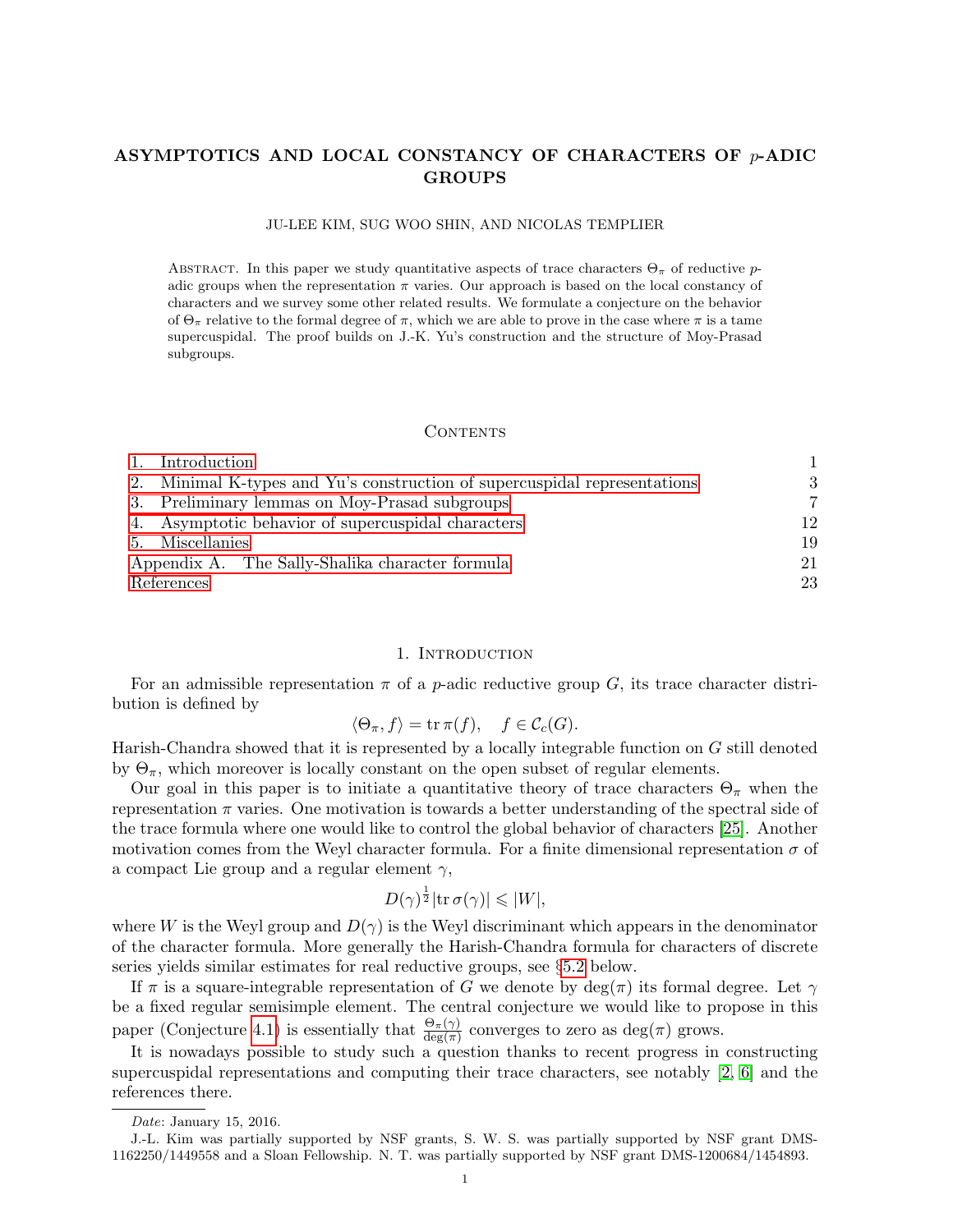The main result of this paper (Theorems [4.2](#page-11-2) and [4.18,](#page-18-1) with the latter improved as in §[4.6](#page-18-2) below) verifies our conjecture for the tame supercuspidal representations  $\pi$  constructed by J. K. Yu for topologically unipotent elements  $\gamma$  when the residual characteristic of the base field is large enough (in an effective manner). In such a setup we establish that for some constants  $A, \kappa > 0$  depending on the group  $G$ ,

<span id="page-1-0"></span>
$$
\frac{D(\gamma)^A |\Theta_\pi(\gamma)|}{\deg(\pi)^{1-\kappa}}\tag{1.1}
$$

is bounded both as a function of  $\gamma$  topologically unipotent and as  $\pi$  varies over the set of irreducible supercuspidal representations of G.

Yu's contruction gives tame supercuspidal representations  $\pi = c$ -ind $_G^G \rho$  as compactly induced from an explicit open compact-modulo-center subgroup  $J$  given in terms of a sequence of tamely ramified twisted Levi subgroups (whose definition is recalled in  $\S 2.3$  $\S 2.3$  below). The main theorem of Yu [\[46\]](#page-23-1) is that the induction is irreducible, and therefore is supercuspidal. This may be summarized by the inclusions,

$$
\operatorname{Irr}^{\operatorname{Yu}}(G) \subset \operatorname{Irr}^{\operatorname{cind}}(G) \subset \operatorname{Irr}^{\operatorname{sc}}(G),
$$

where  $\text{Irr}^{\text{sc}}(G)$  consists of all irreducible supercuspidal representations (up to isomorphism), and the first two subsets are given by Yu's construction and by compact induction from open compact-modulo-center subgroups, respectively. The formal degree  $\deg(\pi)$  is proportional to  $\dim(\rho)/\text{vol}(J)$ . Moreover the first-named author [\[21\]](#page-22-3) has shown that if the residue characteristic is large enough, then Yu's construction exhausts all supercuspidals, i.e. the above inclusions are equalities. This means that our result [\(1.1\)](#page-1-0) is true for all supercuspidal representations in that case.

One important ingredient in proving our main result is using the local constancy of characters. For a given regular semisimple element  $\gamma$ , if  $\Theta_{\pi}$  is constant on  $\gamma K$  for a (small) open compact subgroup  $K$  of  $G$ , then

<span id="page-1-1"></span>
$$
\Theta_{\pi}(\gamma) = \frac{1}{\text{vol}(K)} \langle \Theta_{\pi}, 1_{\gamma K} \rangle = \text{trace}(\pi(\gamma) | V_{\pi}^{K})
$$
\n(1.2)

where  $1_{\gamma K}$  is the characteristic function of  $\gamma K$ . The results of [\[3\]](#page-22-4) and [\[33\]](#page-23-2) determine the size of K, which depends on the (Moy-Prasad) depth of  $\pi$  and the singular depth of  $\gamma$  (see Definition [3.3](#page-7-0) below). For our main result, as we vary  $\pi$  such that the formal degree of  $\pi$  increases (equivalently, the depth of  $\pi$  increases), we choose K appropriately to be able to approximate the size of  $\Theta_{\pi}(\gamma)$ . Write  $G_x$  for the parahoric subgroup of G associated to x. The fact that  $\pi = \text{c-ind}_{J}^{G} \rho$ , via Mackey's formula, allows us to bound  $|\Theta_{\pi}(\gamma)|/ \deg(\pi)$  in terms of the number of fixed points of  $\gamma$  (which may be assumed to lie in  $G_x$ ) acting on  $(G_x \cap gJg^{-1})\backslash G_x$  by right translation for various  $q \in G$ . To bound the cardinality of the fixed points we prove quite a few numerical inequalities as Yu's data vary by a systematic study of Moy-Prasad subgroups in Yu's construction.

The celebrated regularity theorem of Harish-Chandra [\[15\]](#page-22-5) says that  $D(\gamma)^{\frac{1}{2}}\Theta_{\pi}(\gamma)$  is locally bounded as a function of  $\gamma$  and similarly for any G-invariant admissible distribution. It implies that  $\Theta_{\pi}$  is given by a locally integrable function on G and moreover there is a germ expansion [\[16\]](#page-22-6) when  $\gamma$  approaches a non-regular element. In comparison our result concerning [\(1.1\)](#page-1-0) is much less precise but at the same time we also allow  $\pi$  to vary.

The local constancy [\(1.2\)](#page-1-1) is used similarly in [\[22,](#page-22-7) [23\]](#page-23-3) to compute the characters of unipotent representations at very regular elements. In such situation the depth of  $\pi$  is sufficiently larger than the singular depth of  $\gamma$ , and the size of K is determined by the depth of  $\pi$ . Another application of the local constancy of trace characters is [\[33\]](#page-23-2) which considers trace characters of representations  $\pi$  in positive characteristic different from p. Among other results they show that the trace character  $\Theta_{\pi}$  exists as a function essentially as consequence of the formula [\(1.2\)](#page-1-1).

Acknowledgment. We would like to thank Anne-Marie Aubert and the referee for their helpful comments.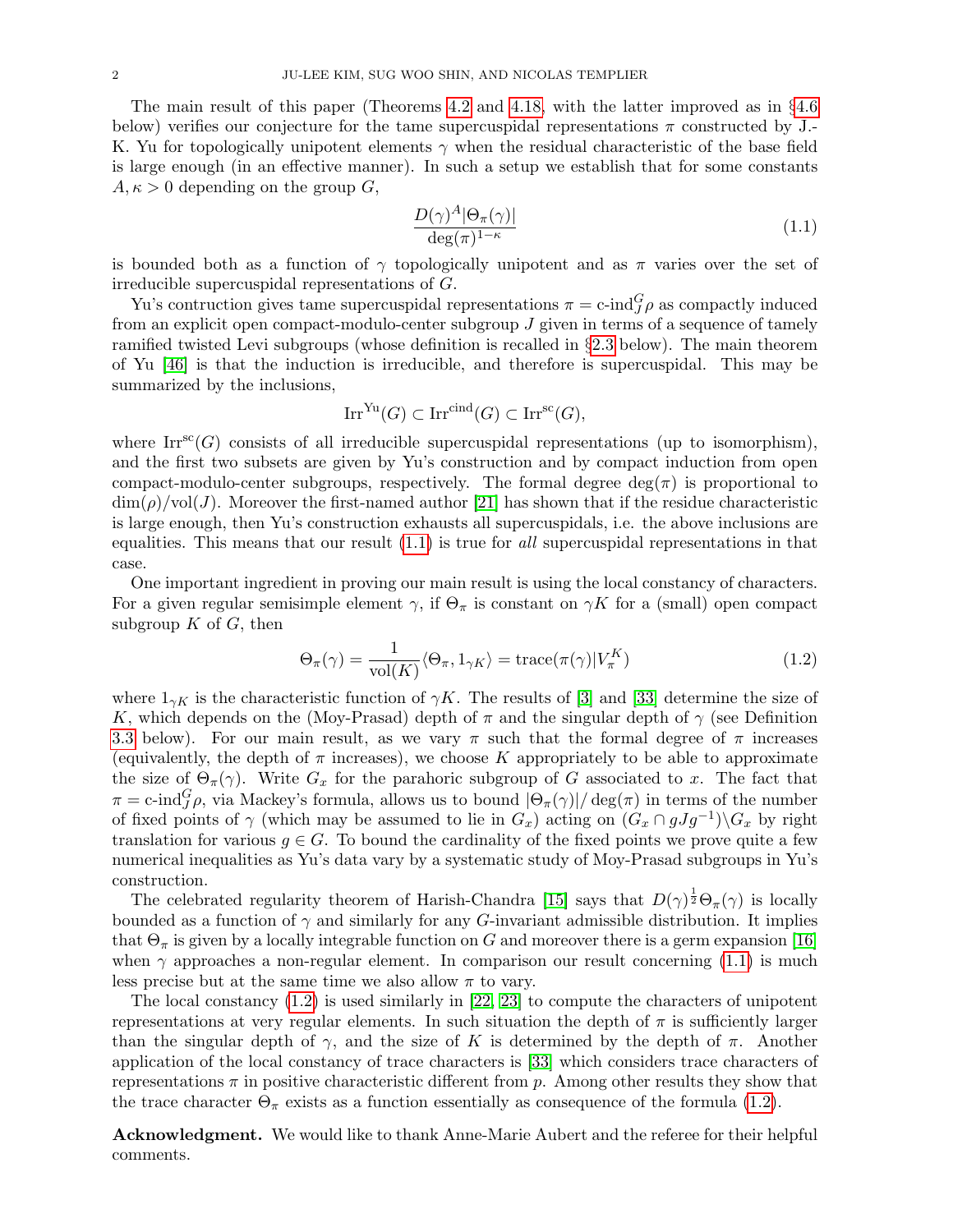**Notation and Conventions.** Let p be a prime. Let k be a finite extension of  $\mathbb{Q}_p$ . Denote by q the cardinality of the residue field of  $k$ . For any tamely ramified finite extension  $E$  of  $k$ , let v denote the valuation on E which coincides with the valuation of  $\mathbb{Q}_p$  when restricted. Let  $\mathcal{O}_E$ and  $\mathfrak{p}_E$  be the ring of integers in E and the prime ideal of  $\mathcal{O}_E$  respectively. We fix an additive character  $\Omega_k$  of k with conductor  $\mathfrak{p}_k$ .

Let **G** be a connected reductive group over k, whose Lie algebra is denoted  $\mathbf{g}$ . Let  $r_G$  be the absolute rank of G, the dimension of (any) maximal torus in G. Write G and  $\mathfrak g$  for  $G(k)$  and  $\mathfrak{g}(k)$ , respectively. The linear dual of g is denoted by  $\mathfrak{g}^*$ . Denote the set of regular semisimple elements in G by  $G_{\text{reg}}$ .

Throughout the paper, by a unipotent subgroup, we mean the unipotent subgroup given by the unipotent radical of a parabolic subgroup.

For a subset S of a group H and an element  $g \in H$ , we write  $S<sup>g</sup>$  or  $g^{-1}S$  for  $g^{-1}Sg$ . Similarly if  $g, h \in H$ , we write  $h^g$  or  $g^{-1}h$  for  $g^{-1}hg$ . If S is a subgroup of H and  $\xi$  is a representation of S, denote by  $\xi^g$  or  $g^{-1}\xi$  the representation of  $S^g = g^{-1}S$  given by  $\xi^g(s) = g^{-1}\xi(s) = \xi(gsg^{-1}),$  $s \in S$ .

# <span id="page-2-0"></span>2. Minimal K-types and Yu's construction of supercuspidal representations

In this section we review the construction of supercuspidal representations of a  $p$ -adic reductive group from the so-called generic data due to Jiu-Kang Yu and recall a result by the first author that his construction exhausts all supercuspidal representations provided the residue characteristic of the base field is sufficiently large. The construction yields a supercuspidal representation concretely as a compactly induced representation, and this will be an important input in the next section.

2.1. Moy-Prasad filtrations. For a tamely ramified extension E of k, denote by  $\mathcal{B}(\mathbf{G}, E)$ (resp.  $\mathcal{B}^{\text{red}}(G)$ ) be the extended (resp. reduced) building of **G** over E. When  $E = k$ , we write  $\mathcal{B}(G)$  (resp.  $\mathcal{B}^{\text{red}}(G)$ ) for  $\mathcal{B}(\mathbf{G},k)$  (resp.  $\mathcal{B}^{\text{red}}(\mathbf{G},k)$ ) for simplicity. If **T** is a maximal E-split k-torus, let  $\mathcal{A}(\mathbf{T},\mathbf{G},E)$  denote the apartment associated to **T** in  $\mathcal{B}(\mathbf{G},E)$ . It is known that for any tamely ramified Galois extension E' of E,  $\mathcal{A}(\mathbf{T}, \mathbf{G}, E)$  can be identified with the set of all  $Gal(E'/E)$ -fixed points in  $\mathcal{A}(\mathbf{T},\mathbf{G}, E')$ . Likewise,  $\mathcal{B}(\mathbf{G}, E)$  can be embedded into  $\mathcal{B}(\mathbf{G}, E')$  and its image is equal to the set of the Galois fixed points in  $\mathcal{B}(\mathbf{G}, E')$  [\[38,](#page-23-4) [37\]](#page-23-5).

For  $(x, r) \in \mathcal{B}(\mathbf{G}, E) \times \mathbb{R}$ , there is a filtration lattice  $\mathfrak{g}(E)_{x,r}$  and a subgroup  $\mathbf{G}(E)_{x,r}$  if  $r \geq 0$ defined by Moy and Prasad [\[34\]](#page-23-6). We assume that the valuation is normalized such that for a tamely ramified Galois extension E' of E and  $x \in \mathcal{B}(\mathbf{G}, E) \subset \mathcal{B}(\mathbf{G}, E')$ , we have

$$
\mathfrak{g}(E)_{x,r} = \mathfrak{g}(E')_{x,r} \cap \mathfrak{g}(E).
$$

If  $r > 0$ , we also have

$$
\mathbf{G}(E)_{x,r} = \mathbf{G}(E')_{x,r} \cap \mathbf{G}(E).
$$

For simplicity, we put  $\mathfrak{g}_{x,r} := \mathfrak{g}(k)_{x,r}$  and  $G_{x,r} := \mathbf{G}(k)_{x,r}$ , etc. We will also use the following notation. Let  $r \in \mathbb{R}$  and  $x \in \mathcal{B}(G)$ :

- (i)  $\mathfrak{g}_{x,r^+} := \cup_{s>r} \mathfrak{g}_{x,s}$ , and if  $r \geq 0$ ,  $G_{x,r^+} := \cup_{s>r} G_{x,s}$ ;
- (ii)  $\mathfrak{g}_{x,r}^* := \{ \chi \in \mathfrak{g}^* \mid \chi(\mathfrak{g}_{x,(-r)^+}) \subset \mathfrak{p}_k \};$
- (iii)  $\mathfrak{g}_r := \bigcup_{y \in \mathcal{B}(G)} \mathfrak{g}_{y,r}$  and  $\mathfrak{g}_{r^+} := \bigcup_{s > r} \mathfrak{g}_s$ ;
- (iv)  $G_r := \bigcup_{y \in \mathcal{B}(G)} G_{y,r}$  and  $G_{r^+} := \bigcup_{s > r} G_s$  for  $r \geq 0$ .
- (v) For any facet  $F \subset \mathcal{B}(G)$ , let  $G_F := G_{x,0}$  for some  $x \in F$ . Let  $[F]$  be the image of F in  $\mathcal{B}^{\text{red}}(G)$ . Then, let  $G_{[F]}$  denote the stabilizer of  $[F]$  in G. Note that  $G_F \subset G_{[F]}$ . Similarly,  $G_{[x]}$  is the stabilizer of  $[x] \in \mathcal{B}^{\text{red}}(G)$  in G. However,  $G_x$  will denote  $G_{x,0}$ , the parahoric subgroup associated to x.

2.2. Unrefined minimal K-types and good cosets. For simplicity, as in [\[34\]](#page-23-6), we assume that there is a natural isomorphism  $\iota : G_{x,r}/G_{x,r^+} \longrightarrow \mathfrak{g}_{x,r}/\mathfrak{g}_{x,r^+}$  when  $r > 0$ . By [\[46,](#page-23-1) (2.4)], such an isomorphism exists whenever **G** splits over a tamely ramified extension of  $k$  (see also  $[1, \S1.6]$  $[1, \S1.6]$ .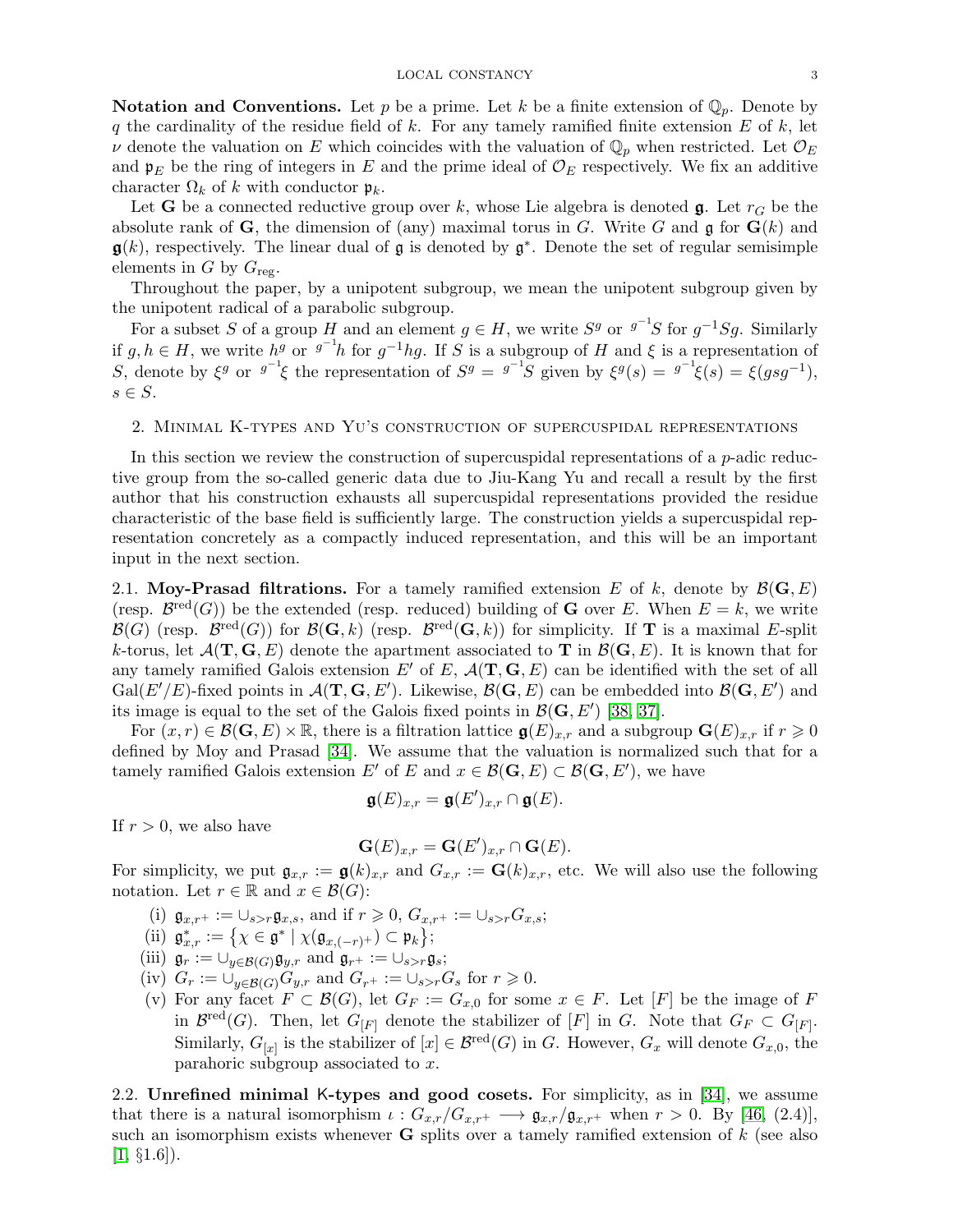Definition 2.1. An unrefined minimal K-type (or minimal K-type) is a pair  $(G_{x,\varrho}, \chi)$ , where  $x \in \mathcal{B}(G)$ ,  $\varrho$  is a nonnegative real number,  $\chi$  is a representation of  $G_{x,\varrho}$  trivial on  $G_{x,\varrho^+}$  and

(i) if  $\rho = 0$ ,  $\chi$  is an irreducible cuspidal representation of  $G_x/G_{x,0^+}$  inflated to  $G_x$ ,

(ii) if  $\rho > 0$ , then  $\chi$  is a nondegenerate character of  $G_{x,\rho}/G_{x,\rho^+}$ .

The  $\varrho$  in the above definition is called the *depth* of the minimal K-type  $(G_{x,\rho}, \chi)$ . Recall that a coset  $X + \mathfrak{g}_{x, (-\varrho)^+}^*$  in  $\mathfrak{g}^*$  is nondegenerate if  $X + \mathfrak{g}_{x, (-\varrho)^+}^*$  does not contain any nilpotent element. If a character  $\chi$  of  $G_{x,\varrho}$  is represented by  $X + \mathfrak{g}_{x,(-\varrho)^+}^*$ , i.e.  $\chi(g) = \Omega_k(X'(\iota(g))$  with  $X' \in X + \mathfrak{g}_{x,(-\varrho)^+}^*$ , a character  $\chi$  of  $G_{x,\varrho}$  is nondegenerate if  $X + \mathfrak{g}_{x,(-\varrho)^+}^*$  is nondegenerate.

Definition 2.2. Two minimal K-types  $(G_{x,g}, \chi)$  and  $(G_{x',g'}, \chi')$  are said to be associates if they have the same depth  $\rho = \rho'$ , and

- (i) if  $\varrho = 0$ , there exists  $g \in G$  such that  $G_x \cap G_{gx'}$  surjects onto both  $G_x/G_{x,0^+}$  and  $G_{gx'}/G_{gx',0^+}$ , and  $\chi$  is isomorphic to  $\mathcal{X}'$ ,
- (ii) if  $\rho > 0$ , the G-orbit of the coset which realizes  $\chi$  intersects the coset which realizes  $\chi'$ .

We also recall the definition of good cosets. In §3, we will prove some facts concerning good K-types. The following is a minor modification of the definition in [\[4\]](#page-22-9) (see also [\[24,](#page-23-7) §2.4]).

## Definition 2.3.

- (i) Let  $\mathbf{T} \subset \mathbf{G}$  be a maximal k-torus which splits over a tamely ramified extension E of k. Let  $\Phi(T, E)$  be the set of E-roots of T. Then,  $X \in \mathfrak{t}$  is a good element of depth r if  $X \in \mathfrak{t}_r \setminus \mathfrak{t}_{r+}$  and for any  $\alpha \in \Phi(\mathbf{T}, E)$ ,  $\nu(d\alpha(X)) = r$  or  $\infty$ .
- (ii) Let  $r < 0$  and  $x \in \mathcal{B}(G)$ . A coset S in  $\mathfrak{g}_{x,r}/\mathfrak{g}_{x,r+}$  is good if there is a good element  $X \in \mathfrak{g}$ of depth r such that  $S = X + \mathfrak{g}_{x,r^+}$  and  $x \in \mathcal{B}(\mathbf{C}_\mathbf{G}(X), k)$ .
- (iii) A minimal K-type  $(G_{x,\rho}, \chi)$  with  $\rho > 0$  is good if the associated dual coset is good.

<span id="page-3-0"></span>2.3. Generic G-datum. Yu's construction of supercuspidal representations starts with a *generic* G-datum, which consists of five components. Recall  $G' \subset G$  is a tamely ramified twisted Levi subgroup if  $\mathbf{G}'(E)$  is a Levi subgroup of  $\mathbf{G}(E)$  for a tamely ramified extension E of k.

Definition 2.4. A generic G-datum is a quintuple  $\Sigma = (\vec{G}, x, \vec{r}, \vec{\phi}, \rho)$  satisfying the following: D1.  $\vec{G} = (G^0 \subsetneq G^1 \subsetneq \cdots \subsetneq G^d = G)$  is a tamely ramified twisted Levi sequence such that  $Z_{G^0}/Z_G$  is anisotropic.

**D**2.  $x \in \mathcal{B}(\mathbf{G}^0, k)$ .

D3.  $\vec{r} = (r_0, r_1, \dots, r_{d-1}, r_d)$  is a sequence of positive real numbers with  $0 < r_0 < \dots < r_{d-2} <$  $r_{d-1} \leqslant r_d$  if  $d > 0$ , and  $0 \leqslant r_0$  if  $d = 0$ .

**D**4.  $\vec{\phi} = (\phi_0, \dots, \phi_d)$  is a sequence of quasi-characters, where  $\phi_i$  is a generic quasi-character of  $G^i$  (see [\[46,](#page-23-1) §9] for the definition of generic quasi-characters);  $\phi_i$  is trivial on  $G^i_{x,r_i^+}$ , but nontrivial on  $G_{x,r_i}^i$  for  $0 \leq i \leq d-1$ . If  $r_{d-1} < r_d$ , then  $\phi_d$  is trivial on  $G_{x,r_d}^d$  and nontrivial on  $G_{x,r_d}^d$ , and otherwise if  $r_{d-1} = r_d$ , then  $\phi_d = 1$ .

**D**5.  $\rho$  is an irreducible representation of  $G_{[x]}^0$ , the stabilizer in  $G^0$  of the image [x] of x in the reduced building of  $\mathbf{G}^0$ , such that  $\rho | G^0_{x,0^+}$  is isotrivial and  $c$ -Ind $\overset{G^0_{0}}{G^0_{|x|}}\rho$  is irreducible and supercuspidal.

Remark 2.5.

- (i) By (6.6) and (6.8) of [\[35\]](#page-23-8), D5 is equivalent to the condition that  $G_x^0$  is a maximal parahoric subgroup in  $G^0$  and  $\rho | G_x^0$  induces a cuspidal representation of  $G_x^0/G_{x,0^+}^0$ .
- (ii) Recall from [\[46\]](#page-23-1) that there is a canonical sequence of embeddings  $\mathcal{B}(\mathbf{G}^0, k) \hookrightarrow \mathcal{B}(\mathbf{G}^1, k) \hookrightarrow$  $\dots \hookrightarrow \mathcal{B}(\mathbf{G}^d, k)$ . Hence, x can be regarded as a point of each  $\mathcal{B}(\mathbf{G}^i, k)$ .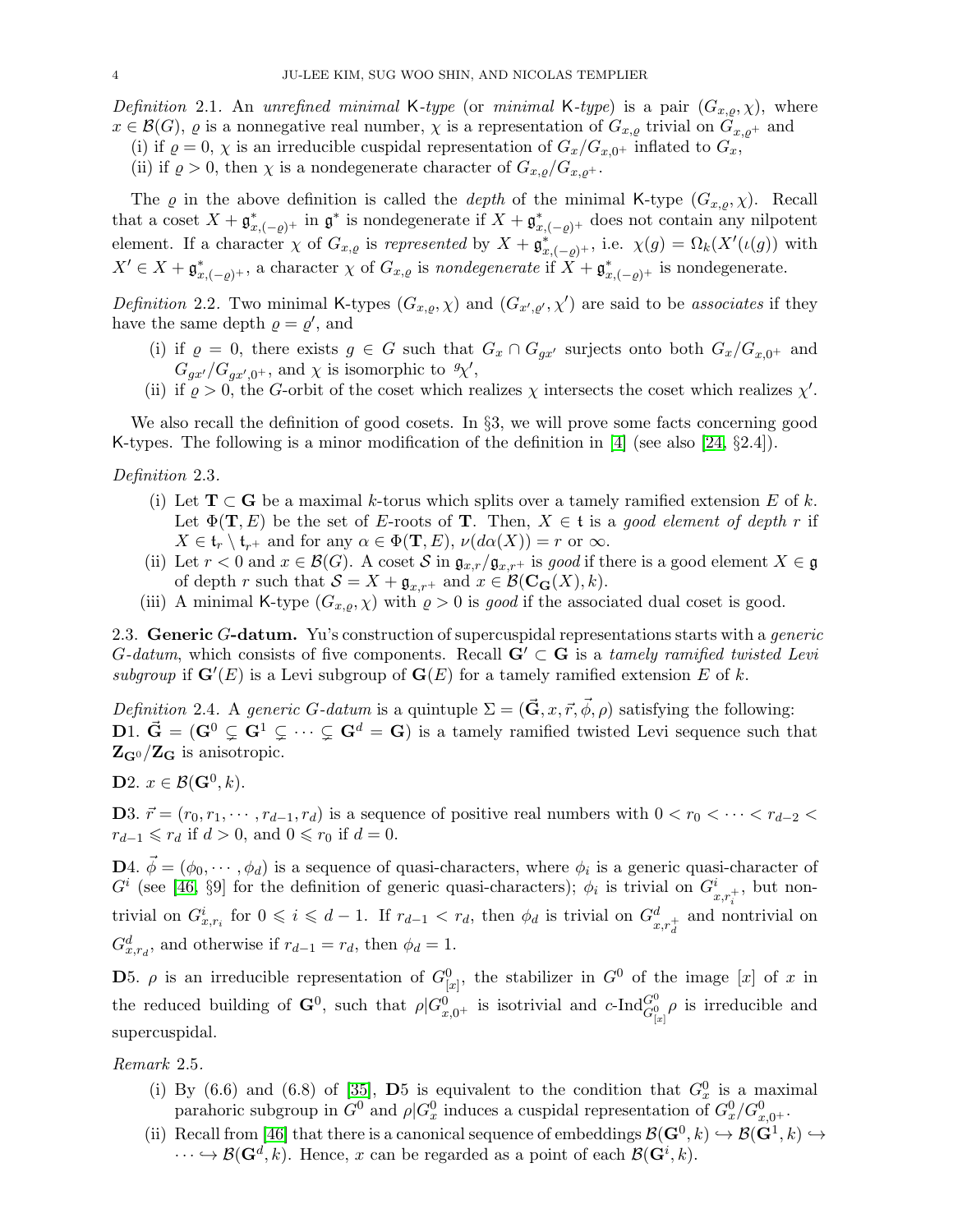(iii) There is a finite number of pairs  $(\vec{G}, x)$  up to G-conjugacy, which arise in a generic G-datum: By §1.2 in [\[26\]](#page-23-9), there are finitely many choices for  $\vec{G}$  up to G-conjugacy. In particular, there are finitely many choices for  $\mathbf{G}^0$ , and for each  $\mathbf{G}^0$  the number of vertices in  $\mathcal{B}(G^0)$  is finite up to  $G^0$ -conjugacy.

<span id="page-4-2"></span>2.4. Construction of  $J_{\Sigma}$ . Let  $\Sigma = (\vec{\mathbf{G}}, x, \vec{r}, \vec{\phi}, \rho)$  be a generic G-datum. Set  $s_i := r_i/2$  for each *i*. Associated to  $\vec{G}$ , x and  $\vec{r}$ , we define the following open compact subgroups.

(i)  $K^0 := G_{[x]}^0$ ;  $K^0_+ := G_{x,0^+}^0$ . (ii)  $K^i := G^0_{[x]} G^1_{x,s_0} \cdots G^i_{x,s_{i-1}}$ ;  $K^i_+ := G^0_{x,0^+} G^1_{x,s_0^+} \cdots G^i_{x,s_{i-1}^+}$  for  $1 \leq i \leq d$ . (iii)  $J^i := (\mathbf{G}^{i-1}, \mathbf{G}^i)(k)_{x,(r_{i-1},s_{i-1})}$ ;  $J^i_+ := (\mathbf{G}^{i-1}, \mathbf{G}^i)(k)_{x,(r_{i-1},s_{i-1}^+)}$  in the notation of [\[46,](#page-23-1) §1].

For  $i > 0$ ,  $J^i$  is a normal subgroup of  $K^i$  and we have  $K^{i-1}J^i = K^i$  (semi-direct product). Similarly  $J^i_+$  is a normal subgroup of  $K^i_+$  and  $K^{i-1}_+J^i_+ = K^i_+$ . Finally let  $J_{\Sigma} := K^d$  and  $J_+ := K_+^d$ , and also  $s_{\Sigma} := s_{d-1}$  and  $r_{\Sigma} := r_{d-1}$ .

2.5. Construction of  $\rho_{\Sigma}$ . One can define the character  $\hat{\phi}_i$  of  $K^0G_x^iG_{x,s_i^+}$  extending  $\phi_i$  of  $K^0G_x^i\subset G^i$ . For  $0\leqslant i < d$ , there exists by the Stone-von Neumann theorem a representation  $\widetilde{\phi}_i$  of  $K^i \ltimes J^{i+1}$  such that  $\widetilde{\phi}_i|J^{i+1}_+$  is  $\widehat{\phi}_i|J^{i+1}_+$ -isotypical and  $\widetilde{\phi}_i|K^i_+$  is isotrivial.

Let  $\inf(\phi_i)$  denote the inflation of  $\phi_i|K^i$  to  $K^i \ltimes J^{i+1}$ . Then  $\inf(\phi_i) \otimes \widetilde{\phi}_i$  factors through a map

$$
K^i\ltimes J^{i+1}\longrightarrow K^iJ^{i+1}=K^{i+1}.
$$

Let  $\kappa_i$  denote the corresponding representation of  $K^{i+1}$ . Then it can be extended trivially to  $K^d$ , and we denote the extended representation again by  $\kappa_i$  (in fact  $\kappa_i$  could be further extended to the semi-direct product  $K^{i+1}G_{x,s_{i+1}} \supset K^d$  by making it trivial on  $G_{x,s_{i+1}}$ ). Similary we extend  $\rho$  from  $G_{[x]}^0$  to a representation of  $K^d$  and denote this extended representation again by ρ. Define a representation  $\kappa$  and  $ρ_{\Sigma}$  of  $K^d$  as follows:

<span id="page-4-1"></span>
$$
\begin{array}{ll}\n\kappa & := \kappa_0 \otimes \cdots \otimes \kappa_{d-1} \otimes (\phi_d | K^d), \\
\rho_{\Sigma} & := \rho \otimes \kappa.\n\end{array} \tag{2.1}
$$

Note that  $\kappa$  is defined only from  $(\vec{G}, x, \vec{r}, \vec{\phi})$  independently of  $\rho$ .

Remark 2.6. One may construct  $\kappa_i$  as follows: set  $J_1^i := G_{x,0^+}^i G_{x,s_i}$  and  $J_2^i := G_{x,0^+}^i G_{x,s_i^+}$ . Write also  $\hat{\phi}_i$  for the restriction of  $\hat{\phi}_i$  to  $J_2^i$ . Then, one can extend  $\hat{\phi}_i$  to  $J_1^i$  via Heisenberg representation and to  $G_{[y]}^{i}G_{x,s_i}$  by Weil representation upon fixing a special isomorphism (see [\[46\]](#page-23-1) for details):

$$
\begin{array}{ccc}\nJ_2^i & \rightarrow & J_1^i & \rightarrow & G^i_{[y]}G_{x,s_i} \\
\widehat{\phi}_i & & \rho_{\widehat{\phi}_i} & & \omega_{\widehat{\phi}_i}.\n\end{array}
$$

Note that we have inclusions  $J_{\Sigma} = K^d \subset G_{[x]}^i G_{x,s_i^+} \subset G_{[x]}$ , and we have  $\kappa_i \simeq \omega_{\widehat{\phi}_i}|K^d$ .

<span id="page-4-0"></span>**Theorem 2.7** (Yu).  $\pi_{\Sigma} = c$ -Ind $\int_{\Sigma} \rho_{\Sigma}$  is irreducible and thus supercuspidal.

Remark 2.8. Let  $\Sigma$  be a generic G-datum. If G is semisimple, comparing Moy-Prasad minimal K-types and Yu's constructions, we observe the following:

- (i) The depth of  $\pi_{\Sigma}$  is given  $r_{\Sigma} = r_d = r_{d-1}$ . (Even if G is not semisimple, the depth is  $r_d$ , cf. [\[46,](#page-23-1) Remark 3.6], but it may not equal  $r_{d-1}$ .)
- (ii)  $(G_{x,r_{d-1}}, \phi_{d-1})$  is a good minimal K-type of  $\pi_{\Sigma}$  in the sense of [\[24\]](#page-23-7).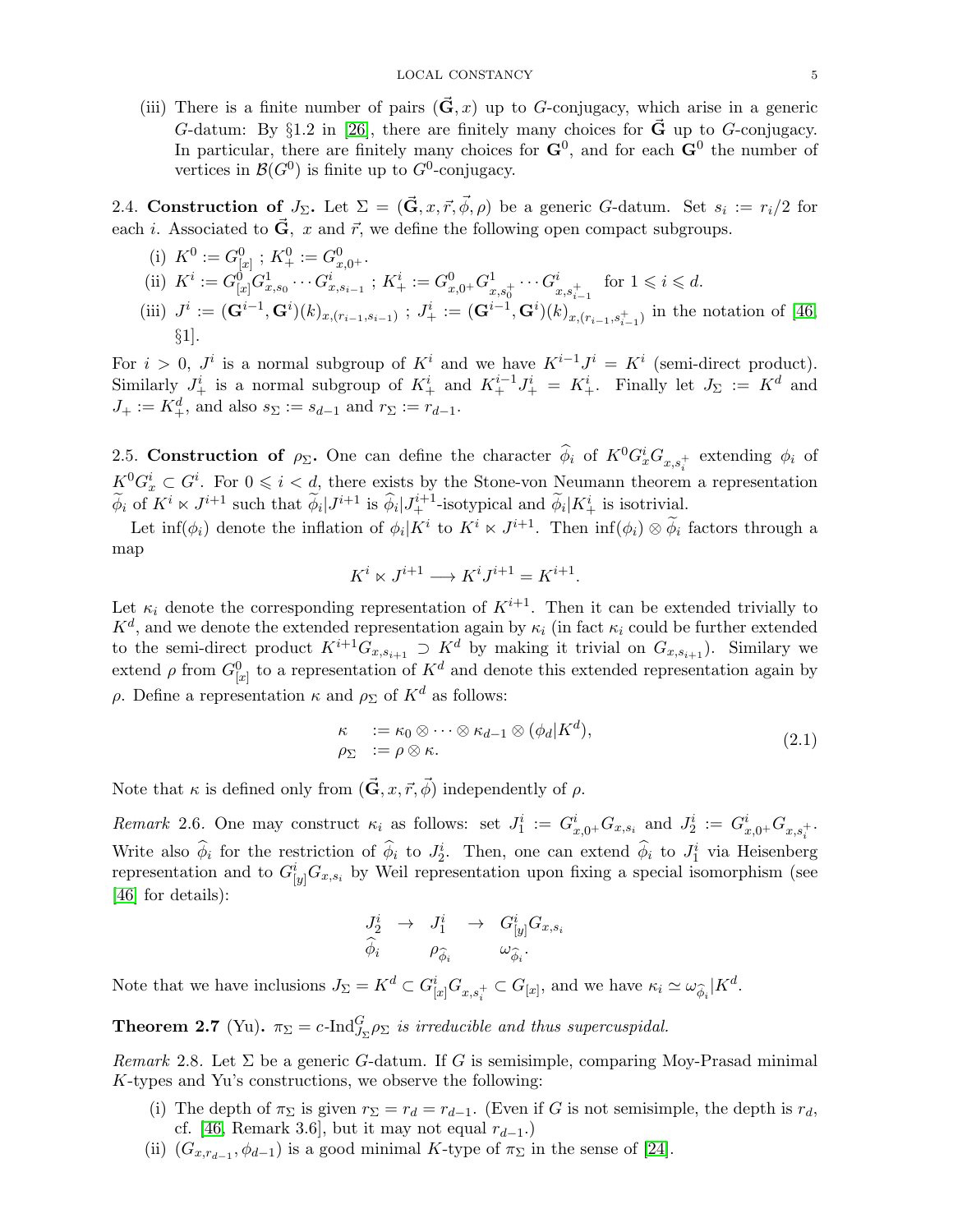2.6. Supercuspidal representations via compact induction. Denote by  $\mathrm{Irr}(G)$  the set of (isomorphism classes of) irreducible smooth representations of  $G$ . Fix a Haar measure on  $G$ . Write Irr<sup>2</sup>(G) (resp. Irr<sup>sc</sup>(G)) for the subset of square-integrable (resp. supercuspidal) members. For each  $\pi \in \text{Irr}^2(G)$  let  $\deg(\pi)$  denote the formal degree of  $\pi$ . For each  $\pi \in \text{Irr}(G)$ ,  $\Theta_{\pi}$  is the Harish-Chandra character, which is in  $L^1_{loc}(G)$  and locally constant on  $G_{reg}$ .

Define Irr<sup>Yu</sup>(G) to be the subset of Irr<sup>sc</sup>(G) consisting of all supercuspidal representations which are constructed by Yu, namely of the form  $\pi_{\Sigma}$  as above. Write Irr<sup>c-ind</sup>(G) for the set of  $\pi \in \text{Irr}^{\text{sc}}(G)$  which are compactly induced, meaning that there exist an open compact-mod-center subgroup  $J \subset G$  and an irreducible admissible representation  $\rho$  of  $J$  such that  $\pi \simeq c\text{-ind}_{J}^{G}(\rho)$ . We have that

$$
\operatorname{Irr}^{\operatorname{Yu}}(G) \subset \operatorname{Irr}^{\operatorname{c-ind}}(G) \subset \operatorname{Irr}^{\operatorname{sc}}(G).
$$

The first inclusion is a consequence of Yu's theorem (Theorem [2.7\)](#page-4-0) and generally strict. A folklore conjecture asserts that the second inclusion is always an equality. It has been verified through the theory of types for  $GL_n$  and  $SL_n$  by Bushnell-Kutzko, for inner forms of  $GL_n$  by Broussous and Sécherre-Stevens, and for p-adic classical groups by S. Stevens when  $p \neq 2$  ([\[10\]](#page-22-10), [\[11\]](#page-22-11), [\[8\]](#page-22-12), [\[41\]](#page-23-10) and [\[43\]](#page-23-11)). In general, according to the main result of [\[21\]](#page-22-3), there exists a lower bound  $p_0 = p_0(k, G)$  (depending on k and G) such that both inclusions are equalities if  $p \geq p_0$ . Precisely this is true for every prime p such that the hypotheses (Hk), (HB), (HGT), and (HN) of [\[21,](#page-22-3) §3.4] are satisfied.

<span id="page-5-1"></span>2.7. **Hypotheses.** The above hypotheses will be assumed in a variety of our results in the next two sections. We will clearly state when the hypotheses are needed. As they are too lengthy to copy here, the reader interested in the details is referred to [\[21,](#page-22-3) §3.4]. For our purpose it suffices to recall the nature of those hypotheses:  $(Hk)$  is about the existence of filtration preserving exponential map, (HB) is to identify  $\mathfrak g$  and its linear dual  $\mathfrak g^*$ , (HGT) is about the abundance of good elements and  $(H\mathcal{N})$  is regarding nilpotent orbits.

2.8. Formal degree. Recall that  $\deg(\pi)$  denotes the formal degree of  $\pi$ .

<span id="page-5-0"></span>**Lemma 2.9.** Let  $\Sigma$  be a generic G-datum. Then

(1)  $\deg(\pi_{\Sigma}) = \dim(\rho_{\Sigma})/\text{vol}_{G/Z_G}(J_{\Sigma}/Z_G)$ . (2)  $\frac{1}{\text{vol}_{G/Z_G}(J_{\Sigma}/Z_G)} \leq \text{deg}(\pi_{\Sigma}) \leq \frac{q^{\text{dim}(\mathfrak{g})}}{\text{vol}_{G/Z_G}(J_{\Sigma})}$  $\frac{q^{\text{diam}(\mathfrak{g})}}{\text{vol}_{G/Z_G}(J_{\Sigma}/Z_G)}$  .

*Proof.* Part (1) is easily deduced from the defining equality for  $\deg(\pi_{\Sigma})$ :

$$
\deg(\pi_{\Sigma})\int_{G/Z_G} \Theta_{\rho_{\Sigma}}(g)\overline{\Theta_{\rho_{\Sigma}}(g)}dg = \dim \rho_{\Sigma},
$$

cf. [\[9,](#page-22-13) Thm A.14]. For part (2), let  $\rho$  and  $\kappa$  be as in [\(2.1\)](#page-4-1). One sees from the construction of supercuspidal representations that  $\dim(\rho) \leqslant [G_x^0 : G_{x,0^+}^0]$ , and the dimension formula for finite Heisenberg representations yields

$$
\dim(\kappa_i) = [J^{i+1} : J_+^{i+1}]^{\frac{1}{2}} = [(\mathfrak{g}^i, \mathfrak{g}^{i+1})_{x, (r_i, s_i)} : (\mathfrak{g}^i, \mathfrak{g}^{i+1})_{x, (r_i, s_i^+)}]^{\frac{1}{2}} \leqslant [\mathfrak{g}^{i+1}(\mathbb{F}_q) : \mathfrak{g}^i(\mathbb{F}_q))]^{\frac{1}{2}},
$$

$$
\dim(\kappa) = \prod_{i=i}^{d-1} \dim(\kappa_i) \leqslant [\mathfrak{g}(\mathbb{F}_q) : \mathfrak{g}^0(\mathbb{F}_q))]^{\frac{1}{2}}
$$

Hence,

$$
1 \leq \dim(\rho_{\Sigma}) = \dim(\rho) \dim(\kappa) \leq [G_x^0 : G_{x,0^+}^0][\mathfrak{g}(\mathbb{F}_q) : \mathfrak{g}^0(\mathbb{F}_q))]^{\frac{1}{2}} \leq q^{\dim(\mathfrak{g})}
$$

 $\Box$ 

There is no exact formula yet known for the formal degree  $\deg(\pi_{\Sigma})$  of tame supercuspidals, or equivalently for  $\text{vol}_{G/Z_G}(J_\Sigma/Z_G)$  and  $\dim(\rho_\Sigma)$ , which is also an indication of the difficulty in computing the trace character  $\Theta_{\pi_{\Sigma}}(\gamma)$  in this generality since  $\deg(\pi_{\Sigma})$  appears as the first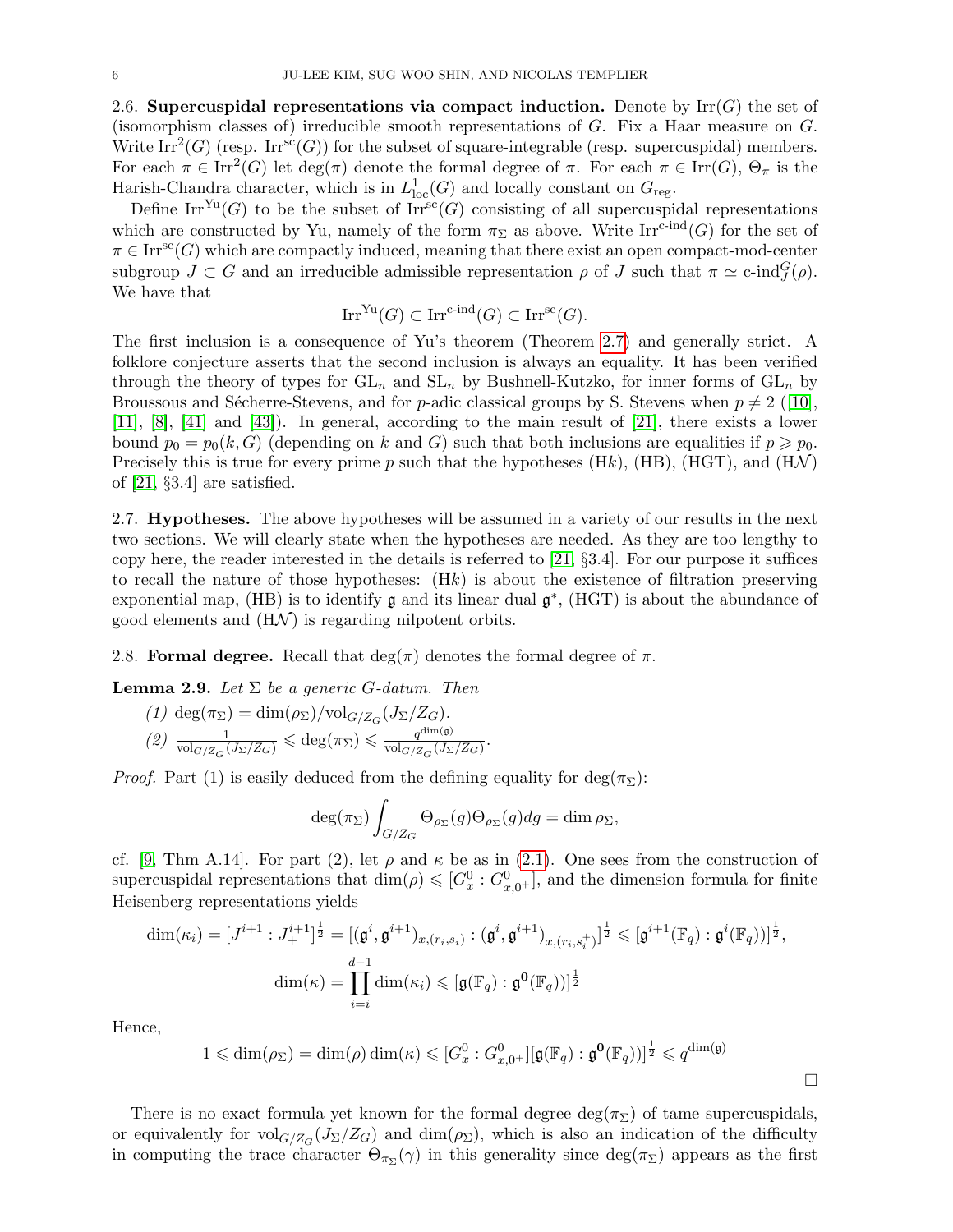term in the local character expansion. In this direction a well-known conjecture of Hiraga-Ichino-Ikeda [\[19\]](#page-22-14) expresses deg( $\pi_{\Sigma}$ ) in terms of the Langlands parameter conjecturally attached to  $\pi_{\Sigma}$ .

For our purpose it is sufficient to know that  $\frac{1}{r} \log_q \text{vol}_{G/Z_G}(J_\Sigma/Z_G)$  is bounded above and below as  $\Sigma$  varies by constants depending only on G, which follows from Lemma [2.9.](#page-5-0) Below we shall use similarly that  $\frac{1}{r} \log_q \text{vol}_{G/Z_G}(L_{s_{\Sigma}})$  is bounded above and below, where  $L_{s_{\Sigma}} := G_{[x]}^{d-1} G_{s_{\Sigma}}$ . Note that  $J_{\Sigma} \subset L_{s_{\Sigma}}$ .

## 3. Preliminary lemmas on Moy-Prasad subgroups

<span id="page-6-0"></span>In this subsection, we prove technical lemmas that we need to prove the main theorem. We keep the notation from the previous section.

3.1. Lemmas on  $\pi_{\Sigma}$  and  $\gamma$ . Recall from [\[24\]](#page-23-7) that when (HB) and (HGT) are valid, any irreducible smooth representation  $(\tau, V_\tau)$  contains a good minimal K-type. The following lemma analyzes other possible minimal K-types occurring in  $(\tau, V_\tau)$ .

<span id="page-6-1"></span>**Lemma 3.1.** Suppose (HB) and (HGT) are valid. Let  $(V_\tau, \tau)$  be an irreducible smooth representation of G of positive depth  $\varrho$ . Let  $(\chi, G_{x,\varrho})$  be a good minimal K-type of  $\tau$  represented by  $X + \mathfrak{g}_{x, (-\varrho)^+}$  where  $X \in \mathfrak{g}_{x, (-\varrho)}$  is a good element of depth  $(-\varrho)$ . Let G' be the connected component of the centralizer of  $X$  in  $G$ .

- (1) Fix an embedding  $\mathcal{B}(G') \hookrightarrow \mathcal{B}(G)$  (such an embedding can be chosen by [\[28,](#page-23-12) Thm 2.2.1]) and let  $C'_x$  be a facet of maximal dimension in  $\mathcal{B}(G')$  containing x in its closure  $\overline{C}'_s$  $\frac{x}{x}$ . There exists a facet of maximal dimension  $C_x$  in  $\mathcal{B}(G)$  such that  $x \in \overline{C}_x \cap \overline{C}'_x$  and  $C'_x \cap \overline{C}_x$  is of maximal dimension in  $\mathcal{B}(G')$ .
- (2) Let  $y \in \mathcal{B}(G)$  and suppose that  $V_{\tau}^{G_{y,e^+}} \neq 0$ . As a representation of  $G_{y,e}$ ,  $V_{\tau}^{G_{y,e^+}}$  is a sum of characters  $\chi'$ 's which are represented by  ${}^h(X+\eta') + \mathfrak{g}_{y,(-\varrho)}$   $\subset \mathfrak{g}_{y,(-\varrho)}$  for some  $\eta' \in \mathfrak{g}'_{(-\varrho)^+}$  and  $h \in G_{[y]}S_x$  for some compact mod center set  $S_x$ . Moreover, one can choose  $S_x$  in a way depending only on  $x, G'$ .

Remark 3.2. Note that  $x \in \mathcal{B}(G')$  by [\[24,](#page-23-7) Theorem 2.3.1].

*Proof.* (1) Let  $V := \bigcup_{C} \overline{C}$  where the union runs over the set of facets of maximal dimension  $C \subset \mathcal{B}(G)$  with  $x \in \overline{C}$ . Let  $V^{\circ}$  be the interior of V. Then,  $x \in V^{\circ}$  and  $V^{\circ}$  is open in  $\mathcal{B}(G)$ , hence,  $C'_x \cap V^{\circ} \neq \emptyset$  and is open in  $\mathcal{B}(G')$ . Therefore, at least one of  $\overline{C} \cap C'_x$  with  $x \in \overline{C}$  contains an open set in  $\mathcal{B}(G')$ . Set  $C_x$  to be one of such facets.

(2) Since the action of  $G_{y,\varrho}$  on  $V_{\tau}^{G_{y,\varrho^+}}$  factors through the finite abelian quotient  $G_{y,\varrho}/G_{y,\varrho^+}$ , we see that  $V_{\tau}^{G_{y,\varrho^+}}$  decomposes as a direct sum of characters of  $G_{y,\varrho}$ . Let  $\chi'$  be a  $G_{y,\varrho}$  subrepresentation of  $V^{G_{y,g}+}_{\tau}$ . Then,  $(\chi', G_{y,g})$  is also a minimal K-type of  $\tau$ . Let  $X' + \mathfrak{g}_{y, (-g)^+} \subset \mathfrak{g}_{y, (-g)^+}$ be the dual cosets representing  $\chi'$ . Then,  $(X + \mathfrak{g}_{x, (-\varrho)^+}) \cap {}^G (X' + \mathfrak{g}_{y, (-\varrho)^+}) \neq \emptyset$ . Since  $(X + \mathfrak{g}_{x, (-\varrho)^+}) = {}^{G_{x,0^+}}(X + \mathfrak{g}'_{x, (-\varrho)^+})$ , there are  $\eta \in \mathfrak{g}'_{x, (-\varrho)^+}$  and  $g \in G$  such that  $X + \eta \in$  $g^{-1}(X' + \mathfrak{g}_{y, (-\varrho)^+}) \subset \mathfrak{g}_{g^{-1}y, -\varrho}$ . By [\[24,](#page-23-7) Lem 2.3.3],  $g^{-1}y \in \mathcal{B}(G')$ .

To choose  $S_x$ , let  $\mathcal{A}(T)$  be an apartment in  $\mathcal{B}(G)$  such that  $C_x \cup C'_x \subset \mathcal{A}(T)$ . For each alcove  $C \subset \mathcal{A}(T)$  with  $\overline{C} \cap \overline{C}'_x \neq \emptyset$ , choose  $w_C \in N_G(T)$  such that  $C = w_C C_x$ . Now, set

$$
S_x := \{ \delta \cdot w_C^{-1} \mid C \text{ is an alcove in } \mathcal{B}(G) \text{ with } \overline{C} \cap \overline{C}'_x \neq \emptyset, \ \delta \in G_{[C_x]} \}.
$$

We claim that there is  $g' \in G'$  such that  $gg' \in G_{[y]}S_x$ . Let  $g' \in G'$  such that  $(gg')^{-1}y \in \overline{C}'_x$  $\frac{x}{x}$ . Then, there is  $g''^{-1} \in S_x$  such that  $g''y = (gg')^{-1}y$ . Hence,  $gg'g'' \in G_{[y]}$  and  $gg' \in G_{[y]}S_x$ . Then one can take  $h = gg'$  and  $\eta' = g'^{-1}\eta g'$  since  $h(X + \eta') \equiv g(g'X + \eta) \equiv g(X + \eta) \equiv X'$ (mod  $\mathfrak{g}_{y,(-\rho)^+}$ ). By construction  $S_x$  depends only on x and  $G'$ . .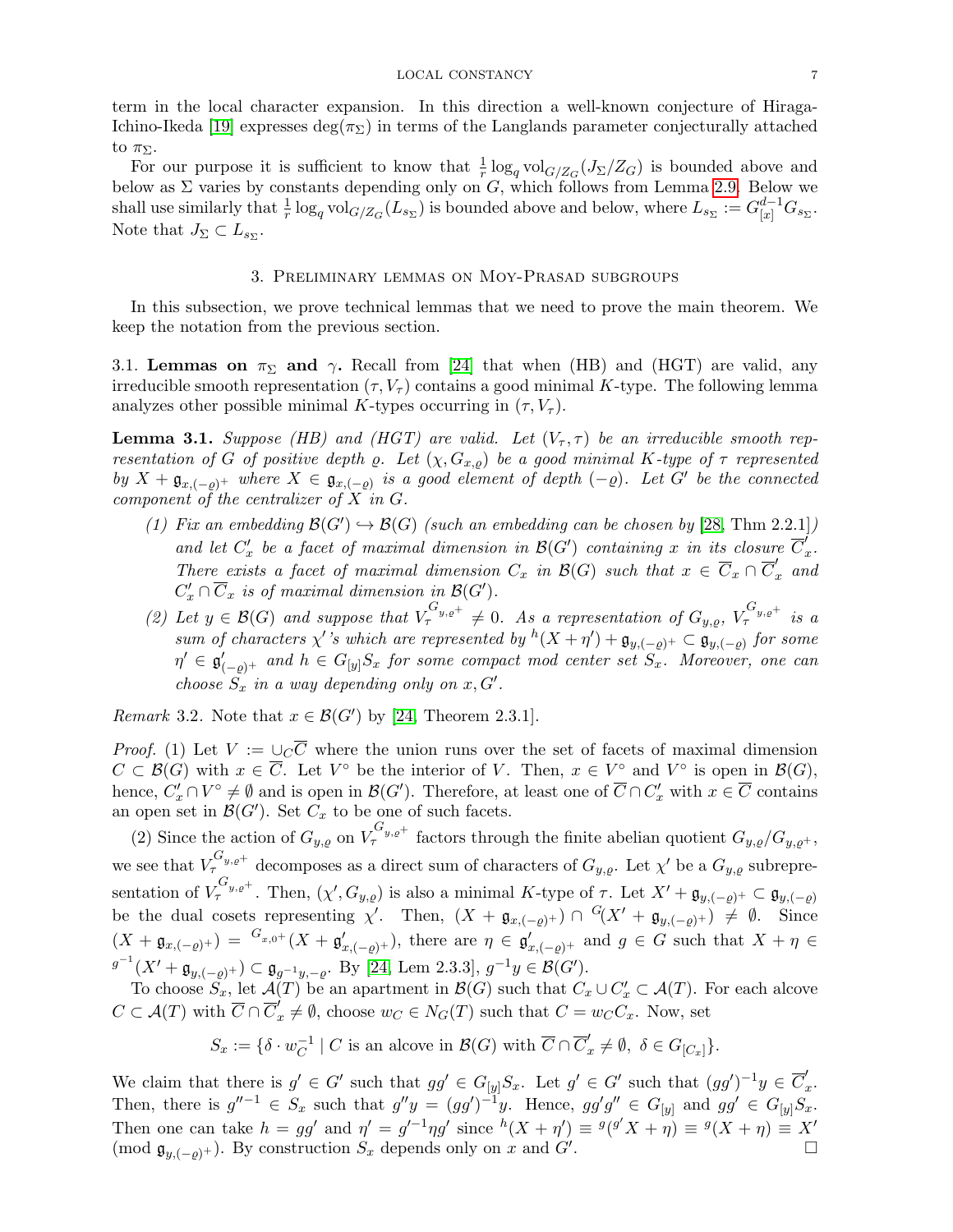<span id="page-7-0"></span>**Definition 3.3.** (cf. [\[3\]](#page-22-4)) Let  $\gamma \in G_{\text{reg}}$ . Let  $\mathbf{T}^{\gamma}$  be the unique maximal torus containing  $\gamma$ , and  $\Phi(\mathbf{T}^{\gamma})$  the set of absolute roots of  $\mathbf{T}^{\gamma}$ . Then, the *singular depth* sd( $\gamma$ ) of  $\gamma$  is defined as follows:

$$
\text{sd}(\gamma) := \max_{\alpha \in \Phi(\mathbf{T}^{\gamma})} \nu(\alpha(\gamma) - 1).
$$

See [\[3\]](#page-22-4) for more general definition.

<span id="page-7-2"></span>**Lemma 3.4.** Suppose  $\gamma \in G_{\text{reg}}$  splits over a tamely ramified extension and  $\gamma \in G_x$  for  $x \in \mathcal{B}(G)$ . Then,  $T_{\text{sd}(\gamma)^+}^{\gamma} \subset G_x \cap G_{0^+}.$ 

Note that  $G_{0^+} = \bigcup_{x \in \mathcal{B}(G)} G_{x,0^+}$  (resp.  $\mathfrak{g}_{0^+} = \bigcup_{x \in \mathcal{B}(G)} \mathfrak{g}_{x,0^+}$ ) is the set of topologically unipotent (resp. nilpotent) elements.

*Proof.* Suppose first that  $\gamma$  splits over k. Fix a set  $\Phi^+(T^{\gamma})$  of positive  $T^{\gamma}$ -roots and let  $C \subset$  $\mathcal{A}(T^{\gamma})$  be the facet of maximal dimension associated to  $\Phi^+(T^{\gamma})$ . Then we can write  $G =$  $G_C^+ N_G(T^{\gamma}) G_C$  where  $G_C^+$  $C^+ \n\subset G_{v,0^+}$  for  $v \in C$ . Since the G-orbit of x meets  $\overline{C}$ , there are  $u \in G_C^+$  $\mathcal{C}_{0}^{(n)}$ and  $w \in N_G(T^{\gamma})$  such that  $ux \in \overline{wC}$ . That is,  $G_x = {}^wG_{wx',0}$  for some  $x' \in \overline{C}$ . Observe that  $\gamma \in T_0^{\gamma} \subset G_{wx'}$ , where the latter inclusion is true since  $wx' \in \mathcal{A}(T^{\gamma})$ . It follows that  $\gamma \in G_x \cap G_{wx',0}$ , so we have  $\gamma^{-1}u^{-1}\gamma^u G_{wx',0} = G_{wx',0}$  and hence  $\gamma^{-1}u^{-1}\gamma u \in G_{wx',0}$ . Then, for any  $\gamma_+ \in T_{\text{sd}(\gamma)^+}^{\gamma}$ , since  $\nu(\alpha(\gamma_+)-1) > \text{sd}(\gamma)$  for  $\alpha \in \Phi(\mathbf{T}^{\gamma})$ , we have

<span id="page-7-1"></span>
$$
\nu(\alpha(\gamma\gamma_+) - 1) = \min{\nu(\alpha(\gamma) - 1), \nu(\alpha(\gamma_+) - 1)} = \nu(\alpha(\gamma) - 1). \tag{3.1}
$$

Now we claim that  $(\gamma \gamma_+)^{-1} u^{-1} \gamma \gamma_+ u \in G_{wx',0}$ . To check this, we fix a pinning and write  $G_{wx',0^+} = T_{0^-}^\gamma$  $\int_{0^+}^{\gamma} \prod_{\alpha \in \Phi(T^{\gamma})} U_{\alpha}(\mathfrak{p}_{k}^{n_{\alpha}})$  and  $u = \prod U_{\alpha}(u_{\alpha})$  and write  $(\gamma \gamma_{+})^{-1} u^{-1} \gamma \gamma_{+} u = \prod U_{\alpha}(u_{\alpha}')$ for for  $u_{\alpha}, u_{\alpha} \in k$ . (Here we view  $U_{\alpha}$  as a k-isomorphism from the additive group  $\mathbb{G}_a$  onto the root subgroup for  $\alpha$ , which is denoted by  $\chi_{\alpha}$  in [\[44,](#page-23-13) 1.1].) Then

$$
\nu(u'_{\alpha}) = \nu(u_{\alpha}) + \nu(\alpha(\gamma\gamma_{+}) - 1) \geqslant \nu(u_{\alpha}) + \nu(\alpha(\gamma) - 1) \geqslant n_{\alpha}.
$$

The last inequality follows from  $\gamma^{-1}u^{-1}\gamma u \in G_{wx',0}$ . The claim is proved. Since  $\gamma\gamma_+ \in G_{wx',0}$ (verified similarly as the assertion that  $\gamma \in G_{wx'}$  above) and  $u^{-1}\gamma\gamma_+u \in G_{wx',0}$ , we see that  $G_x = {}^{u}G_{wx',0} = \gamma\gamma_+ {}^{u}G_{wx',0} = \gamma\gamma_+ G_x.$  Hence  $\gamma_+ \in G_x$  and  $T^{\gamma}_{sd(\gamma)^+} \subset G_x \cap G_{0^+}.$ 

For general cases, note that  $sd(\gamma) \geq 0$  and hence  $\mathbf{T}(E)_{sd(\gamma)^+} \subset \mathbf{G}(E)_{0^+}$ . Then, if  $\gamma$  splits over a tame extension E, since  $T_{sd(\gamma)^+}^{\gamma} = \mathbf{T}^{\gamma}(E)_{sd(\gamma)^+} \cap G_{0^+}$  and  $G_x \cap G_{0^+} = \mathbf{G}(E)_x \cap G_{0^+}$ , the general case follows from the split case.

<span id="page-7-3"></span>**Lemma 3.5.** Let  $T$  be a maximal torus which splits over a tamely ramified extension  $E$ . Let  $\mathbf{T} \subset \mathbf{G}^0 \subsetneq \mathbf{G}^1 \subsetneq \cdots \subsetneq \mathbf{G}^d = \mathbf{G}$  be an E-twisted tamely ramified Levi sequence,  $x \in \mathcal{A}(T) \subset$  $\mathcal{B}(G^0)$  and  $a_i \in \mathbb{R}$  with  $0 \leq a_1 \leq \cdots \leq a_d$ . Set  $K_E = \mathbf{G}^0(E)_x \mathbf{G}^1(E)_{x,a_1} \mathbf{G}^2(E)_{x,a_2} \cdots \mathbf{G}^d(E)_{x,a_d}$ . Then, for any  $\gamma \in G_{reg} \cap G_{0^+} \cap K_E$  which splits over E, we have  $\mathbf{T}^{\gamma}(E)_{sd(\gamma)^+} \subset K_E$ .

*Proof.* Let  $\mathbf{T}^{\gamma}$  be the maximal E-split torus with  $\gamma \in \mathbf{T}^{\gamma}(E)$ . Fix a set  $\Phi^+ = \Phi^+(\mathbf{T}^{\gamma}, E)$  (resp.  $\Phi = \Phi(\mathbf{T}^{\gamma}, E)$  of positive roots (resp. roots) and let  $C \subset \mathcal{A}(\mathbf{T}^{\gamma}, E)$  be the facet of maximal dimension associated to  $\Phi^+(\mathbf{T}^\gamma,E)$ . Fix  $c \in C$ . Then, we have  $\mathbf{G}(E) = \mathbf{G}(E)_c N_{\mathbf{G}(E)}(\mathbf{T}^\gamma(E)) \mathbf{G}(E)_c$ . Let  $g \in \mathbf{G}(E)$  such that  $\mathbf{T}^{\gamma}(E) = \mathcal{T}(E)$ . Let  $w \in N_{\mathbf{G}(E)}(\mathbf{T}^{\gamma}(E))$  with  $\mathbf{G}(E)_{c}w\mathbf{G}(E)_{c}$ . For  $\alpha \in \Phi(\mathbf{T}^{\gamma}, E)$ , let  $U_{\alpha}$  be the root subgroup of  $\mathbf{G}(E)_{c}$  corresponding to  $\alpha$ . We fix a pinning such that  $\mathbf{G}(E)_{c} \cap U_{\alpha}$  is  $U_{\alpha}(\mathcal{O}_{E})$  for  $\alpha \in \Phi^{+}(\mathbf{T}^{\gamma}, E)$  and  $U_{\alpha}(\mathfrak{p}_{E})$  otherwise. Let  $A_w = \{ \alpha \in \Phi(\mathbf{T}^{\gamma}, E) \mid U_{w\alpha} \cap \mathbf{G}(E)_{c} \subsetneq w(U_{\alpha} \cap \mathbf{G}_{c}(E)) \}.$  Then, we may assume that  $g = u'wu$ for some  $u, u' \in \mathbf{G}(E)_{c,0^+}$  (notation as in the proof of the preceding lemma) with  $u \in \prod_{\alpha \in A_w} U_{\alpha}$ and  $u' \in \prod_{\alpha \in \Phi \setminus wA_w} U_\alpha$ . Note that  $\mathbf{T}^\gamma \subset {}^g\mathbf{G}^0 \subset \cdots \subset {}^g\mathbf{G}^d = \mathbf{G}$  is a sequence of Levi subgroups in  $\mathbf{G}(E)$  and that  ${}^gK_E = {}^g\mathbf{G}^0(E)_{gx} {}^g\mathbf{G}^1(E)_{gx,a_1} {}^g\mathbf{G}^2(E)_{gx,a_2} \cdots {}^g\mathbf{G}^d(E)_{gx,a_d}$ . We have  ${}^w{\bf T}^{\gamma}(E)_{0^+} = {\bf T}^{\gamma}(E)_{0^+} \subset {}^g{\bf G}^0(E)_{gx} \subset {}^gK_E$ , where the first inclusion holds since  $gx \in \mathcal{A}({\bf T}^{\gamma},E)$ . (For the equality, note that  $\mathbf{w} \mathbf{T}^{\gamma}(E)_{r} = \mathbf{T}^{\gamma}(E)_{r}$  for all  $r \geq 0$ .) Therefore  $\mathbf{w}_{\gamma} \in {}^{g}K_{E}$ . Similarly  ${}^w(\gamma\gamma_+) \in {}^gK_E$  for any  $\gamma_+ \in {\bf T}^{\gamma}(E)_{sd(\gamma)^+}$ . By assumption we have  $\gamma \in K_E$ , thus  ${}^g\gamma \in {}^gK_E$ , implying that  ${}^g\gamma \cdot {}^w\gamma^{-1} \in {}^g\!K_E$ .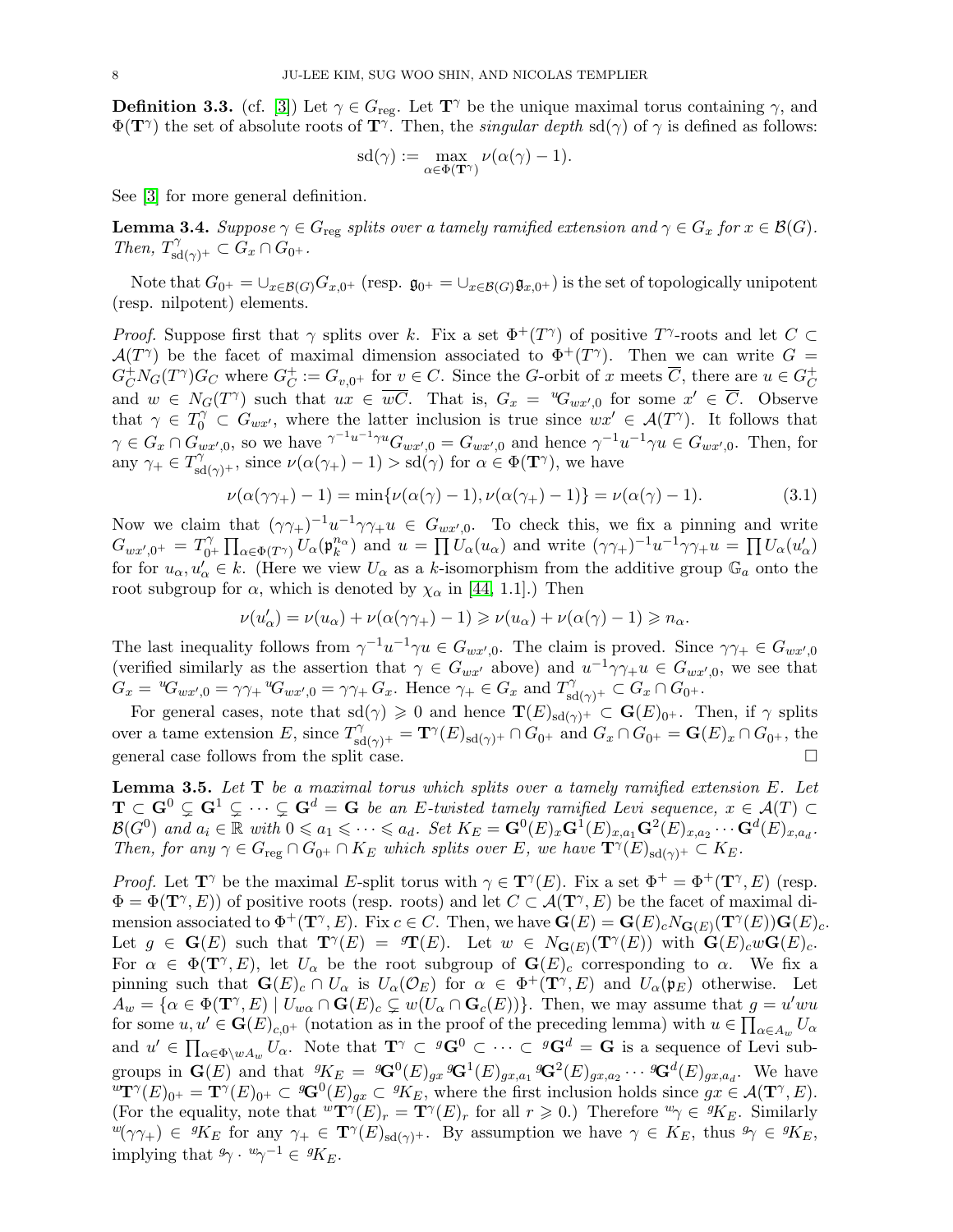Now we claim that

$$
\forall \gamma_{+} \in \mathbf{T}^{\gamma}(E)_{\mathrm{sd}(\gamma)^{+}}, \quad \mathcal{G}(\gamma \gamma_{+})^{w}(\gamma \gamma_{+})^{-1} \in \mathcal{G}K_{E} \cap \mathbf{G}(E)_{0^{+}}.
$$

Once verified, the claim would imply that  $\mathcal{P}(\gamma_{\gamma+}) \in {}^{g}K_E$  for any  $\gamma_+ \in {\bf T}^{\gamma}(E)_{\text{sd}(\gamma)^+}$  and thus  $\mathbf{T}^{\gamma}(E)_{sd(\gamma)^+} \subset {}^{g}K_E$ . Hence  $\mathbf{T}^{\gamma}(E)_{sd(\gamma)^+} \subset K_E$ , completing the proof of the lemma.

We will prove the above claim in two steps. For simplicity, we write  $\tilde{u}, \tilde{\gamma}$  and  $\tilde{\gamma}_+$  for  $w_u$ ,  $w_{\gamma}$  and  $w_{\gamma+}$  respectively. For positive  $t \in \frac{1}{ex}$  $\frac{1}{e_E} \mathbb{Z}$  where  $e_E$  is the ramification index of E over k, we define a subgroup  $K_E(t)$  of  $\mathbf{G}(E)_{gx}$  as  $K_E(t) := {}^gK_E \mathbf{G}(E)_{gx,t} = \mathbf{G}(E)_{gx,t} {}^gK_E$ . Write  $K_E^+ = \mathbf{G}^0(E)_{x,0^+} \mathbf{G}^1(E)_{x,a_1} \cdots \mathbf{G}^d(E)_{x,a_d}$ . Observe that  ${}^g\gamma = \sqrt[u]{\widetilde{u}} \widetilde{\gamma}$  and  $sd(\widetilde{\gamma}) = sd(\widetilde{\gamma}^{-1}) = sd(\gamma)$ .

 $\frac{\text{Step 1}}{\text{Left}}$ . Prove  $\widetilde{u}\widetilde{\gamma} \in {}^gK_E$ , and  $\widetilde{u}(\widetilde{\gamma}\widetilde{\gamma}_+) \in {}^gK_E$ .

Let  $\Phi^i := \Phi^i(\mathbf{T}^\gamma, E)$  be the set of  $\mathbf{T}^\gamma$  roots in  ${}^g\mathbf{G}^i$ . Fix the order of  $U_\alpha$  so that  $\widetilde{u} =$ <br> $U_\alpha(u_\alpha) = \widetilde{u}^\perp \widetilde{u}^0$  where  $\widetilde{u}^0 = \Pi$   $U_\alpha(u_\alpha)$  and  $\widetilde{u}^\perp = \Pi$   $U_\alpha(u_\alpha)$  with  $\prod_{\alpha \in wA_w} U_{\alpha}(u_{\alpha}) = \tilde{u}^{\perp} \tilde{u}^0$ , where  $\tilde{u}^0 = \prod_{\alpha \in wA_w \cap \Phi^0} U_{\alpha}(u_{\alpha})$  and  $\tilde{u}^{\perp} = \prod_{\alpha \in wA_w \setminus \Phi^0} U_{\alpha}(u_{\alpha})$  with  $u_{\alpha} \in \mathcal{O}_E$ . We have  $(\widetilde{u}, \widetilde{\gamma}) := \widetilde{u} \widetilde{\gamma} \widetilde{u}^{-1} \widetilde{\gamma}^{-1} = \prod_{\alpha \in wA_w} U_{\alpha}((1 - \alpha(\widetilde{\gamma}))u_{\alpha})$ . Observe that  $\widetilde{u}^0 \widetilde{\gamma} \in \widetilde{G}(\mathbb{R})$ .  $\mathbf{G}(E)_{0^+}$  and that  $\tilde{u}^0 \tilde{\gamma} \in {}^gK_E$ . Thus

$$
\widetilde{u}^0 \widetilde{\gamma} \in \mathbf{G}(E)_{0^+} \cap {}^g \! K_E = ( {}^g \! \mathbf{G}(E)_{gx}^0 \cap \mathbf{G}(E)_{0^+}) {}^g \! K_E^+ = \left( \cup_{h \in \mathbf{G}_{gx}^0} {}^{hg} \mathbf{G}^0(E)_{c,0^+} \right) {}^g \! K_E^+.
$$

Hence there is  $h \in {}^g {\bf G}^0(E)_{gx}$  such that  $\tilde u^0 \tilde \gamma \in {}^{hg} {\bf G}^0(E)_{c,0^+} {}^g K_E^+ = {}^g {\bf G}^0(E)_{hc,0^+} {}^g K_E^+$ . We fix a pinning with respect to  ${}^h{\mathbf{T}}^\gamma$  so that  $U_{h_\alpha} = {}^h\!U_\alpha$ .

Since  $\widetilde{\gamma} \in {}^gK_E$  and  $h \in {}^g\mathbf{G}^0(E)_{gx}$  (so  ${}^{hg}K_E = {}^gK_E$ ), we see that  $\widetilde{u}\widetilde{\gamma} \in {}^gK_E$  if and only if  $(\widetilde{u}, \widetilde{\gamma}) \in {}^{g}K_E$  if and only if  ${}^{h}(\widetilde{u}, \widetilde{\gamma}) \in {}^{g}K_E$ . Hence it is enough to show that  $U_{h_{\alpha}}((1 - {}^{h}\alpha({}^{h}\widetilde{\gamma}))u_{\alpha}) \in {}^{g}K_E \cap U$ .<br> ${}^{g}K_E \cap U$ , for  $\alpha \in \mathcal{U}A$ , which is equivalent to  $U_{h_{\alpha}}((1 - \alpha({}^{\alpha$  ${}^{g}K_E \cap U_{h_\alpha}$  for  $\alpha \in wA_w$ , which is equivalent to  $U_\alpha((1-\alpha(\tilde{\gamma}))u_\alpha) \in {}^{g}K_E \cap U_\alpha$ .<br>Suppose that this is false. Then there is the minimal  $t \in \frac{1}{\alpha} \mathbb{Z}$  such that  $h(\tilde{\alpha})$ .

Suppose that this is false. Then there is the minimal  $t \in \frac{1}{\epsilon t}$  $\frac{1}{e_E} \mathbb{Z}$  such that  ${}^h(\widetilde{u}, \widetilde{\gamma}) \notin K_E(t)$  with  $t \leq a_d$ . Let  $t_0 = t - \frac{1}{e_d}$  $\frac{1}{e_E}$  <  $t_1$  <  $\cdots$  <  $t_n$  =  $t$  be a sequence in  $\mathbb{R}$ , where each  $t_i$  for  $0 < i < n$ is the minimum such that  $\mathbf{G}(E)_{hc,t_i} \supsetneq \mathbf{G}(E)_{hc,t_i^+}$  and such that  ${}^h(\widetilde{u}, \widetilde{\gamma}) \in (\mathbf{G}(E)_{hc,t_i} g_{KE}) \setminus$  $(\mathbf{G}(E)_{hc,t_i^+}g_{K_E}).$  Then, since  $u' \in \mathbf{G}(E)_{c,0^+}$ , we have  $^{hu'}\widetilde{\mathfrak{g}} \in (\mathbf{G}(E)_{hc,t_i}g_{K_E}) \setminus (\mathbf{G}(E)_{hc,t_i^+}g_{K_E})$ and hence  ${}^{hu'}\tilde{\mathfrak{v}}\not\in K_E(t)$ . (To see this, use the equality  ${}^{h_{u'}h}\tilde{\mathfrak{v}}(\tilde{\mathfrak{v}})\equiv h^{u'}\tilde{\mathfrak{v}}\tilde{\gamma}$  and the fact that  ${}^{h_{u'}}$  normalizes  $C_k$  and  $C_k$  using  ${}^{h_{u'}}\in \mathbf{C}(E)$  and  $\mathbf{r}$  on the other  $h_u$  normalizes  $G_{hc,t_i}$  and  $G_{hc,t_i^+}$  since  $h_u \in \mathbf{G}(E)_{hc,0^+}$ . On the other hand, we know that  $u' \widetilde{\alpha}_{\widetilde{\gamma}} \in {}^gK_E$ . Since  $h \in {}^gK_E$ , we have that  $h u' \widetilde{\alpha}_{\widetilde{\gamma}} \in {}^gK_E \subset K_E(t)$ , leading to a contradiction.<br>For the second inclusion, since  $(\widetilde{u}, \widetilde{\alpha}_{\widetilde{\alpha}}) = \prod_{L} \left( (1 - \alpha((\widetilde{\alpha}_{\widetilde{\alpha}})^{\gamma})_{L}) \right)$  as we

For the second inclusion, since  $(\tilde{u}, \tilde{\gamma}\tilde{\gamma}_+) = \prod_{\alpha \in wA_w} U_{\alpha}((1 - \alpha(\tilde{\gamma}\tilde{\gamma}_+)))u_{\alpha})$  as well as  $\nu(1 - \tilde{\gamma}_+)(u_{\alpha}) = (1 - \tilde{\gamma}_+)(u_{\alpha})$  $\alpha(\tilde{\gamma}) = \nu(1 - \alpha(\tilde{\gamma}\tilde{\gamma}_+) )$  by [\(3.1\)](#page-7-1), we also have  $\tilde{\mathfrak{u}}(\tilde{\gamma}\tilde{\gamma}_+) \in {}^{g}K_E$ .

Step 2. Prove  $u' \tilde{u}(\tilde{\gamma}\tilde{\gamma}_{+}) \in {}^{g}K_E$ .

It is enough to show that  $u' \tilde{u}(\tilde{\gamma}\tilde{\gamma}_{+})(\tilde{\gamma}\tilde{\gamma}_{+})^{-1} = u'(\tilde{u}, \tilde{\gamma}\tilde{\gamma}_{+})\tilde{\gamma}\tilde{\gamma}_{+}u'^{-1}(\tilde{\gamma}\tilde{\gamma}_{+})^{-1} \in {}^{g}K_{E}$ . Note that  $\tilde{\gamma}_{-} \in \mathbb{C}(E)$ . Write  $u' = \Pi$   $U(u') = u'^{\perp}u'^{0}$  where  $u'^{0} = \Pi$   $U(u')$  a  $(\widetilde{u}, \widetilde{\gamma}) \in \mathbf{G}(E)_{0^+}$ . Write  $u' = \prod_{\alpha \in \Phi \backslash wA_w} U_{\alpha}(u'_{\alpha}) = u'^{\perp}u'^{0}$ , where  $u'^{0} = \prod_{\alpha \in \Phi \backslash wA_w} U_{\alpha}(u'_{\alpha})$  and  $u'^{\perp} = \prod_{\alpha \in \Phi \setminus (wA_w \cup \Phi^0)} U_{\alpha}(u'_{\alpha})$ . Since  $u'^0 \in {}^g{\mathbf{G}}^0(E)_{gx}$  and  $\tilde{{}^u(\tilde{\gamma}\tilde{\gamma}_{+})} \in {}^gK_E \cap {\mathbf{G}}(E)_{0^+}$ , we have  $u^{0\tilde{u}}(\tilde{\gamma}\tilde{\gamma}_{+}) \in (\mathcal{G}^{\mathbf{G}}(E)_{gx} \cap \mathbf{G}(E)_{0^+})^g K_{E}^+$ . Hence there is  $h \in \mathcal{G}^{\mathbf{G}}(E)_{gx}$  such that  $h u^{0\tilde{u}}(\tilde{\gamma}\tilde{\gamma}_{+}) \in$ <br>  $h g \mathbf{G}^0(E)$ ,  $g_{\mathbf{K}}$  and  $\mathbf{G}(E)$  and  $h g_{\mathbf{K}}$  and  $h g_{\mathbf{K}}$  $h^{\beta}G^{0}(E)_{c,0}$ +  $g_{K_{E}}^{+}$ . Now, using the fact that  $\nu(1 - \alpha(\tilde{\gamma})) = \nu(1 - \alpha(\tilde{\gamma}\tilde{\gamma}_{+}))$ , we can proceed similarly as in Step 1.

<span id="page-8-0"></span>**Proposition 3.6.** We keep the notation from §[2.4.](#page-4-2) Let  $\gamma \in G$ <sub>reg</sub>,  $g \in G$ , and suppose that  $\gamma \in H_{\Sigma,g} := {}^g J_{\Sigma} \cap G_x$ . Then, we have

(1)  $T_{\text{sd}(\gamma)^+}^{\gamma} \subset H_{\Sigma,g},$ (2)  $\sharp ((T^{\gamma} \cap G_x) H_{\Sigma,g}/ H_{\Sigma,g}) \leqslant q^{r_G(\text{sd}(\gamma)+1)}.$ 

Proof. (1) By Lemma [3.4,](#page-7-2)  $T_{sd(\gamma)^+}^{\gamma} \subset G_x$ . Since  $T_{sd(\gamma)^+}^{\gamma} = \mathbf{T}^{\gamma}(E)_{sd(\gamma)^+} \cap G_{0^+} \subset {}^{g}K_E \cap G_{0^+}$  from Lemma [3.5,](#page-7-3) we have  $T_{sd(\gamma)^+}^{\gamma} \subset {}^gJ_{\Sigma} \cap G_{0^+}$ . Hence,  $T_{sd(\gamma)^+}^{\gamma} \subset H_{\Sigma,g}$ .

 $\Box$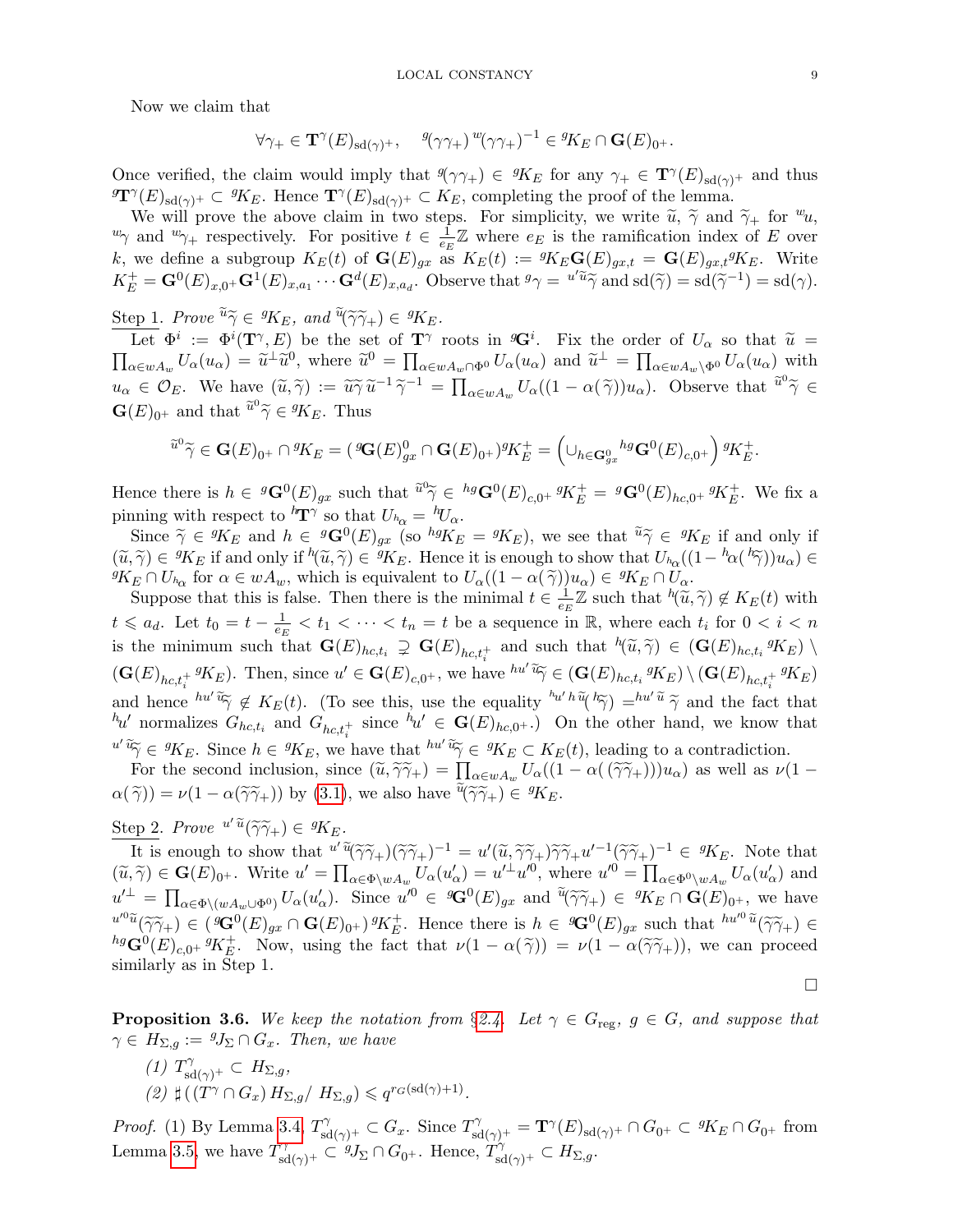(2) Note that  $G_x \cap T^\gamma \subset T_0^\gamma$  $\int_0^{\gamma}$ . Then, we have

$$
\sharp ((T^{\gamma} \cap G_x) H_{\Sigma,g}) / H_{\Sigma,g}) \leq \sharp \left( T_0^{\gamma} / T_{sd(\gamma)^+}^{\gamma} \right) \leqslant q^{r_G(\mathrm{sd}(\gamma)+1)}.
$$

3.2. Inverse image under conjugation. In this subsection we prove a lemma to control the volume change of an open compact subgroup under the conjugation map as we will need the result in Proposition [4.15](#page-16-0) below. For regular semisimple elements  $g \in G$  and  $X \in \mathfrak{g}$ , denote by  $\mathfrak{g}_g$  and  $\mathfrak{g}_X$  the centralizer of g and X in  $\mathfrak{g}$ , respectively. Define the Weyl discriminant as

$$
D(g) := |\det(\mathrm{Ad}(g)|\mathfrak{g}/\mathfrak{g}_g)|, \quad D(X) := |\det(\mathrm{ad}(X)|\mathfrak{g}/\mathfrak{g}_X)|.
$$

Recall that the rank of  $G$ , to be denoted  $r_G$ , is the dimension of (any) maximal torus in  $G$ . Define  $\psi(r_G)$  to be the maximal  $d \in \mathbb{Z}_{\geq 0}$  such that  $\phi(d) \leq r_G$ , where  $\phi$  is the Euler phi-function. Put  $N(G) := \max(\psi(r_G), \dim G)$ . Under the assumption that  $p > N(G) + 1$ , recall from [\[45,](#page-23-14) App B, Prop B] that there is a homeomorphism

$$
\exp: \mathfrak{g}_{0^+} \overset{\sim}{\to} G_{0^+}.
$$

Under the hypothesis (Hk) this exp map is filtration preserving, in particular, it preserves the ratio of volumes.

<span id="page-9-0"></span>**Lemma 3.7.** Suppose  $p > N(G) + 1$  and (Hk) is valid. Let  $x \in \mathcal{B}(\mathbf{G})$ . Let  $\gamma \in G_x \cap G_{0^+}$ and suppose that  $\gamma$  is regular semisimple (so that  $D(\gamma) \neq 0$ ). Consider the conjugation map  $\psi_{\gamma}: G \to G$  given by  $\delta \mapsto \delta \gamma \delta^{-1}$ . For each open compact subgroup  $H \subset G_x$  containing  $\gamma$ , we have

$$
\frac{\text{vol}_{G/Z}(\psi_{\gamma}^{-1}(H) \cap G_x)}{\text{vol}_{G/Z}(H)} \leq \sharp ((G_x \cap T^{\gamma})H/H) \cdot D(\gamma)^{-1} \cdot \sharp (H/(H \cap G_{x,0^+})) .
$$

*Proof.* It suffices to prove that the left hand side is bounded by  $\sharp (G_x \cap T^{\gamma}/H \cap T^{\gamma}) \cdot D(\gamma)^{-1}$ under the additional assumption that  $H \subset G_x \cap G_0^+$ . Indeed, in general, one only needs to also count the contribution on  $H/(H \cap G_{x,0^+})$ , which is bounded by its cardinality.

Put  $Y := \exp^{-1}(\gamma)$  and  $\mathfrak{h} := \exp^{-1}(H) \subset \mathfrak{g}_{x,0^+}$ . Note that  $\mathfrak{h}$  is an  $\mathcal{O}_k$ -lattice in  $\mathfrak{g}$  since H is an open compact subgroup. Write  $C_Y : \mathfrak{g} \to \mathfrak{g}$  for the map  $X \mapsto [X, Y]$ , whose restriction to  $\mathfrak{g}_{0^+}$  is going to be denoted by  $C_{Y,0^+}$ . Define  $C_{\gamma}: G_{0^+} \to G_{0^+} \gamma^{-1}$  by  $\delta \mapsto \delta \gamma \delta^{-1} \gamma^{-1}$ , which is the composition of  $\psi_{\gamma}$  with the right multiplication by  $\gamma^{-1}$ . Since  $\gamma \in H$  we have  $C_{\gamma}^{-1}(H) = \psi_{\gamma}^{-1}(H) \subset G_{0}$ . Via the exponential map,  $C_{\gamma}: \psi_{\gamma}^{-1}(H) \cap G_{x} \to H$  corresponds to

$$
C_{Y,0^+}: \exp^{-1}(C_{\gamma}^{-1}(H) \cap G_x) = C_{Y,0^+}^{-1}(\mathfrak{h} \cap \mathfrak{g}_x) \to \mathfrak{h}.
$$

Since the exponential map preserves the ratio of volumes,

$$
\frac{\text{vol}_{G/Z}(\psi_\gamma^{-1}(H)\cap G_x)}{\text{vol}_{G/Z}(H)}=\frac{\text{vol}_{G/Z}(C_{Y,0^+}^{-1}(\mathfrak{h})\cap \mathfrak{g}_x)}{\text{vol}_{G/Z}(\mathfrak{h})}\leqslant \frac{\text{vol}_{G/Z}(C_Y^{-1}(\mathfrak{h})\cap \mathfrak{g}_x))}{\text{vol}_{G/Z}(\mathfrak{h})}=[C_Y^{-1}(\mathfrak{h})\cap \mathfrak{g}_x:\mathfrak{h}].
$$

We will be done if we show that  $[C_Y^{-1}]$  $Y^{-1}_Y(\mathfrak{h}) \cap \mathfrak{g}_x : \mathfrak{h}] \leqslant D(Y)^{-1}[\mathfrak{g}_Y \cap \mathfrak{g}_x : \mathfrak{g}_Y \cap \mathfrak{h}].$  Write pr for the projection map  $\mathfrak{g}_x \to \mathfrak{g}_x/(\mathfrak{g}_x \cap \mathfrak{g}_Y)$ . Consider the commutative diagram

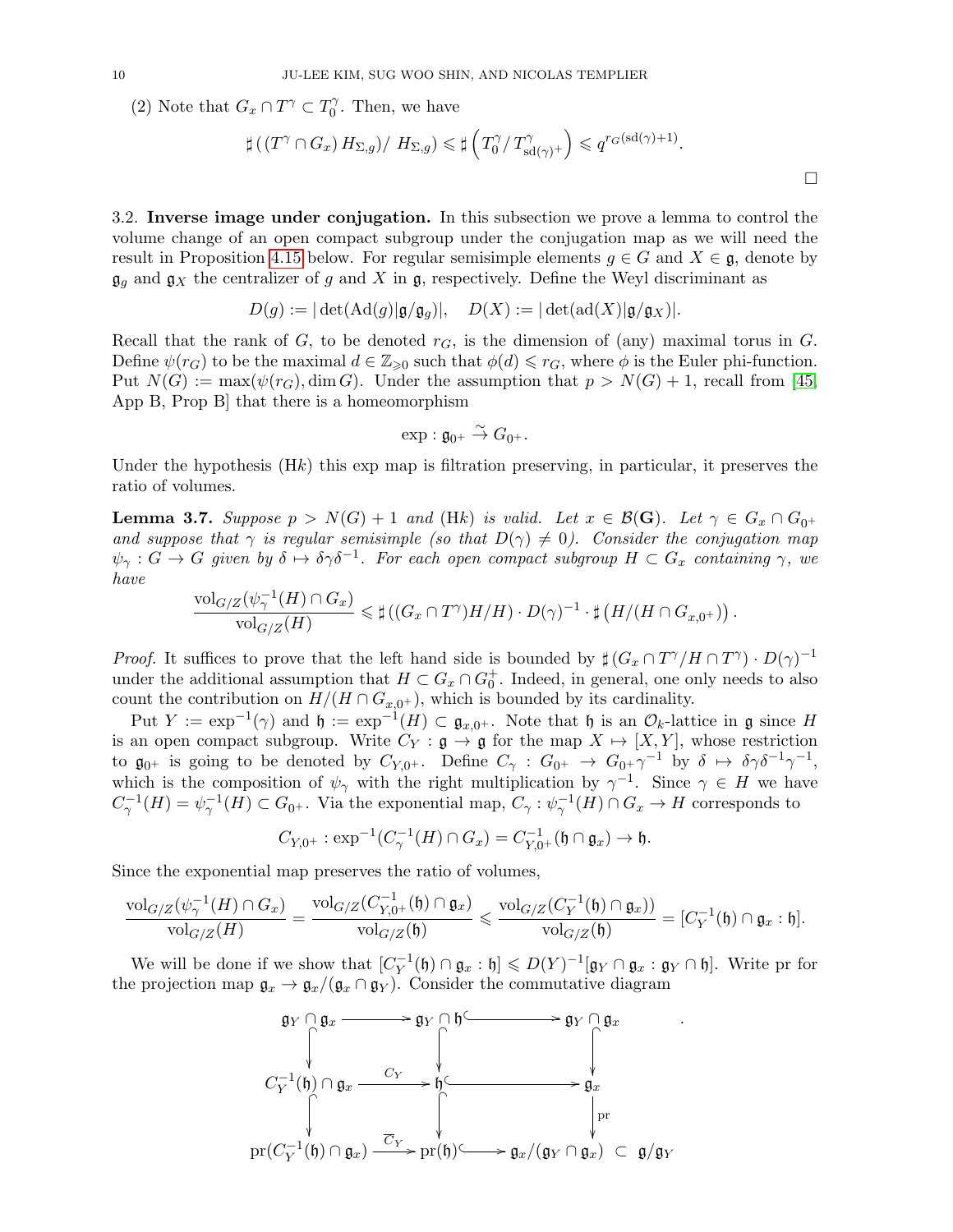Denote by the preimage of  $pr(h)$  in  $pr(C_V^{-1})$  $V_Y^{-1}(\mathfrak{h})$  (resp.  $C_Y^{-1}$  $Y^{-1}(\mathfrak{h}) \cap \mathfrak{g}_x$  by  $L_2$  and  $L_1$ . Then  $L_2$  and  $L_1$  are  $\mathcal{O}_k$ -lattices in  $\mathfrak{g}/\mathfrak{g}_Y$  and  $\mathfrak{g}$ , respectively, where  $\mathcal{O}_k$  is the ring of integers in k. So we have

$$
[C_Y^{-1}(\mathfrak{h}) \cap \mathfrak{g}_x : \mathfrak{h}] \leqslant [L_1 : \mathfrak{h}] = [\mathfrak{g}_Y \cap \mathfrak{g}_x : \mathfrak{g}_Y \cap \mathfrak{h}][L_2 : \mathrm{pr}(\mathfrak{h})].
$$

Since  $\overline{C}_Y = \text{ad}(Y)$  as k-linear isomorphisms on  $\mathfrak{g}/\mathfrak{g}_Y$ , we see that  $[L_2 : \text{pr}(\mathfrak{h})] = D(Y)^{-1}$ , completing the proof.  $\Box$ 

Combining Proposition [3.6](#page-8-0) and Lemma [3.7,](#page-9-0) we have the following:

<span id="page-10-1"></span>Corollary 3.8. We keep the situation from Proposition [3.6.](#page-8-0) Then, we have

$$
\frac{\text{vol}_{G/Z}(\psi_{\gamma}^{-1}(H_{\Sigma,g}) \cap G_x)}{\text{vol}_{G/Z}(H_{\Sigma,g})} \leqslant D(\gamma)^{-1} q^{\dim(G) + r_G(\text{sd}(\gamma) + 1)}
$$

3.3. Intersection of  $L<sub>s</sub>$  with a maximal unipotent subgroup. For later use, we study the intersections of  $L<sub>s</sub>$  with unipotent subgroups in this subsection. Consider a tamely ramified twisted Levi sequence  $(G', G)$ . Let **T** (resp. **T**<sup>'</sup>) be a maximally k-split maximal torus of **G** (resp. G') such that  $T'$ <sup>s</sup>  $\subset$  T<sup>s</sup> where T<sup>s</sup> and T'<sup>s</sup> are the k-split components of T and T' respectively. Set  $M := Z_G^{\circ}(T^s)$  (resp.  $M' := Z_G^{\circ}(T'^s)$ ), a minimal Levi subgroup of G containing T (resp. T'). Note that  $M \subset M'$ . Fix a parabolic subgroup MN of G (resp.  $M'N'$ ), where N (resp. N') is the unipotent subgroup such that  $N' \subset N$ .

<span id="page-10-0"></span>**Lemma 3.9.** We keep the notation from above. Let  $x \in A(T')$ .

(1) For any  $a, a' \in \mathbb{R}$  with  $a > a' > 0$ ,

$$
[(G_{x,a'} \cap N') : ((G'_{x,a'}G_{x,a}) \cap N')]^{2} \leqslant q^{\dim_{k}(N)}[G_{x,a'} : (G'_{x,a'}G_{x,a})].
$$

(2)

(3)

$$
[(G_x \cap N') : ((G'_x G_{x,0^+}) \cap N')]^2 \leqslant q^{\dim_k(N)}[G_x : (G'_{x',0} G_{x,0^+})].
$$

$$
[(G_x \cap N') : ((G'_x G_{x,a}) \cap N')]^2 \leqslant q^{2 \dim_k(N)} [G_x : (G'_x G_{x,a})].
$$

*Proof.* (1) Both  $\mathcal{J} := G_{x,a'}$  and  $\mathcal{J}' := (G'_{x,a'}G_{x,a})$  are decomposable with respect to M' and N', that is,  $\mathcal{J} = (\mathcal{J} \cap \overline{N}') \cdot (\mathcal{J} \cap M') \cdot (\mathcal{J} \cap N')$ , etc. Write  $Y_X := Y \cap X$  for any  $X, Y \subset G$ . Then,  $[{\cal J}:{\cal J}']= [{\cal J}_{\overline{N}'}:{\cal J}_{\overline{N}}']$  $[\mathcal{J}_{N'}] \cdot [\mathcal{J}_{M'}] \cdot [\mathcal{J}_{N'}] \cdot [\mathcal{J}_{N'}]$  and we have

$$
\begin{array}{rcl} [\mathcal{J} : \mathcal{J}'] & = & [\mathcal{J}_{M'} : \mathcal{J}'_{M'}][\mathcal{J}_{N'} : \mathcal{J}'_{N'}][\mathcal{J}_{\overline{N}'} : \mathcal{J}'_{\overline{N}'}] \geqslant [\mathcal{J}_{N'} : \mathcal{J}'_{N'}][\mathcal{J}_{\overline{N}'} : \mathcal{J}'_{\overline{N}'}] \\ \\ & \geqslant & \frac{1}{q^{\dim_k(N')}} [\mathcal{J}_{N'} : \mathcal{J}'_{N'}]^2 \geqslant \frac{1}{q^{\dim_k(N)}} [\mathcal{J}_{N'} : \mathcal{J}'_{N'}]^2. \end{array}
$$

(2) This follows from

$$
[G_x: G'_x G_{x+}] \geq [(G_x)_{N'} G_{x,0} + : (G'_x G_{x+})_{N'} G_{x,0} + ] \cdot [(G_x)_{\overline{N}'} G_{x,0} + : (G'_x G_{x+})_{\overline{N}'} G_{x,0} + ]
$$
  
\n
$$
= [(G_x)_{N'} G_{x,0} + : (G'_x G_{x+})_{N'} G_{x,0} + ] \cdot [(G_x)_{\overline{N}'} : (G'_x G_{x+})_{\overline{N}'}]
$$
  
\n
$$
\geq \frac{1}{q^{\dim_k(N)}} [(G_x)_{N'} : (G'_x G_{x,0} + )_{N'}]^2.
$$

(3) We have

$$
[G_x : (G'_x G_{x,a})] = [G_x : (G'_x G_{x,0^+})] [(G'_x G_{x,0^+}) : (G'_x G_{x,a})]
$$
  

$$
= [G_x : (G'_x G_{x,0^+})] [G_{x,0^+} : (G'_{x,0^+} G_{x,a})].
$$

Combining (1) and (2), we have

$$
[G_x : (G'_x G_{x,a})] \geq \frac{1}{q^{2 \dim_k(N)}} [(G_x)_{N'} : (G'_x G_{x,0}+)_{N'}]^2 [(G_{x,0}+)_{N'} : (G'_{x,0}+G_{x,a})_{N'}]^2
$$
  

$$
= \frac{1}{q^{2 \dim_k(N)}} [(G_x)_{N'} : (G'_x G_{x,a})_{N'}]^2.
$$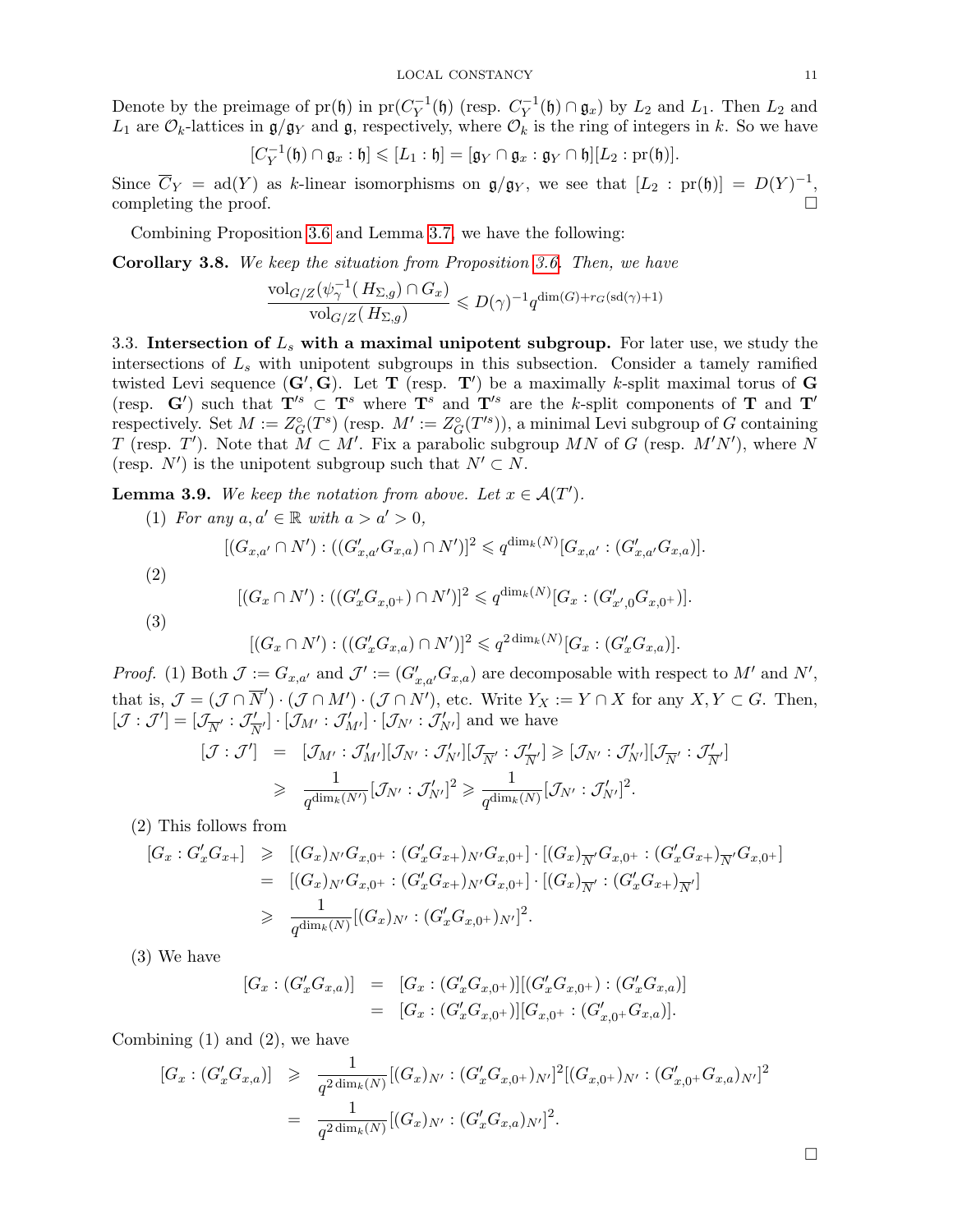### 4. Asymptotic behavior of supercuspidal characters

# <span id="page-11-0"></span>4.1. Main theorem.

<span id="page-11-1"></span>**Conjecture 4.1.** Consider the set of  $\pi$  in Irr<sup>sc</sup>(G) such that the central character of  $\pi$  is unitary. For each fixed  $\gamma \in G_{\text{reg}}$ ,

$$
\frac{\Theta_{\pi}(\gamma)}{\deg(\pi)} \to 0 \quad as \deg(\pi) \to \infty;
$$

namely for each  $\epsilon > 0$  there exists  $d_{\epsilon} > 0$  such that  $|\Theta_{\pi}(\gamma)/\deg(\pi)| < \epsilon$  whenever  $\deg(\pi) > d_{\epsilon}$ .

Our main theorem in the qualitative form is a partial confirmation of the conjecture under the hypotheses discussed in §[2.7](#page-5-1) and above Lemma [3.7.](#page-9-0)

<span id="page-11-2"></span>**Theorem 4.2.** Suppose that  $(Hk)$ ,  $(HB)$  and  $(HGT)$  are valid. Then, Conjecture [4.1](#page-11-1) holds true if  $\gamma$  and  $\pi$  are restricted to the sets  $G_{0+}$  and Irr<sup>Yu</sup>(G), respectively.

The proof is postponed to §[4.5](#page-16-1) below. Actually we will establish a rather explicit upper bound on  $|\Theta_\pi(\gamma)/\text{deg}(\pi)|$ , which will lead to a quantitative strengthening of the above theorem. See Theorem [4.18](#page-18-1) below.

The central character should be unitary in the conjecture; it would be a problem if each  $\pi$  is twisted by arbitrary (non-unitary) unramified characters of G. However the assumption plays no role in the theorem since every unramified character is trivial on  $G_{0^+}$ .

We are cautious to restrict the conjecture to supercuspidal representations as our result does not extend beyond the supercuspidal case. However it is natural to ask whether the conjecture is still true for discrete series representations. As a small piece of psychological evidence we verify the analogue of Conjecture [4.1](#page-11-1) for discrete series of real groups on elliptic regular elements in §[5.2](#page-19-0) below.

<span id="page-11-4"></span>4.2. Reductions. Let  $\pi$  be as in Theorem [4.2](#page-11-2) associated to a generic G-datum  $\Sigma$ . In proving Theorem [4.2,](#page-11-2) we may assume that each  $\pi$  (and hence  $\Sigma$ ) is associated to a fixed orbit of  $(\mathbf{G}, x)$ since there are only a finite number of  $(\mathbf{\vec{G}}, x)$  up to conjugacy. Let  $\mathbf{T}^{\gamma}$  denote the unique maximal torus containing  $\gamma$ , and pick any  $y \in \mathcal{A}(T^{\gamma}) = \mathcal{B}(T^{\gamma})$ . We may assume the following without loss of generality.

- (1)  $\phi_d = 1$ : since  $\Theta_{\phi_d \otimes \pi}(\gamma) = \phi_d(\gamma) \Theta_{\pi}(\gamma)$  and  $\deg(\pi) = \deg(\phi_d \otimes \pi)$ , it is enough to verify the theorem only for the generic G-data such that  $\phi_d = 1$ . Note that the depth of  $\pi$  is given by  $r_{d-1}$  if  $\phi_d = 1$ .
- (2)  $r_{\Sigma} = r_{d-1} \geq 1$ : Lemma [2.9](#page-5-0) implies that  $\deg(\pi) \to \infty$  is equivalent to  $\text{vol}_{G/Z}(J_{\Sigma}) \to 0$  as  $i \to \infty$ , which is in turn equivalent to  $r_{\Sigma} \to \infty$ . Hence, we may assume  $r_{\Sigma} \geq 1$  without loss of generality.
- (3)  $x \in \overline{C}_y$  where  $C_y$  is a facet of maximal dimension in  $\mathcal{B}(G)$  containing y in its closure: this is due to that the G-orbit of x in  $\mathcal{B}(G)$  intersects with  $\overline{C}_y$  nontrivially.

The following is a consequence of (3):

(3)<sup>'</sup>  $\gamma \in G_x$  since  $\gamma \in T_{0^+}^{\gamma} \subset G_{y,0^+} \subset G_x$ . Moreover,  $G_{y,r} \subset G_x$  for any  $r > 0$  and  $G_{y,r^+} \supset G_{x,(r+1)^+} \supset G_{x,r_o^+}$ , where  $r_o := [r+1] \in \mathbb{Z}$ .

4.3. Mackey's theorem for compact induction. Besides the local constancy of characters, we are going to need the classical Mackey's theorem in the context of compactly induced representations.

<span id="page-11-3"></span>**Lemma 4.3.** Let  $J \subset G$  be an open compact mod center subgroup and  $H \subset G$  a closed subgroup. Let  $(J, \rho)$  and  $(H, \tau)$  be smooth representations such that  $\dim \rho < \infty$ . Then

$$
\text{Hom}_G(c\text{-}\text{ind}_{J}^G \rho, \text{Ind}_{H}^G \tau) \simeq \bigoplus_{g \in H \backslash G/J} \text{Hom}_{J \cap H^g}(\rho, \tau^g).
$$

In fact it is a canonical isomorphism. A natural map will be constructed in the proof below.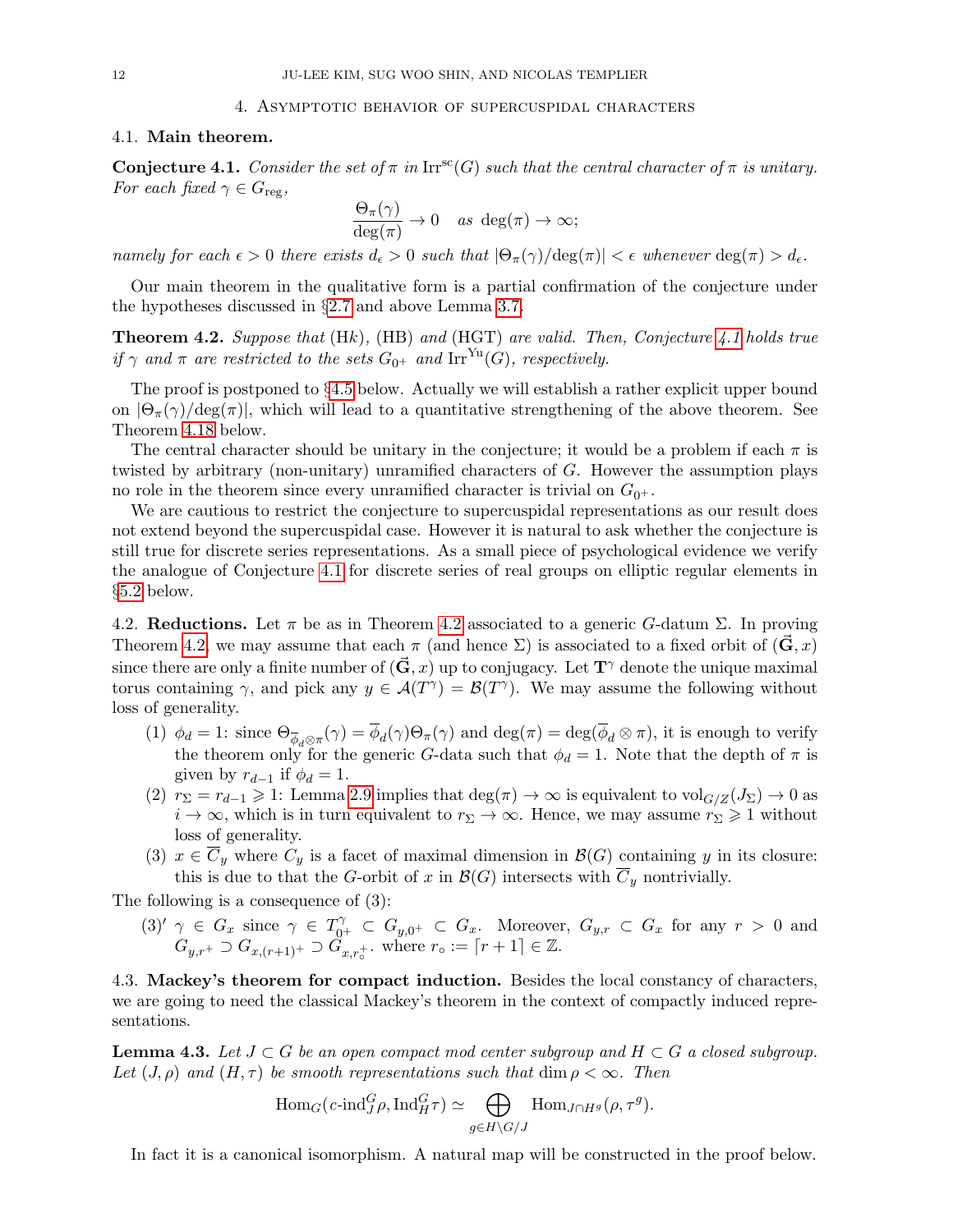Proof. Since the details are in [\[27\]](#page-23-15), where a more general result is proved, we content ourselves with outlining the argument. Let  $S(\rho, \tau)$  denote the space of functions  $s : G \to \text{End}_{\mathbb{C}}(\rho, \tau)$  such that  $s(hgj) = \tau(h)s(g)\rho(j)$  for all  $h \in H, g \in G$ , and  $j \in J$ . For each  $g \in H\backslash G/J$  define  $S_x(\rho, \tau)$ to be the subspace of  $s \in S(\rho, \tau)$  such that Supp $s \subset HxJ$ . Clearly  $S(\rho, \tau) = \bigoplus_{g \in H \backslash G/J} S_g(\rho, \tau)$ . For each  $v \in \rho$  we associate  $f_v \in S(\rho, \tau)$  such that  $f_v(j) = \rho(j)v$  if  $j \in J$  and  $f_v(j) = 0$  if  $j \notin J$ . We define a map

$$
\text{Hom}_G(\text{c-ind}_J^G \rho, \text{Ind}_H^G \tau) \to S(\rho, \tau), \quad \phi \mapsto s_{\phi}
$$

such that  $s_{\phi}(g)$  sends  $v \in \rho$  to  $(\phi(f_v))(g)$ . We also have a map

$$
S_g(\rho, \tau) \to \text{Hom}_{J \cap H^g}(\rho, \tau^g), \quad s \mapsto s(g).
$$

(It is readily checked that  $s(x) \in \text{Hom}_{J \cap H^g}(\rho, \tau^g)$ .) It is routine to check that the two displayed maps are isomorphisms.  $\Box$ 

The following corollary was observed in [\[36,](#page-23-16) Lem 4.1].

<span id="page-12-2"></span>**Corollary 4.4.** In the setup of Lemma [4.3,](#page-11-3) further assume that  $c$ -ind ${}^G_J \rho$  is admissible and that H is an open compact subgroup. Then

$$
(c\text{-}\mathrm{ind}_{J}^{G}\rho) \mid_{H} \simeq \bigoplus_{g\in J\setminus G/H} c\text{-}\mathrm{ind}_{H\cap J^g}^{H}\rho^g.
$$

*Proof.* Let  $(H, \tau)$  be an admissible representation. Then by Frobenius reciprociy and the preceding lemma,

$$
\text{Hom}_{H}(\text{c-ind}_{J}^{G}\rho,\tau) \simeq \text{Hom}_{G}(\text{c-ind}_{J}^{G}\rho,\text{Ind}_{H}^{G}\tau) \simeq \bigoplus_{g \in H \backslash G/J} \text{Hom}_{J \cap H^{g}}(\rho,\tau^{g}).
$$

Further, through conjugation by g and Frobenius reciprocity, the summand is isomorphic to

$$
\operatorname{Hom}_{J^{g^{-1}} \cap H}(\rho^{g^{-1}}, \tau) \simeq \operatorname{Hom}_{H}\left(\operatorname{c-ind}_{J^{g^{-1}} \cap H}^{H} \rho^{g^{-1}}, \tau\right).
$$

The proof is finished by replacing g by  $g^{-1}$  in the sum and applying Yoneda's lemma.  $\Box$ 

4.4. Main estimates. This subsection establishes the main estimates towards of the proof of Theorem [4.2.](#page-11-2) Let  $\Sigma$  be a generic G-datum associated to  $\pi$ . That is,  $\pi \simeq \pi_{\Sigma}$ . In this entire subsection we keep conditions  $(1)$ ,  $(2)$  and  $(3)$  of  $\S 4.2$ .

Lemma [2.9](#page-5-0) implies that deg( $\pi$ )  $\rightarrow \infty$  is equivalent to vol $_{G/Z}(J_{\Sigma}) \rightarrow 0$ , which is in turn equivalent to  $r_{\Sigma} \to \infty$ . Henceforth we will often drop the subscript  $\Sigma$  when the context is clear.

<span id="page-12-1"></span>**Lemma 4.5.** Let  $\Sigma$ ,  $\pi$ , and  $\gamma$  be as above. For simplicity, we write r for r<sub> $\Sigma$ </sub>. Suppose

$$
\textup{sd}(\gamma) \leqslant \frac{r}{2}.
$$

Then we have

<span id="page-12-0"></span>
$$
\Theta_{\pi}(\gamma) = \text{Tr}\left(\pi(\gamma) \left| V_{\pi}^{G_{y,r+}} \right. \right). \tag{4.1}
$$

for any  $y \in \mathcal{A}(T^{\gamma}) = \mathcal{B}(T^{\gamma})$ . Here  $V_{\pi}^{G_{y,r^{+}}}$  is the space of  $G_{y,r^{+}}$ -invariants in  $V_{\pi}$ .

Remark 4.6. Recall by §[4.2-](#page-11-4)(2), the depth of  $\pi_{\Sigma}$  is  $r = r_{\Sigma}$ . Note that  $\gamma \in G_{[y]}$ . Hence,  $\gamma$ normalizes  $G_{y,r+}$ , and the right-hand side of the formula in [\(4.1\)](#page-12-0) is well-defined.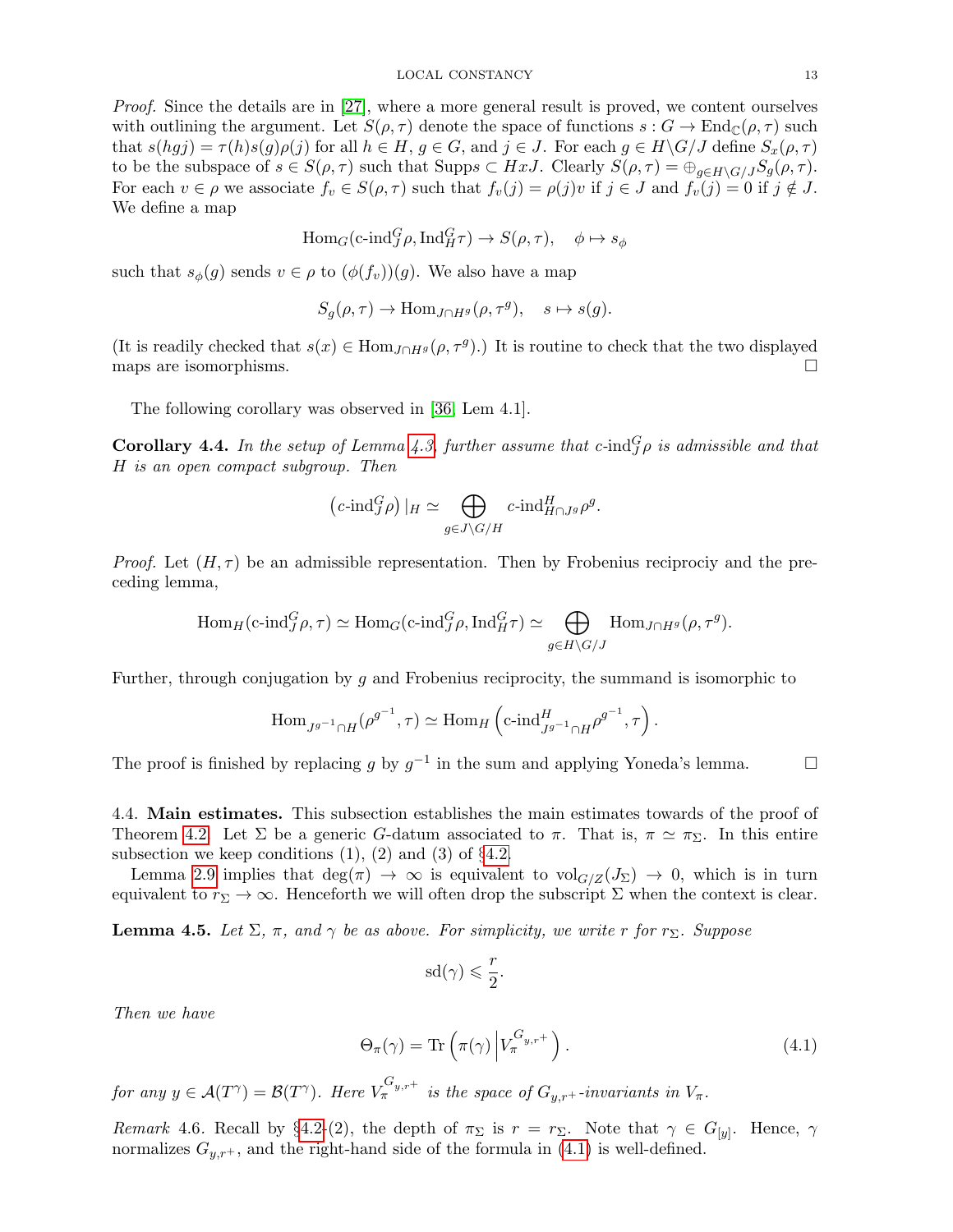*Proof.* Given a subset  $X \subset G$ , let ch<sub>X</sub> denote the characteristic function of X. By [\[3,](#page-22-4) Cor 12.9] (see also [\[33\]](#page-23-2))  $\Theta_{\pi}$  is constant on  $\gamma G_{y,r^+} \subset {}^{G_{y,0^+}} (\gamma T_{r^+}^{\gamma})$ .<sup>[1](#page-13-0)</sup> Thus we have

$$
\Theta_{\pi}(\gamma) = \frac{1}{\text{vol}_{G}(G_{y,r^{+}})} \int_{G} \Theta_{\pi}(g) \text{ch}_{\gamma G_{y,r^{+}}} dg
$$
  
\n
$$
= \frac{1}{\text{vol}_{G}(G_{y,r^{+}})} \text{Tr}(\pi(\text{ch}_{\gamma G_{y,r^{+}}})) = \text{Tr}\left(\pi(\gamma)\pi\left(\frac{\text{ch}_{G_{y,r^{+}}}}{\text{vol}_{G}(G_{y,r^{+}})}\right)\right)
$$
  
\n
$$
= \text{Tr}\left(\pi(\gamma)|V_{\pi}^{G_{y,r^{+}}}\right).
$$

The last equality follows from the fact that  $\pi \left( \frac{\text{ch}_{g,r+1}}{\text{vol}_{\mathcal{Q}}(G)} \right)$  $\mathrm{vol}_G(G_{y,r+})$ ) is the projection of  $V_{\pi}$  onto  $V_{\pi}^{G_{y,r+}}$ . П

Our aim is to prove Proposition [4.15](#page-16-0) below using Lemma [4.5.](#page-12-1) Recall  $y \in \mathcal{A}(T^{\gamma})$  is fixed. If  $V_{\pi}^{G_{y,r^+}}=0$ , we have  $\Theta_{\pi}(\gamma)=0$ . Hence, from now on, we assume that  $V_{\pi}^{G_{y,r^+}}\neq 0$  without loss of generality. In the following series of lemmas, we first describe the space  $V_{\pi}^{G_{y,r^+}}$ . The following result is originally due to Jacquet [\[20\]](#page-22-15).

<span id="page-13-1"></span>**Lemma 4.7.** Let J be an open compact mod center subgroup of G and  $\rho$  an irreducible representation of J such that  $\pi = c$ -ind $_G^G \rho$  is irreducible (thus supercuspidal). Then, for any nontrivial unipotent subgroup N of G, we have  $V_{\rho}^{N\cap J} = 0$ .

*Proof.* Applying Frobenius reciprocity and Lemma [4.3](#page-11-3) with  $H = N$ ,

$$
0 = \text{Hom}_N(\pi, 1_N) = \text{Hom}_G(\text{c-ind}_J^G \rho, \text{Ind}_N^G 1_N) \simeq \bigoplus_{g \in N \backslash G/J} \text{Hom}_{J \cap N^g}(\rho, 1_{N^g}).
$$

Let  $J := J_{\Sigma}$  and  $\rho := \rho_{\Sigma}$ . We deduce from Corollary [4.4](#page-12-2) that

$$
\operatorname{Res}_{G_x} \operatorname{c-ind}_J^G \rho \simeq \bigoplus_{g \in G_x \backslash G/J} \operatorname{Ind}_{G_x \cap g_J}^{G_x} {}^g \rho. \tag{4.2}
$$

 $\Box$ 

Definition and Remark 4.8.

(1) Define

 $\mathcal{X}_{\Sigma}^{\prime} := \left\{ g \in G \mid G_{g^{-1}x, r_{\circ}^{+}} \cap N \supset G_{x} \cap N \text{ for some unipotent subgroup } N \neq \{1\} \right\}$ and  $\mathcal{X}_{\Sigma} := G - \mathcal{X}'_{\Sigma}.$ 

We observe that

- (a)  $G_x \cap N = G_{[x]} \cap N \supset J \cap N$  for any unipotent subgroup N, and
- (b)  $\mathcal{X}'_{\Sigma}$ ,  $\mathcal{X}_{\Sigma}$  are left and right  $G_{[x]}$ -invariant.
- (2) Suppose r is sufficiently large so that  $G_{y,r+} \subset G_x$ . Set

$$
\mathcal{X}_{\Sigma}^{\circ} := \left\{ g \in G \left| \left( \mathrm{Ind}_{G_x \cap g_J}^{G_x} g_{\rho} \right)^{G_{y,r+1}} \neq 0 \right. \right\}.
$$

In this case, from Lemma [4.5](#page-12-1) and the above definition it is clear that

<span id="page-13-2"></span>
$$
\Theta_{\pi}(\gamma) = \sum_{g \in G_x \setminus \mathcal{X}_{\Sigma}^{\circ}/J} \text{Tr}\left(\pi(\gamma) \left| \left(\text{Ind}_{G_x \cap gJ}^{G_x} g_{\rho}\right)^{G_{y,r+}}\right.\right). \tag{4.3}
$$

Note that  $\mathcal{X}_{\Sigma}^{\circ}$  is right *J*-invariant, and also left and right  $G_x$ -invariant.

<span id="page-13-3"></span>**Lemma 4.9.** If  $g \in \mathcal{X}'_{\Sigma}$ , then the space  $\text{Ind}_{G_x \cap g_J}^{G_x} g \rho$  has no nonzero  $G_{y,r+}$ -invariant vector. That is,  $\mathcal{X}_{\Sigma}^{\circ} \cap \mathcal{X}_{\Sigma}' = \emptyset$ , or equivalently  $\mathcal{X}_{\Sigma}^{\circ} \subset \mathcal{X}_{\Sigma}$ .

<span id="page-13-0"></span><sup>&</sup>lt;sup>1</sup>Since  $\gamma$  is regular, the summation in [\[3,](#page-22-4) Cor 12.9] runs over no nilpotent elements other than 0. So the corollary tells us that  $\Theta_{\pi}(\gamma')$  is equal to a constant  $c_0$  for all  $\gamma'$  in the G-conjugacy orbit of  $\gamma + T_a^{\gamma}$  for  $a > \max(2\text{sd}(\gamma), \rho(\pi))$ , where  $\rho(\pi)$  denotes the depth of  $\pi$ , which is r. For  $y \in \mathcal{A}(T^{\gamma})$ , we have  $G_{y,a}$  contained in the G-orbit of  $\gamma + T_a$ . In our case  $\max(2\text{sd}(\gamma), \rho(\pi)) = r$ , thus  $\Theta_{\pi}$  is indeed constant on  $\gamma G_{y,r^{+}}$ .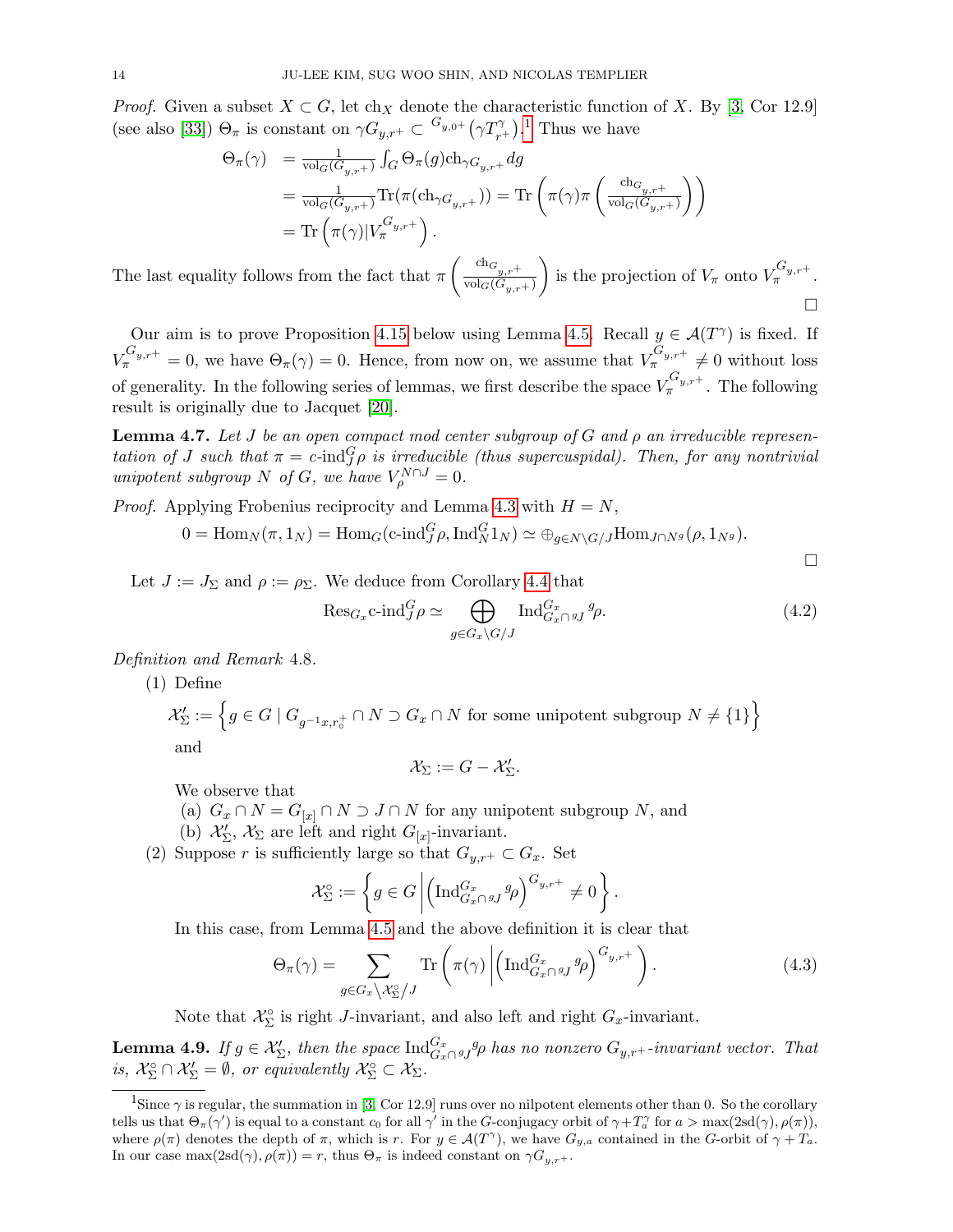*Proof.* Recall that  $G_{y,r} \subset G_x$  (see §[4.2\)](#page-11-4) and hence  $G_{y,r+} \subset G_x$ . Another application of Mackey's formula yields

$$
\mathrm{Res}_{G_{y,r}+}\mathrm{Ind}_{G_x\cap \,gJ}^{G_x}g\rho \simeq \bigoplus_{h\in G_{y,r}+\backslash G_x/G_x\cap \,gJ}\mathrm{Ind}_{G_{y,r}+\cap \,h g_J}^{G_{y,r}+}h g\rho.
$$

(This is derived from the formula in representation theory of finite groups since  $[G_x : G_x \cap gJg^{-1}]$ and dim  $\rho$  are finite. We do not need Corollary [4.4.](#page-12-2)) By Frobenius reciprocity and conjugation by hg, we obtain

$$
\mathrm{Hom}_{G_{y,r^+}}\left(1,\mathrm{Ind}_{G_{y,r^+} \cap {}^{h g} J}^{G_{y,r^+}} {}^{h g}\rho\right) \simeq \mathrm{Hom}_{G_{y,r^+} \cap {}^{h g} J}\left(1, \ {}^{h g}\rho\right) \simeq \mathrm{Hom}_{G_{g^{-1}h^{-1}y,r^+} \cap J}(1,\rho).
$$

Since  $G_{y,r+} \supset G_{x,r_o^+}$  and  $h \in G_x$ , we have  $G_{h^{-1}y,r^+} \supset G_{h^{-1}x,r_o^+} = G_{x,r_o^+}$  and thus  $G_{g^{-1}h^{-1}y,r^+} \supset$  $G_{g^{-1}x,r_0^+}$ . It suffices to verify that the last Hom space is zero. If  $g \in \mathcal{X}'_{\Sigma}$ , then  $G_{g^{-1}x,r_0^+} \cap N \supset$  $J \cap N$  for some N and thus  $G_{q^{-1}h^{-1}y,r+} \cap J \supset J \cap N$ . This and Lemma [4.7](#page-13-1) imply that the Hom space indeed vanishes.  $\Box$ 

For simplicity, we will write  $\mathcal{X}^{\circ}$ ,  $\mathcal{X}$  and  $\mathcal{X}'$  for  $\mathcal{X}_{\Sigma}^{\circ}$ ,  $\mathcal{X}_{\Sigma}$  and  $\mathcal{X}'_{\Sigma}$  when the context is clear. For the purpose of our character computation, it is natural to estimate the cardinality of  $G_x\backslash \mathcal{X}_{\Sigma}^{\circ}/J$ in view of [\(4.3\)](#page-13-2). Instead we bound the size of  $G_x\backslash \mathcal{X}_{\Sigma}/J$ , which is larger by the preceding lemma but easier to control. To this end we begin by setting up some notation for the Cartan and Iwahori decompositions.

4.10. Notation. Let  $T^0 \subset G^0$  and  $T \subset G$  be maximal and maximally k-split tori such that  $x \in \mathcal{A}(\mathbf{T}^0, k) \subset \mathcal{A}(T) := \mathcal{A}(\mathbf{T}, \mathbf{G}, k) \subset \mathcal{B}(G)$ . Let C be a facet of maximal dimension in  $\mathcal{A}(T)$  with  $x \in \overline{C}$ . Let  $\Delta$  be the set of simple T-roots associated to C, and  $N_{\Delta}$  the maximal unipotent subgroup with simple roots  $\Delta$ . Let  $G_C \subset G_x$  be the Iwahori subgroup fixing C so that  $G = G_C N_G(T) G_C$  and  $G_z$  be a special maximal parahoric subgroup with  $z \in \overline{C}$  such that  $G_C \subset G_z$ . Note that elements in  $W := N_G(T)/C_G(T)$  can be lifted to elements in  $G_z$ . Let  $T^- := \{t \in T \mid tUt^{-1} \subset U \text{ for any open subgroup } U \text{ in } N_\Delta \}$  so that we have a Cartan decomposition  $G = G_z T^- G_z$ .

<span id="page-14-1"></span>**Lemma 4.11.** Let 
$$
T^-(r_\circ) := \{ t \in T^- \mid 1 \leqslant |\alpha(t^{-1})| \leqslant q^{r_\circ+2}, \ \alpha \in \Delta \}
$$
. Then  

$$
\mathcal{X}^\circ \subset \mathcal{X} \subset G_z T^-(r_\circ) G_z \tag{4.4}
$$

*Proof.* The first inclusion is from Lemma [4.9.](#page-13-3) For the second inclusion, for  $v \in \mathcal{B}(G)$  and  $a \in \mathbb{R}_{\geqslant 0}$ , let

$$
\mathcal{X}'(v,a) = \{ g \in G \mid G_{g^{-1}v,a^+} \cap N \supset G_v \cap N \text{ for some unipotent subgroup } N \neq \{1\} \}
$$

$$
\mathcal{X}(v,a) = G - \mathcal{X}'(v,a).
$$

It is enough to show that

<span id="page-14-2"></span><span id="page-14-0"></span>
$$
(G - G_z T^-(r_\circ) G_z) \subset \mathcal{X}'(z, r_\circ + 1) \subset \mathcal{X}'(x, r_\circ) = \mathcal{X}'.
$$
\n
$$
(4.5)
$$

For the second inclusion in (4.[5\)](#page-14-0), let  $g \in \mathcal{X}'(z, r \circ +1)$ . Since  $x, z \in \overline{C}$  and  $G_{g^{-1}z, (r \circ +1)}$ +  $\cap N \supset$  $G_z \cap N$ , we have  $G_{g^{-1}x,r_o^+} \supset G_{g^{-1}z,(r_o+1)^+} \supset G_{g^{-1}z,(r_o+1)^+} \cap N \supset G_z \cap N \supset G_x \cap N$ . Hence,  $g \in \mathcal{X}'(x,r_{\circ}).$ 

For the first inclusion in (4.[5\)](#page-14-0), let  $g = g_1 t' g_2 \in G - G_z T^{-}(r_0) G_z$  with  $g_i \in G_z$  and  $t' \in$  $T-T^{-}(r_{\circ}).$  Then, there is  $\alpha \in \Delta$  such that  $|\alpha(t^{-1})| > q^{r_{\circ}+2}$ . Let  $N_{\alpha}$  be the maximal unipotent subgroup associated to  $\alpha$ . Then,

$$
G_{t'-1_{z,(r_o+1)^+}} \cap N_{\alpha} \supset G_z \cap N_{\alpha}.
$$

Since we have  $G_{g^{-1}z,(r_0+1)^+} = G_{g_2^{-1}t'^{-1}z,(r_0+1)^+} = g_2^{-1}G_{t'^{-1}z,(r_0+1)^+}$  and  $G_{g_2z} = G_z$ , we have

$$
G_{g^{-1}z,(r_0+1)^+} \cap {}^{g_2^{-1}}N_\alpha \supset G_z \cap {}^{g_2^{-1}}N_\alpha, \quad \text{thus} \quad G_{t'^{-1}z,(r_0+1)^+} \cap N_\alpha \supset G_z \cap N_\alpha.
$$
  
We conclude that  $g \in \mathcal{X}'(z,r_0+1)$ .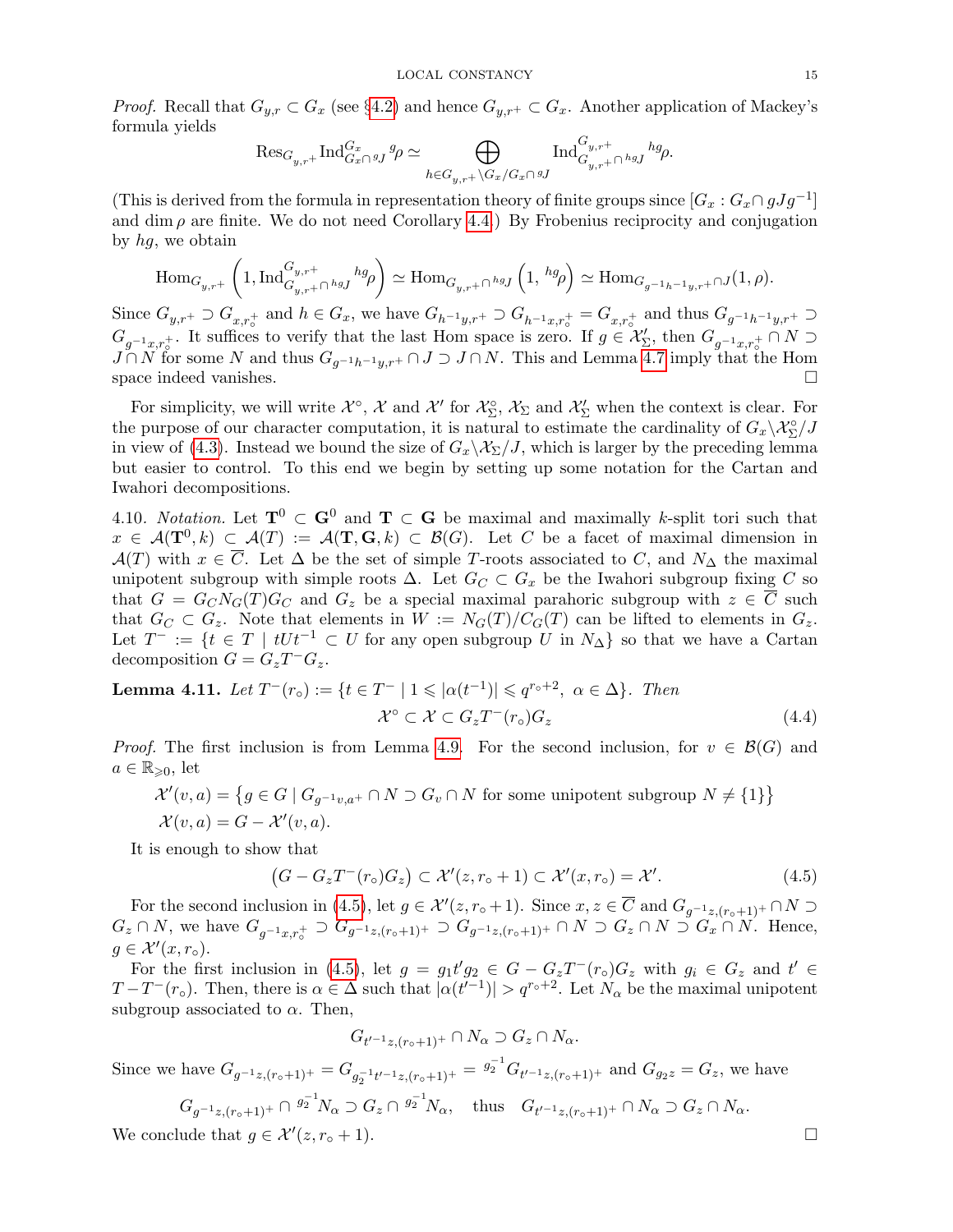To give another description of  $\mathcal{X}^{\circ}$ , we define compact mod center sets  $S_{x,y} \subset S_{x,y}$  as follows:

$$
S_{x,y}:=G_{[y]}S_xG_{y,0^+},\qquad \mathcal{S}_{x,y}:=G_xS_{x,y}G_x.
$$

In particular the quotient  $(Z_GG_x)\backslash \mathcal{S}_{x,y}$  is finite. Recall that  $S_x$  is the set constructed in the proof of Lemma [3.1.](#page-6-1)

<span id="page-15-0"></span>**Lemma 4.12.** Suppose (HB) and (HGT) are valid. Then, for any double coset  $G_xgG_x \subset \mathcal{X}^{\circ}$ , we have

$$
G_x g G_x \cap S_{x,y} G^{d-1} G_{x,0^+} \neq \emptyset.
$$

*Proof.* Since  $G_{y,r} \subset G_x$  by §[4.2,](#page-11-4) Mackey's formula gives us, as in the proof of Lemma [4.9,](#page-13-3) that

$$
\mathrm{Res}_{G_{y,r}}\mathrm{Ind}_{G_x\cap {^{g_j}}^g\varphi}^{G_x} \simeq \bigoplus_{\ell\in G_{y,r}\backslash G_x/G_x\cap {^{g_j}}^g}\mathrm{Ind}_{G_{y,r}\cap {^{g_j}}^g\ell^g\varphi},
$$

Since  $g \in \mathcal{X}^{\circ}$  there is  $\ell \in G_x$  such that  $\left( \text{Ind}_{G_y,r}^{G_y,r} \ell_{g}g \right)^{G_{y,r+1}} \neq 0$ . By replacing g with  $\ell^{-1}g$  if necessary, we may assume  $\left( \text{Ind}_{G_{y,r}\cap gJ}^{G_{y,r}}g\rho\right)^{G_{y,r}+}\neq 0$ . Let  $X\in \mathfrak{z}_{\mathfrak{g}^{d-1}}$  be a good element representing  $\phi_{d-1}$ . Let  $(G_{y,r}, \phi)$  be a minimal K-type appearing in  $(\text{Ind}_{G_{y,r}\cap gJ}^{G_{y,r}} g_{\rho})^{G_{y,r+}}$ . Then, by Lemma [3.1,](#page-6-1) there are  $h \in G_{[y]}S_x$  and  $\eta \in \mathfrak{g}_{(-r)+}^{d-1}$  such that  $\phi$  is represented by  $h(X+\eta)$ . On the other hand,  $G_{gx,r} \subset \mathcal{G}J$  and  $\mathcal{G}_{\rho}[\mathcal{G}_{gx,r}]$  is a self direct sum of  $\mathcal{G}_{\phi}[\rho]$ . Therefore  $\phi$  is a  $(\mathcal{G}_{y,r} \cap \mathcal{G}_{gx,r})$ subrepresentation of such a self direct sum. This means that  $\phi = {}^g\phi_{d-1}$  on  $G_{y,r} \cap G_{gx,r}$ . Equivalently,  $(h(X + \eta) + \mathfrak{g}_{y, (-r)^+}) \cap {}^g(X + \mathfrak{g}_{x, (-r)^+}) \neq \emptyset$  in terms of dual cosets. By [\[24,](#page-23-7) Cor. 2.3.5], this is in turn equivalent to  ${}^{hG_{h-1_x,0+}}(X+\eta+\mathfrak{g}^{d-1}_{h^{-1}y,(-r)^+}) \cap {}^{gG_{x,0+}}(X+\mathfrak{g}^{d-1}_{x,(-r)^+}) \neq \emptyset$ . This implies  $h^{-1}g \in G_{h^{-1}y,0^+}C_G(X)G_{x,0^+}$  by [\[24,](#page-23-7) Lem. 2.3.6]. Hence,  $g \in G_{y,0^+}hC_G(X)G_{x,0^+}$ . It follows that  $h^{-1}g \in \tilde{G}_{y,0^+}G^{d-1}G_{x,0^+}$ . Hence,  $g \in G_{[y]}S_xG_{y,0^+}G^{d-1}G_{x,0^+} \subset S_{x,y}G^{d-1}G_{x,0^+}$ .  $\Box$ 

Observe that  $G_zT^-(r_\circ)G_z = G_CWT^-(r_\circ)WG_C$ , and  $G_C \subset G_x$ . Combining these with Lemmas [4.11](#page-14-1) and [4.12,](#page-15-0)

<span id="page-15-3"></span>
$$
\mathcal{X}^{\circ} \subset (\mathcal{S}_{x,y} G^{d-1} G_x) \cap (G_x W T^-(r_{\circ}) W G_x) \tag{4.6}
$$

when (HB) and (HGT) are valid. We note that  $\mathcal{S}_{x,y}$  depends only on  $(G, G' = G^{d-1}, x)$  and y.

<span id="page-15-4"></span>**Proposition 4.13.** The double coset space  $G_x\backslash \mathcal{X}^{\circ}/J$  is finite. More precisely, setting  $L_s :=$  $G_{[x]}^{d-1}G_{x,s},\ we\ have$ 

<span id="page-15-2"></span>
$$
|G_x \backslash \mathcal{X}^\circ / J| \leq C_{x, G'} \cdot \sharp (W)^2 (r_\circ + 3)^{r_G} [L_s : J] \cdot \text{vol}_{G/Z_G}(L_s)^{-\frac{1}{2}},\tag{4.7}
$$

for some constant  $C_{x,G'} > 0$  (which may be chosen explicitly; see Lemma [4.14](#page-15-1) below).

*Proof.* Note that each  $T^-(r_o)/(C_G(T)_0Z_G)$  is finite where  $C_G(T)_0$  is the maximal parahoric  $\text{subgroup of } C_G(T) \text{ and } \sharp(T^-(r_o)/(C_G(T)_0Z_G)) \leqslant (r_o + 3)^{r_G}$ . Hence,  $\sharp (G_z \setminus \mathcal{X}/(G_{[z]})) \leqslant$  $(r_0+3)^{r_G}$  by [\(4.4\)](#page-14-2). Since  $G_C N_G(T)G_C = G_x N_G(T)G_x = G_z T^{-} G_z$  and  $N_G(T)/(C_G(T)_0 Z) =$  $W(T^{-}/(C_{G}(T)_{0}Z))W$ , we have

$$
\sharp (G_x \backslash \mathcal{X}^\circ / G_{[x]}) \leq (\sharp W)^2 (r_\circ + 3)^{r_G}.
$$

Since  $|G_x \backslash \mathcal{X}^{\circ}/J| = \sum_{x \in G_x \backslash \mathcal{X}^{\circ}/G_{[x]}} |G_x \backslash G_x g G_{[x]}/J|$ , the proof of [\(4.7\)](#page-15-2) is completed by the following lemma:

<span id="page-15-1"></span>**Lemma 4.14.** If  $G_x g G_x \subset \mathcal{X}^{\circ}$ , then

$$
\left|G_x \backslash G_x g G_{[x]}/J\right| \leqslant C_{x,G'} \cdot [L_s:J] \operatorname{vol}_{G/Z_G}(L_s)^{-\frac{1}{2}}
$$

where  $C_{x,G'} := \text{vol}_{G/Z_G}(G_{[x]})^{-1/2} \cdot \#(Z_GG_x \backslash \mathcal{S}_{x,y}) \cdot q^{(2 \dim_k(G) + \dim_k(N))} \#(G_{[x]}/(Z_GG_x)).$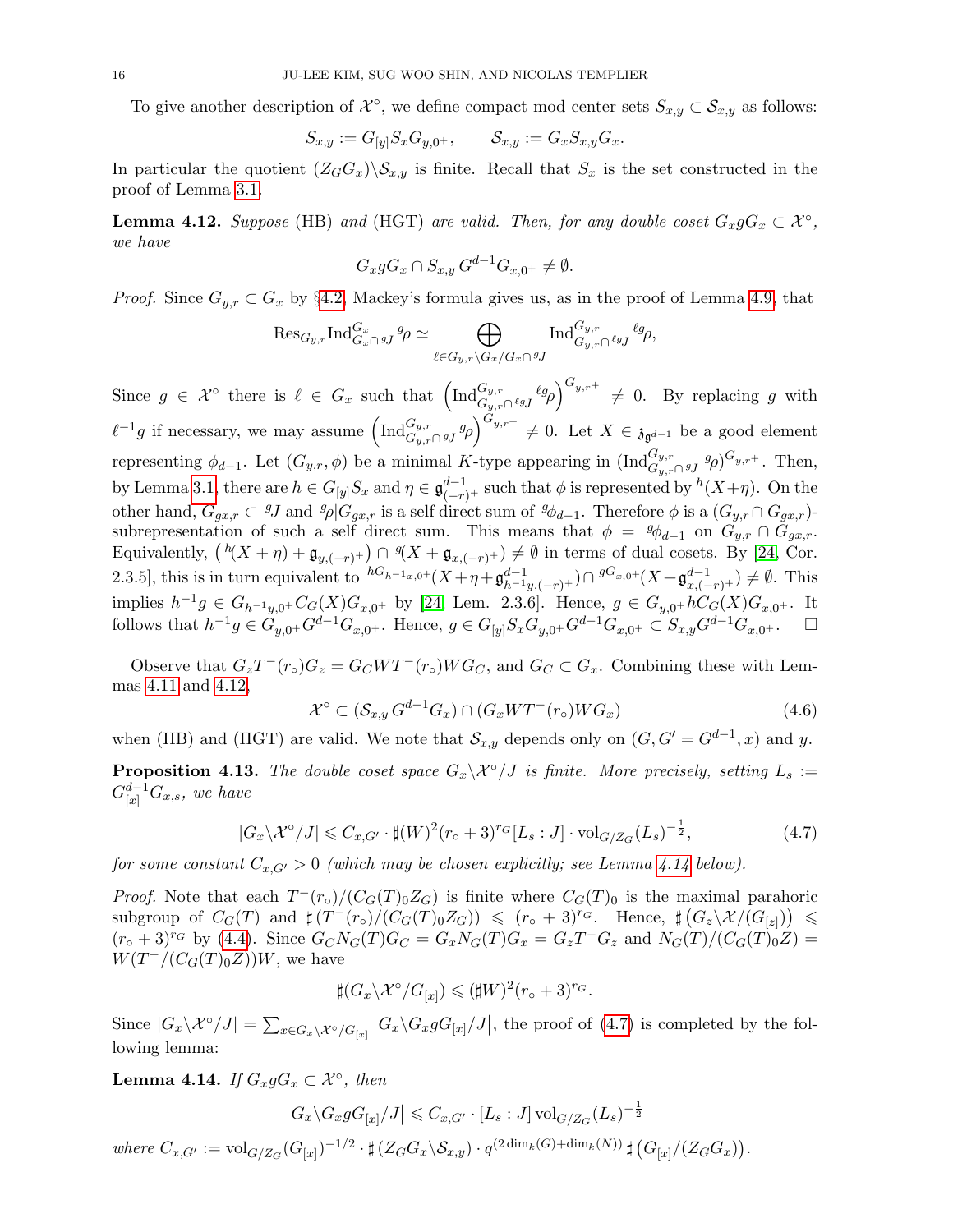*Proof.* By [\(4.6\)](#page-15-3), there is a  $w \in G^{d-1}$  such that  $G_x g G_x \subset S_{x,y} w G_x$ . Then

$$
\left|G_x\backslash G_x g G_{[x]}/J\right| \leqslant \left|G_x\backslash S_{x,y} w G_{[x]}/J\right| \leqslant [L_s:J]\cdot \sharp ((Z_GG_x\backslash S_{x,y})\cdot \sharp (G_x w G_{[x]}/L_s).
$$

Let **T** be as before. Let  $T^{d-1}$  be a maximal and maximally k-split torus of  $G^{d-1}$  such that the *k*-split components  $T_k^0$  and  $T_k^{d-1}$  $x_k^{d-1}$  of  $T^0$  and  $T^{d-1}$  respectively satisfy that  $T_k^0 \subset T_k^{d-1} \subset T$ and  $x \in \mathcal{A}(\mathbf{T}^{0}) \subset \mathcal{A}(\mathbf{T}^{d-1}) \subset \mathcal{A}(\mathbf{T})$ . By the Iwahori decomposition of  $G^{d-1}$  one may write  $w = u_1 w_0 u_2$  with  $u_1, u_2 \in G_x^{d-1}$  and  $w_0 \in N_{G^{d-1}}(T^{d-1})$ . Replacing w with  $w_0$  if necessary, one may assume that  $w \in N_{G^{d-1}}(T^{d-1})$  since this doesn't change  $S_{x,y}wG_x$ .

It is enough to show that there is a unipotent subgroup  $U$  such that

$$
\left|G_x \backslash G_x w G_{[x]}/L_s\right| \leqslant q^{2\dim(G)} \cdot \sharp \left(G_{[x]}/(Z_G G_x)\right) \cdot \left[(U \cap G_{[x]}) : (U \cap L_s)\right].
$$

Indeed if the inequality is true, since  $G_{[x]} \cap U = G_x \cap U$ , Lemma [3.9](#page-10-0) applied to U implies that

$$
[(U \cap G_{[x]}): (U \cap L_s)] \leqslant q^{\dim_k N} [G_{[x]}: L_s]^{-1/2} \leqslant \text{vol}_{G/Z_G}(G_{[x]})^{-1/2} q^{\dim_k N} \text{vol}_{G/Z_G}(L_s)^{-1/2},
$$

ending the proof. (As x is fixed,  $C_0 = \text{vol}_{G/Z_G}(G_{[x]})^{-1/2}$  depends only on the Haar measure of G.)

It remains to find a desired U. Let  $\mathbf{M} = C_{\mathbf{G}}(\mathbf{T}_{k}^{d-1})$  $\binom{d-1}{k}$  (resp.  $\mathbf{M}^{d-1}$  :=  $C_{\mathbf{G}^{d-1}}(\mathbf{T}^{d-1}_{k})$  $\binom{d-1}{k}$ ) be the minimal Levi subgroup of G (resp.  $G^{d-1}$ ) containing  $T^{d-1}$ . Write  $w := w_0 t$  with  $w_0$ in a maximal parahoric subgroup of  $G^{d-1}$  containing  $G_x^{d-1}$  and  $t \in T_0^{d-1}$ . Let **L**, **U** and  $\overline{\mathbf{U}}$ associated to t as in [\[12\]](#page-22-16) (so that our **L**, **U** and  $\overline{U}$  are his  $M_g$ ,  $U_g^+$ ,  $U_g^-$  for  $g = t$ ). That is,  $\mathbf{L} = \{ \ell \in G \mid \{t^n \ell\}_{n \in \mathbb{Z}} \text{ is bounded} \}, \ \mathbf{U} = \{u \in G \mid \{t^n u \to \infty \text{ as } n \to \infty\} \text{ and } \overline{\mathbf{U}} = \{ \overline{u} \in G \mid \mathbf{U} \in G \mid \mathbf{U} \in G \}$  $t^n\overline{u} \to 1$  as  $n \to \infty$ . Then, U and  $\overline{U}$  are opposite unipotent subgroups with respect to the Levi subgroup L. Note that  $M \subset L$ . Now, since  $G_{x,0^+}$  and  $G_{x,0^+}^{d-1}G_{x,s}$  are decomposible with respect to  $L, U, \overline{U}$ , we have

<span id="page-16-2"></span>
$$
|G_x \setminus G_x w G_{[x]}/L_s| \leq q^{\dim_k(G)} \sharp \left( G_{[x]}/(Z_G G_x) \right) |G_x \setminus G_x w G_{x,0^+}/(G_{x,0^+} \cap L_s) |
$$
  

$$
\leq q^{2\dim_k(G)} \sharp \left( G_{[x]}/(Z_G G_x) \right) [G_{x,0^+} \cap U : (G_{x,0^+}^{d-1} G_{x,s}) \cap U]
$$
  

$$
\leq q^{2\dim_k(G)} \sharp \left( G_{[x]}/(Z_G G_x) \right) [G_x \cap U : L_s \cap U].
$$

<span id="page-16-1"></span>4.5. Proof of the main theorems. This subsection is devoted to the proof of Theorem [4.2](#page-11-2) and its quantitative version in Theorem [4.18.](#page-18-1) Combining the estimates of the previous subsection, we have the following:

<span id="page-16-0"></span>**Proposition 4.15.** Suppose (HB), (HGT), and (Hk) are valid. Let  $\pi = \pi_{\Sigma}$ . Let  $\gamma \in G_{0^+} \cap G_{reg}$ with  $\text{sd}(\gamma) \leq \frac{r}{2}$  $\frac{r}{2}$ . Then, we have

$$
\left|\frac{\Theta_{\pi}(\gamma)}{\deg(\pi)}\right| \leq C_1 \cdot (\sharp W)^2 \cdot q^{(r_G + \dim(G))(\mathrm{sd}(\gamma) + 1)} \cdot D(\gamma)^{-1} \cdot (r_\circ + 3)^{r_G} \mathrm{vol}_{G/Z}(L_s)^{\frac{1}{2}},\tag{4.8}
$$

where  $r_{\circ} := [r + 1]$ , and  $C_1 = \max\{C_{x,G'}\}$  where the maximum runs over the finitely many G-orbits of  $(x, G')$  and  $C_{x, G'}$  is the constant as in Lemma [4.14.](#page-15-1)

*Proof.* Without loss of generality, we may reduce to cases as in §[4.2.](#page-11-4) In the following,  $\psi$ :  $G_x \rightarrow$  $G_x$  is the map defined by  $\psi(g) = g \gamma g^{-1}$  and for  $g \in G_x$ ,  $H_g := G_x \cap {}^g J$ . Our starting point is formula [\(4.3\)](#page-13-2) computing  $\Theta_{\pi}(\gamma)$ . The summand for each g has a chance to contribute to the trace of  $\gamma$  only if  $g\gamma \in G_x \cap gJ$ . Consider  $\text{Ind}_{G_x \cap gJ}^{G_x} g \rho$  in the summand of g as the direct sum of the spaces of functions supported on exactly one left  $G_x \cap {}^gJ$ -coset in  $G_x$ . The element  $\gamma$ permutes the spaces by translating the functions by  $\gamma$  on the right. So it is easy to see that each space may contribute to the trace of  $\gamma$  on  $V_{\pi}^{G_{y,r^+}}$  only if the supporting  $G_x \cap {}^{g}J$ -coset is fixed by  $\gamma$ . Hence we have

 $\Box$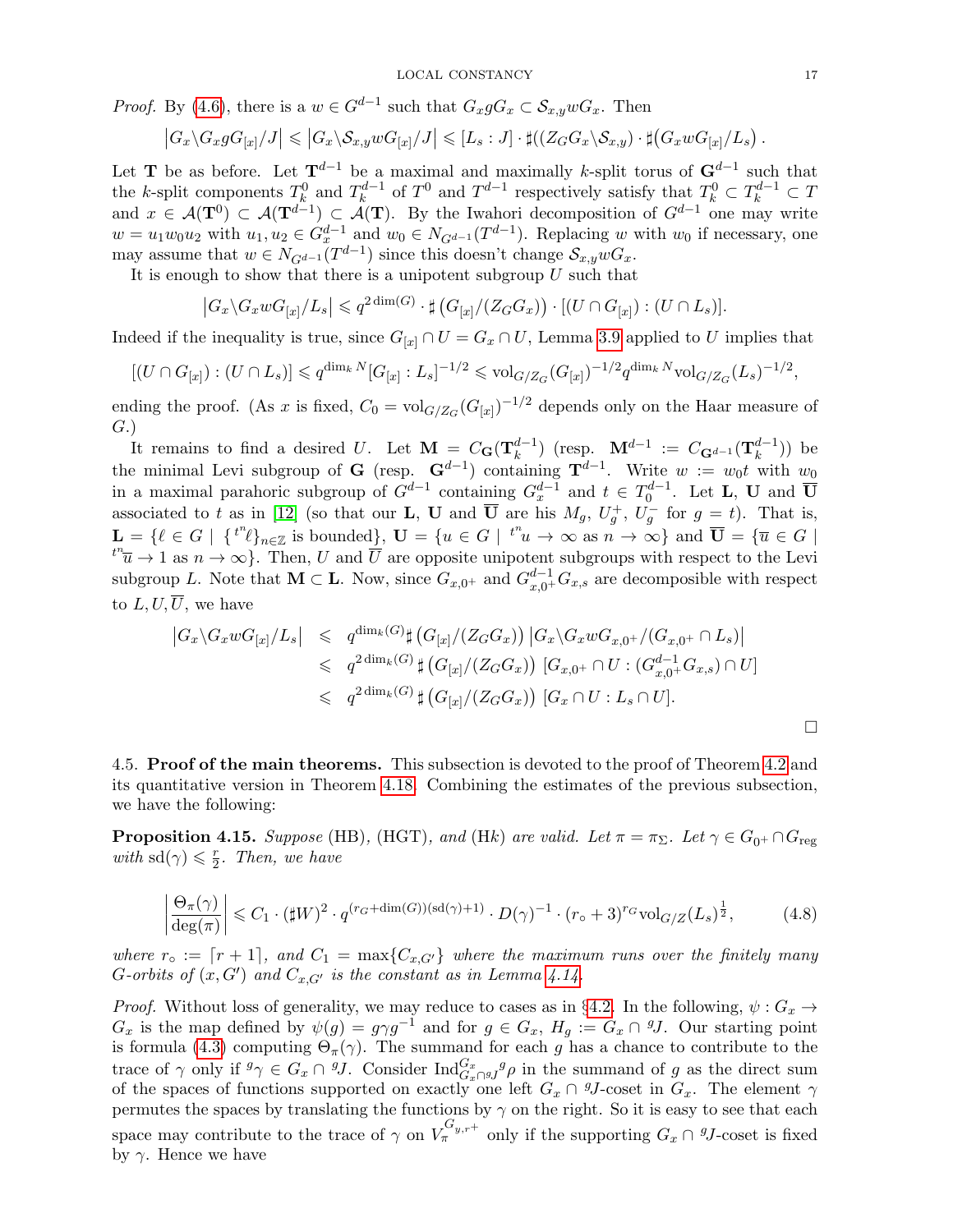$$
\begin{split} \left| \frac{\Theta_{\pi}(\gamma)}{\deg(\pi)} \right| &= \frac{\mathrm{vol}_{G/Z_G}(J)}{\dim \rho} \left| \mathrm{Tr} \left( \pi(\gamma) | V_{\pi}^{G_{y,r+}} \right) \right| \\ &\leqslant \frac{\mathrm{vol}_{G/Z_G}(J)}{\dim \rho} \sum_{g \in G_x \setminus \mathcal{X}^{\circ}/J \atop \text{s.t. } g_{\gamma \in H_g}} \# \mathrm{Fix}(\gamma | (G_x \cap {}^g J) \setminus G_x) \cdot \dim \rho \\ &= \frac{\mathrm{vol}_{G/Z_G}(J)}{\dim \rho} \sum_{g \in G_x \setminus \mathcal{X}^{\circ}/J \atop \text{s.t. } g_{\gamma \in H_g}} [\psi^{-1}(H_g) : H_g] \dim \rho \\ &= \mathrm{vol}_{G/Z_G}(J) \sum_{g \in G_x \setminus \mathcal{X}^{\circ}/J \atop \text{s.t. } g_{\gamma \in H_g}} [\psi^{-1}(H_g) : H_g] \\ &\leqslant C_1 \cdot q^{\dim(G) + r_G(\mathrm{sd}(\gamma) + 1)} \cdot D(\gamma)^{-1} \cdot (\sharp W)^2 (r_{\circ} + 3)^{r_G} [L_s : J] \, \mathrm{vol}_{G/Z_G}(L_s)^{-\frac{1}{2}} \mathrm{vol}_{G/Z_G}(J) \\ &= C_1 \cdot q^{\dim(G) + r_G(\mathrm{sd}(\gamma) + 1)} \cdot D(\gamma)^{-1} \cdot (\sharp W)^2 (r_{\circ} + 3)^{r_G} \mathrm{vol}_{G/Z_G}(L_s)^{1/2}. \end{split}
$$

The second last inequality follows from Corollary [3.8](#page-10-1) and Proposition [4.13.](#page-15-4) The last equality follows from  $[L_s:J] \text{vol}_{G/Z_G}(J) = \text{vol}_{G/Z_G}$  $(L_s)$ .

*Proof of Theorem [4.2.](#page-11-2)* Let  $\pi_i = \pi_{\Sigma_i}$ ,  $i = 1, 2, \cdots$  be a sequence of supercuspidal representations in Irr<sup>Yu</sup>(G) with deg( $\pi_i$ )  $\to \infty$ . Recall from §[4.2,](#page-11-4) we may assume  $x_{\Sigma_i} \in \Sigma_i$  is in a fixed G-orbit. Since  $\deg(\pi_i) \to \infty$ , we have  $r_{\Sigma_i} \to \infty$  and  $r_{\Sigma_i} > 2sd(\gamma)$  for almost all  $\pi_i$ . Hence, [\(4.8\)](#page-16-2) holds for  $\pi$  with  $i >> 0$ . Note that in [\(4.8\)](#page-16-2), only  $(\lceil r_{\Sigma_i} + 1 \rceil + 3)^{r_G} \text{vol}_{G/Z_G}(L_{s_{\Sigma_i}})^{\frac{1}{2}}$  varies as  $\pi_i$  varies with  $i >> 0$ . It suffices to show that this quantity approaches zero as  $r_{\Sigma_i} \to \infty$ . Since the term  $(\lceil r + 1 \rceil + 3)^{r_G}$  has a polynomial growth in r while vol<sub>G/Z</sub>( $L_s$ ) decays exponentially as  $s = r/2$ tends to infinity, we are done.

Remark 4.16. It is also interesting to discuss the role of the subgroup  $G_{y,r+}$  in our proof. This subgroup appears in Lemma [4.5](#page-12-1) from the local constancy of the character  $\Theta_{\pi}$ . Of course for the purpose of that lemma any open subgroup  $K \subset G_{y,r^+}$  would work. However, from the fact that  $G_{y,r}$ -representations in  $V_{\pi}^{G_{y,r+}}$  are minimal K-types, we acquire another description of  $\mathcal{X}^{\circ}$  as in Lemma [4.12,](#page-15-0) which is again used to get an estimate in Lemma [4.14.](#page-15-1)

In the remainder of this section we upgrade Theorem [4.2](#page-11-2) to a uniform quantitative statement. From here on we may and will normalize the Haar measure on  $G/Z$  such that  $vol(G_{x}/Z) = 1$ . This is harmless because there are finitely many conjugacy classes of  $(\vec{G}, x)$  as explained in §[4.2.](#page-11-4)

<span id="page-17-0"></span>**Lemma 4.17.** There exists a constant  $\kappa > 0$  such that for all  $\pi = \pi_{\Sigma} \in \text{Irr}^{\text{Yu}}(G)$ ,

$$
\text{vol}(L_s)^{1/2} \leqslant q^{\dim G} \cdot \deg(\pi)^{-\kappa}.
$$

Proof. Observe that

<span id="page-17-1"></span>
$$
\text{vol}(J/Z)^{-1} = [G_{[x]} : J] \leqslant [ZG_x : ZG_{x,s}] = [G_x : (Z \cap G_x)G_{x,s}] \leqslant q^{(\dim G - \dim Z)s},
$$
  
\n
$$
\text{vol}(L_s/Z)^{-1} = [G_{[x]} : L_s] \geqslant [G_{[x]} : G'_{[x]}G_{x,s}] \geqslant [G_{x,0^+} : G'_{x,0^+}G_{x,s}] \geqslant q^{(\dim G - \dim G')(s-1)},
$$

with  $G' = G^{d-1}$ . Recall that  $\deg(\pi) \leqslant q^{\dim G} \text{vol}(J/Z)^{-1}$ . Take  $\kappa := \min_{G' \subsetneq G} \frac{\dim G - \dim G'}{2(\dim G - \dim Z)}$  $\frac{\dim G - \dim G'}{2(\dim G - \dim Z)},$ where  $G'$  runs over the set of proper tamely ramified twisted Levi subgroups of  $G$ . Then

 $\deg(\pi)^\kappa \leqslant q^{\kappa \dim G} q^{(\dim G - \dim G')s/2} \leqslant q^{\dim G/2} q^{(\dim G - \dim G')s/2} \leqslant q^{\dim G} \cdot \text{vol}(L_s/Z)^{-1/2},$ 

so we are done.

Since  $J \subset L_s$ , the above proof implies the lower bound vol $(J/Z)^{-1} \geqslant q^{(\dim G - \dim G')(s-1)}$ . Combined with Lemma [2.9,](#page-5-0) this yields deg( $\pi$ )  $\geq q^{(\dim G - \dim G')(\hat{s}-1)}$ . The following theorem is an improvement of Theorem [4.2.](#page-11-2)

$$
\qquad \qquad \Box
$$

 $\Box$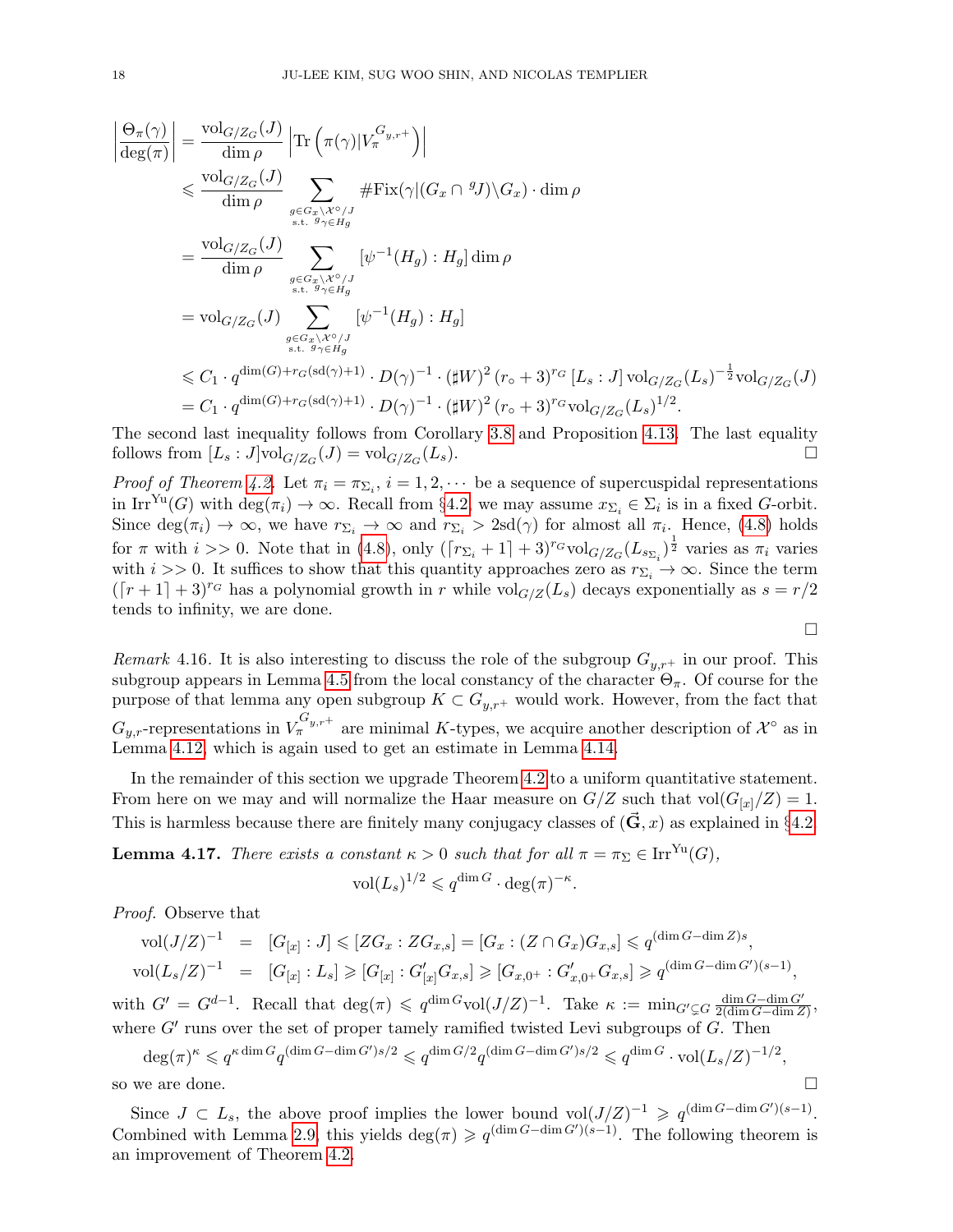<span id="page-18-1"></span>**Theorem 4.18.** Assume hypotheses (HB), (HGT) and (Hk). There exist constants  $A, \kappa, C > 0$ depending only on G such that the following holds. For every  $\gamma \in G_{0^+} \cap G_{\text{reg}}$  and  $\pi \in \text{Irr}^{\text{Yu}}(G)$ such that  $sd(\gamma) \leq r/2$ ,

$$
D(\gamma)^A |\Theta_{\pi}(\gamma)| \leqslant C \cdot \deg(\pi)^{1-\kappa}.
$$
\n(4.9)

Proof. Let  $\pi := \pi_{\Sigma} \in \text{Irr}^{\text{Yu}}(G)$  and recall that  $r = r_{\Sigma}$  is the depth of  $\pi$ . Since  $\gamma \in G_{0^+}$  we have  $\nu(1-\alpha(\gamma)) > 0$  for all  $\alpha \in \Phi(\mathbf{T}^{\gamma})$ . In view of Definition [3.3,](#page-7-0) we have

$$
D(\gamma) = \prod_{\alpha \in \Phi(\mathbf{T}^{\gamma})} |1 - \alpha(\gamma)| \leqslant q^{-sd(\gamma)} < 1.
$$

Proposition [4.15](#page-16-0) yields a bound of the form

$$
D(\gamma)|\frac{\Theta_{\pi}(\gamma)}{\deg(\pi)}|\leqslant c\cdot q^{(r_G+\dim G)(\textup{sd}(\gamma)+1)}\textup{vol}(L_s)^{1/2},
$$

where  $c \in \mathbb{R}_{>0}$  is a constant depending only on G. Let us take  $A := r_G + \dim G + 1$ . Then

$$
D(\gamma)^A|\frac{\Theta_\pi(\gamma)}{\deg(\pi)}| \leqslant q^{-(r_G+\dim G)\text{sd}(\gamma)}D(\gamma)|\Theta_\pi(\gamma)| \leqslant c\cdot q^{r_G+\dim G}\text{vol}(L_s)^{1/2}.
$$

Then, by Lemma [4.17,](#page-17-0) we have

$$
D(\gamma)^A |\Theta_{\pi}(\gamma)| \leqslant C_0 \cdot \deg(\pi)^{1-\kappa}
$$

with  $C_0 := cq^{r_G + 2 \dim G}$  and the same  $\kappa$  as in that lemma.

<span id="page-18-2"></span>4.6. On the assumption  $\text{sd}(\gamma) \leq r/2$ . Theorem [4.18](#page-18-1) above remains valid without the assumption  $sd(\gamma) \leq r/2$ . Indeed the uniform estimate [\(4.9\)](#page-17-1) holds in the range  $r < 2sd(\gamma)$  by a different argument that we now explain.<sup>[2](#page-18-3)</sup>

It suffices to produce a polynomial upper-bound on the trace character  $|\Theta_\pi(\gamma)|$  in the range  $r < 2$ sd( $\gamma$ ). By [\[3,](#page-22-4) Cor 12.9] and [\[33\]](#page-23-2) (as explained in the proof of Lemma [4.5\)](#page-12-1) the character  $\Theta_{\pi}$ is constant on  $\gamma G_{y,t}$  if  $t = 2sd(\gamma) + 1$ . The analogue of [\(4.1\)](#page-12-0) holds, hence  $|\Theta_{\pi}(\gamma)| \leq \dim V_{\pi}^{G_{y,t}}$ . It is sufficient to show under the same hypotheses (HB), (HGT) and (Hk) as above that for all  $\pi \in \text{Irr}^{\text{Yu}}(G), y \in \mathcal{B}(G), \text{ and } t \geq 1,$ 

<span id="page-18-4"></span>
$$
\dim V_{\pi}^{G_{y,t}} \leqslant q^{Bt} \tag{4.10}
$$

for some constant  $B > 0$  depending only on G. Indeed  $D(\gamma) \leqslant q^{-sd(\gamma)}$  and  $2s = r < t =$  $2\text{sd}(\gamma) + 1$  so [\(4.9\)](#page-17-1) follows with  $A = 2B$  and  $\kappa = 1$ .

Similarly as in Definition 4.8 we introduce the subset  $\mathcal{X}^{\circ} \subset G$ . Mackey's decomposition implies that  $\dim V_{\pi}^{G_{y,t}} \leqslant \dim \rho \cdot [G_x : G_{y,t}] \cdot |G_x \backslash \mathcal{X}^{\circ}/J|$ . The dimension  $\dim \rho$  is uniformly bounded by Lemma [2.9,](#page-5-0) the term  $[G_x : G_{y,t}]$  is polynomially bounded (see Lemma [4.17\)](#page-17-0), as well as the third term by Proposition [4.13.](#page-15-4) This establishes [\(4.10\)](#page-18-4).

## 5. Miscellanies

<span id="page-18-0"></span>5.1. Trace characters versus orbital integrals of matrix coefficients. The bulk of the proof above was to establish a power saving as  $\deg(\pi) \to \infty$ . In fact we can develop two distinct approaches, the first of which is taken in this paper.

(i) We have handled the trace characters  $\Theta_{\pi}(q)$  using first their local constancy [\[40\]](#page-23-17). The proof then was by a uniform estimate on the irreducible factors of the restriction of c-ind ${}^G_J \rho$  to a suitable subgroup.

<span id="page-18-3"></span><sup>&</sup>lt;sup>2</sup>A priori we are proving the bound [\(4.9\)](#page-17-1) in two disjoint regions with two different values of  $(A, \kappa)$ ; call them  $(A_1, \kappa_1)$  and  $(A_2, \kappa_2)$ . When we say that Theorem [4.18](#page-18-1) is valid without the assumption sd( $\gamma$ )  $\leq r/2$ , it means that there's a single choice of  $(A, \kappa)$  that works in both regions. This is immediate because  $\gamma \in G_{0+}$ , in which case it follows that  $D(\gamma) \ll 1$ . So it enough to take  $A = \max(A_1, A_2)$  and  $\kappa = \min(\kappa_1, \kappa_2)$ , possibly at the expense of increasing the constant  $C$  in  $(4.9)$ .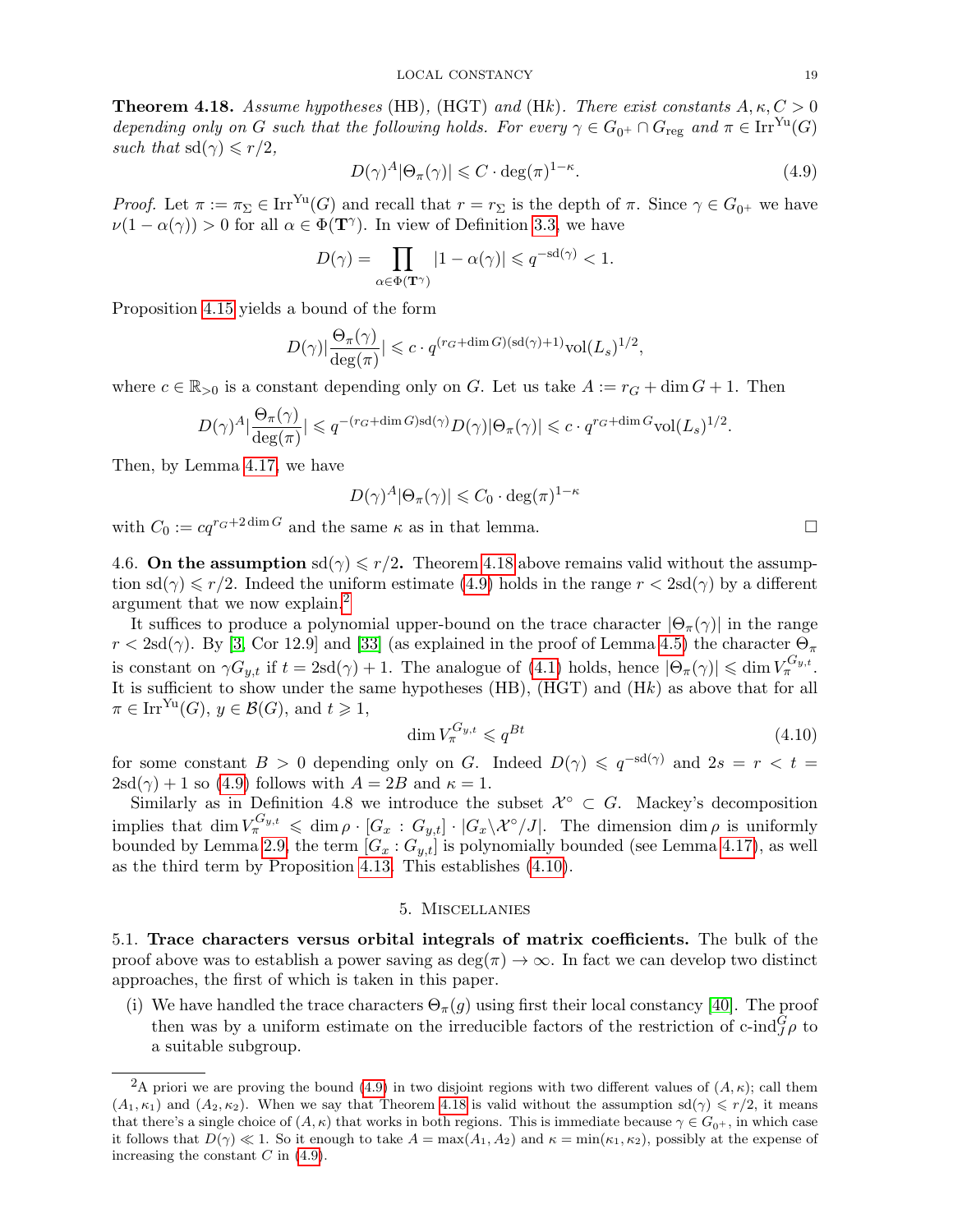(ii) The other approach developed in [\[25\]](#page-23-0) is via the orbital integral  $O_\gamma(\phi_\pi)$  of a matrix coefficient  $\phi_{\pi}$  which can be written explicitly from Yu's construction. The proof is via a careful analysis of the conjugation by  $\gamma$  on J and uses notably a recent general decomposition theorem of Adler–Spice [\[5\]](#page-22-17).

For  $\gamma$  regular and elliptic semisimple the orbital integral  $O_\gamma(\phi_\pi)$  and the trace character  $\Theta_\pi(\gamma)$ coincide as follows from the local trace formula of Arthur; in this case our approaches (i) and (ii) produce similar estimates. The approach (i), where  $\gamma$  is regular, is well-suited to establish our proposed conjecture, while the approach (ii), where  $\gamma$  is elliptic (but not regular), is wellsuited for application of the trace formula. Indeed the goal of [\[25\]](#page-23-0) is to establish properties of families of automorphic representations, similarly to [\[42\]](#page-23-18), as we prescribe varying supercuspidal representations at a given finite set of primes.

<span id="page-19-0"></span>5.2. Analogues for real groups. We would like to see the implication of Harish-Chandra's work on the analogue of Conjecture [4.1](#page-11-1) for real groups. Only in this subsection, let G be a connected reductive group over R. Write  $A_G$  for the maximal split torus in the center of G and put  $A_{G,\infty} := A_G(\mathbb{R})^0$ . Then  $G(\mathbb{R})$  has discrete series if and only if G contains an elliptic maximal torus T over R, namely a maximal torus T such that  $T(\mathbb{R})/A_{G,\infty}$  is compact. Fix a choice of T and a maximal compact subgroup  $K \subset G(\mathbb{R})$  such that  $T \subset KA_{G,\infty}$ . Let  $W_{\mathbb{R}}$ denote the relative Weyl group for  $T(\mathbb{R})$  in  $G(\mathbb{R})$ . Write  $\mathfrak{t} := \text{Lie } T(\mathbb{R})$  and  $\mathfrak{t}^*$  for its linear dual. Set  $q(G) := \frac{1}{2} \dim_{\mathbb{R}} (G(\mathbb{R})/K) \in \mathbb{Z}$ . Let  $\pi$  be an (irreducible) discrete series of  $G(\mathbb{R})$ whose central character is unitary, and denote by  $\lambda_{\pi} \in i\mathfrak{t}^*$  its infinitesimal character. Let  $\gamma$  be a regular element of  $T(\mathbb{R})$ , which is uniquely written as  $\gamma = z \exp H$  for  $z \in K \cap Z(G(\mathbb{R}))$  and  $H \in \text{Lie } T(\mathbb{R}).$ 

**Proposition 5.1.** The real group analogue of Conjecture [4.1](#page-11-1) is verified for elliptic regular elements  $\gamma$  and discrete series with unitary central characters.

Proof. Harish-Chandra's character formula for discrete series on elliptic maximal tori implies that (as usual  $D(\gamma)$  is the Weyl discriminant)

$$
D(\gamma)^{1/2}\Theta_{\pi}(\gamma) = (-1)^{q(G)} \sum_{w \in W_{\mathbb{R}}} \text{sgn}(w) e^{\lambda_{\pi}(H)}.
$$

Hence  $D(\gamma)^{1/2}|\Theta_{\pi}(\gamma)| \leqslant |W_{\mathbb{R}}|$ .

Note that we have a much stronger version for part (ii) of the conjecture, allowing  $\epsilon = 1$ . To verify part (i) when  $\gamma$  is contained in a non-elliptic maximal torus, one can argue similarly by using the character formula due to Martens [\[32\]](#page-23-19) as far as holomorphic discrete series are concerned. A general approach would be to use a similar character formula as above, which exists but comes with a subtle coefficient in each summand which depends on w and  $\pi$ . The coefficients can be analyzed in two steps: firstly one studies the analogous coefficients for stable discrete series characters (as studied by Herb; also see [\[7,](#page-22-18) p.273]), and secondly relates the character of a single discrete series of  $G(\mathbb{R})$  to the stable discrete series characters on endoscopic groups of  $G(\mathbb{R})$  following the idea of Langlands and Shelstad. For instance this has been done in [\[17\]](#page-22-19) (also see [\[7,](#page-22-18) p.273] for the first step). On the other hand, Herb has another approach avoiding endoscopy in [\[18\]](#page-22-20). We do not pursue either approach further in this paper as it would take us too far afield.

5.3. Analogues for finite groups. Let G be a finite group of Lie type over a finite field with  $q \geq 5$  elements. Gluck [\[13\]](#page-22-21) has shown that if  $\pi$  is a nontrivial irreducible representation of G and  $\gamma$  is a noncentral element, then the trace character satisfies

$$
|\chi_{\pi}(\gamma)| \leqslant \frac{\dim(\pi)}{\sqrt{q}-1}.
$$

The bound has interesting applications, see e.g. [\[14,](#page-22-22) [31,](#page-23-20) [30,](#page-23-21) [29\]](#page-23-22).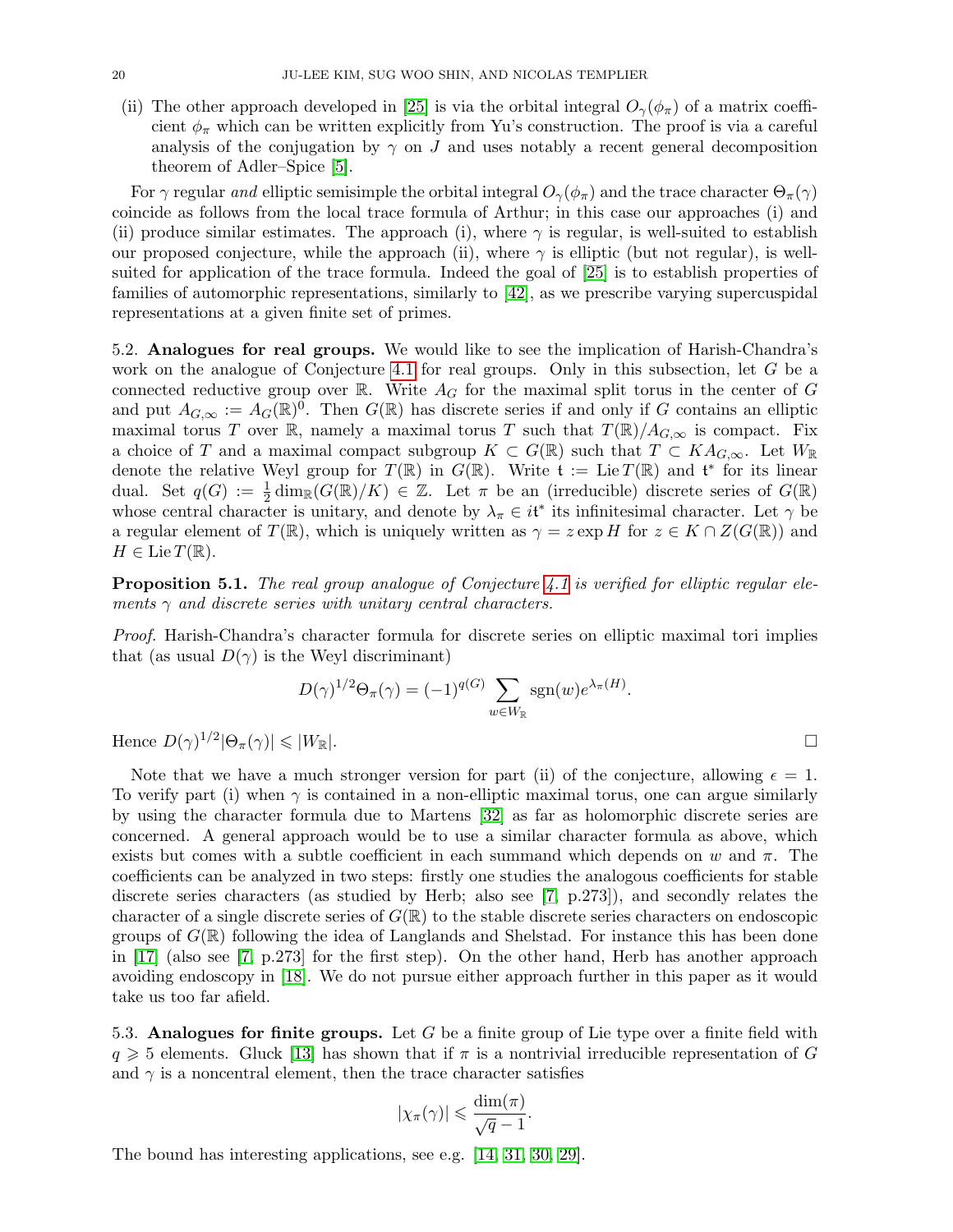5.4. Open questions. In this subsection we raise the question of the possible upper-bounds on  $\Theta_{\pi}(\gamma)$  in terms of both  $\pi$  and  $\gamma$ . One may ask about the sharpest possible bound. Our main result was a bound of the form (Theorem [4.18\)](#page-18-1)

<span id="page-20-2"></span>
$$
D(\gamma)^A |\Theta_{\pi}(\gamma)| \leqslant C \deg(\pi)^{\kappa},\tag{5.1}
$$

where C is independent of  $\gamma \in G_{0+} \cap G_{reg}$  and  $\pi \in \text{Irr}^{\text{Yu}}(G)$ . Slightly more generally we fix a bounded subset  $\mathcal{B} \subset G$  and assume in the following that  $\gamma \in \mathcal{B} \cap G_{reg}$ .

The most optimistic bound would be that

<span id="page-20-1"></span>
$$
D(\gamma)^{\frac{1}{2}}|\Theta_{\pi}(\gamma)| \stackrel{?}{\leqslant} C,\tag{5.2}
$$

where  $\gamma \in \mathcal{B}$  and C depends only on  $\mathcal{B}$ . In the appendix we shall verify that the estimate [\(5.2\)](#page-20-1) is valid for the group  $G = SL_2(k)$ . However the analogue of this bound already doesn't hold in higher rank when varying the residue characteristic and  $\pi$  is a Steinberg representation, as we explain in [\[25\]](#page-23-0). It would be interesting to investigate all the counterexamples to [\(5.2\)](#page-20-1) in general and find in which cases it holds.

There is a wide range of possibilities between [\(5.1\)](#page-20-2) and [\(5.2\)](#page-20-1). The exact asymptotic of  $|\Theta_{\pi}(\gamma)|$ lies somewhere in between, and based on Harish-Chandra regularity theorem and our work in [\[25\]](#page-23-0) it seems plausible that the exact bound should be  $A = \frac{1}{2}$  $\frac{1}{2}$  and  $\kappa$  slightly below 1 depending on G.

# Appendix A. The Sally-Shalika character formula

<span id="page-20-0"></span>We study the Sally–Shalika formula [\[39\]](#page-23-23) for characters of admissible representations of  $G =$  $SL_2(k)$ , where k is a p-adic field. Our goal is to establish a bound of the form [\(5.2\)](#page-20-1) for the character  $\Theta_{\pi}(\gamma)$  that is completely uniform in  $\pi$ . The explicit calculation of character values is crucial for this. It would be interesting to investigate where such a result can hold in general.

Let  $Z = \{\pm 1\}$  be the center of G. We follow mostly the notation and convention from [\[2\]](#page-22-1). We assume throughout that  $p \geq 2e + 3$  where e is the absolute ramification degree of k. We let  $\theta \in \{\varepsilon, \varepsilon \varpi, \varpi\}$ , with  $\varpi$  is a uniformizer of  $\mathcal{O}_k$  and  $\varepsilon$  is any fixed element of  $\mathcal{O}_k^{\times}$  $\stackrel{\times}{_k}\setminus({\mathcal O}_{k}^\times)$  $(\varepsilon, \varepsilon\varpi, \varpi)$ , with  $\varpi$  is a uniformizer of  $\mathcal{O}_k$  and  $\varepsilon$  is any fixed element of  $\mathcal{O}_k^{\times} \setminus (\mathcal{O}_k^{\times})^2$ . Let  $k_{\theta} := k(\sqrt{\theta})$  and  $k_{\theta}^1 \subset k_{\theta}^{\times}$  $\phi$  be the subgroup of elements of norm one. We extend the valuation from  $k^{\times}$  to  $k^{\times}_{\theta}$  $\phi^{\times}$ . Note that there is a unique non-trivial quadratic character  $\varphi_{\varepsilon}: k_{\varepsilon}^{1} \to {\pm 1}.$ 

Inside G we let  $T^{\theta} \simeq k_{\theta}^1$  be the associated maximal elliptic tori given by the matrices  $\begin{pmatrix} a & b \\ b\theta & a \end{pmatrix}$ where  $a+b\theta \in k_{\theta}^1$ . As  $\theta$  ranges in  $\{\varepsilon,\varepsilon\varpi,\varpi\}$  this describes the stable conjugacy classes of elliptic tori (abstractly  $k_{\theta}$  is the splitting field of  $T^{\theta}$ ). There is a finer classification of G-conjugacy classes: there are two unramified conjugacy classes of unramified elliptic tori, denoted  $T^{\varepsilon} = T^{\varepsilon,1}$ and  $T^{\varepsilon,\varpi}$  while for ramified elliptic tori, the answer depends on whether  $-1$  is a square in the residue field. If  $-1$  is not a square then besides  $T^{\varpi} = T^{\varpi,1}$  and  $T^{\varepsilon\varpi} = T^{\varepsilon\varpi,1}$  there are two additional G-conjugacy classes denoted  $T^{\varpi,\varepsilon}$  and  $T^{\varepsilon\varpi,\varepsilon}$ .

The torus filtration is as described in [\[2,](#page-22-1) §3.2], namely an element  $1 + x \in k_{\theta}^1 \simeq T^{\theta}$  with  $v(x) > 0$  has depth equal to  $v(x)$ . In particular we have  $D(\gamma) = q^{-2d+(\gamma)}$  for all regular semisimple  $\gamma \in G$  where  $d_+(\gamma) := \max_{z \in Z} d(z\gamma)$  is the maximal depth.

Every supercuspidal representation of G is of the form  $\pi = \pi^{\pm}(T,\varphi)$  where  $(T,\varphi,\pm)$  is a supercuspidal parameter. Here T is an elliptic tori up to G-conjugation and  $\varphi$  is a quasicharacter of T. The depth of  $\pi$  is equal to the depth of  $\varphi$  which is the smallest  $r \geq 0$  such that  $\varphi$  is trivial on  $T_{r+}$ .

Let dg be the Haar measure on  $G/Z(G)$  is as in [\[2,](#page-22-1) §6], thus vol $(SL(2, \mathcal{O}_k)) = \frac{q^2-1}{k}$  $\frac{z-1}{q^{\frac{1}{2}}}$ . The formal degree is by construction  $\deg(\pi) = \frac{\dim(\rho)}{\text{vol}(J)}$ . By a theorem of Harish-Chandra  $\deg(\pi)$  is proportional to the constant term  $c_0(\pi)$  in the expansion of  $\Theta_{\pi}$  near the identity. Here we find  $deg(\pi) = c \cdot c_0(\pi)$  where  $c := -\frac{2q^{\frac{1}{2}}}{q+1}.$ 

The Sally–Shalika formula is an exact formula for the character  $\Theta_{\pi}(\gamma)$  for any regular noncentral semisimple element  $\gamma \in G$ . Here we shall give a direct consequence tailored to our purpose of studying of the asymptotic behavior of characters.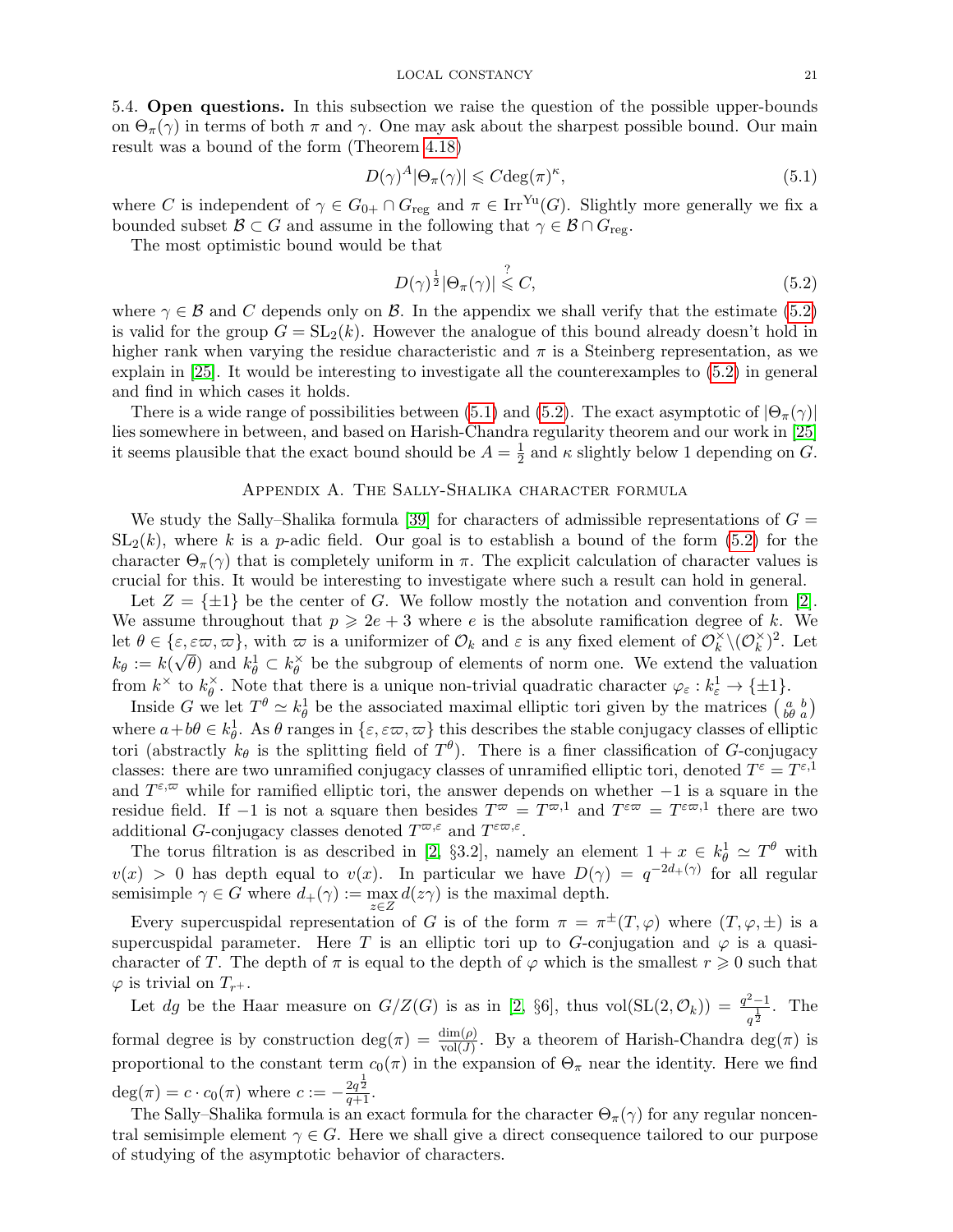<span id="page-21-0"></span>**Proposition A.1.** If  $\pi = \pi(T^{\varepsilon}, \varphi)$  has depth r then the following holds:

$$
D(\gamma)^{\frac{1}{2}} |\Theta_{\pi}(\gamma)| = \begin{cases} |\varphi(\gamma) + \varphi(\gamma^{-1})|, & \gamma \in T^{\varepsilon} \setminus ZT^{\varepsilon}_{r+} \\ 1 \pm \deg(\pi)D(\gamma)^{\frac{1}{2}}, & \gamma \in T^{\varepsilon,\eta}_{r+}, \ \eta \in \{1, \varpi\} \\ 1 - \deg(\pi)D(\gamma)^{\frac{1}{2}}, & \gamma \in A_{r+} \\ \deg(\pi)D(\gamma)^{\frac{1}{2}}, & o/w \text{ if } \gamma \in G_{r+} .\end{cases}
$$

The character vanishes in the other cases, namely if  $\gamma \notin G_{r^+} \cup T^{\varepsilon}$ . The formal degree is  $\deg(\pi) = q^r.$ 

*Proof.* This is [\[2,](#page-22-1) §14]. Note that in their notation the quasi-character  $\varphi$  is denoted  $\psi$  there; the additive character  $\Omega_k$  is denoted  $\Lambda$  there.

Since the Gauss sum  $H(\Lambda', k_{\varepsilon})$  is unramified, we have that it is equal to  $(-1)^{r+1}$  according to [\[2,](#page-22-1) Lemma 4.2].

The assertion on the formal degree is [\[2,](#page-22-1) Remark 10.16] since  $c_0(\pi) = -q^r$ . — Первый проста в сервести проста в сервести проста в сервести проста в сервести проста в сервести проста в<br>В сервести проста в сервести проста в сервести проста в сервести проста в сервести проста в сервести проста в

<span id="page-21-1"></span>**Proposition A.2.** If  $\pi = \pi(\varpi, \varphi)$  has depth r then the following holds:

$$
D(\gamma)^{\frac{1}{2}} \left|\Theta_{\pi}(\gamma)\right| \leqslant \begin{cases} 2, & \gamma \in T^{\theta} \setminus ZT^{\theta}_{r} \\ 1.5, & \gamma \in T^{\varpi,\eta}_{r} \setminus T^{\varpi,\eta}_{r^{+}}, \ \eta \in \{1, \varpi\} \\ 1, & \gamma \in T^{\varepsilon\varpi,\eta}_{r} \setminus T^{\varepsilon\varpi,\eta}_{r^{+}}, \ \eta \in \{1, \varpi\} \\ 1 + \deg(\pi)D(\gamma)^{\frac{1}{2}}, & \gamma \in T^{\varpi,\eta}_{r^{+}} \cup A_{r^{+}} \\ \deg(\pi)D(\gamma)^{\frac{1}{2}}, & o/w \ \text{if} \ \gamma \in G_{r^{+}}. \end{cases}
$$

The character vanishes in the other cases, namely if  $\gamma \notin G_{r+} \cup T^{\theta}$ . The formal degree is  $\deg(\pi) = \frac{1}{2}(q+1)q^{r-\frac{1}{2}}.$ 

*Proof.* Again this is [\[2,](#page-22-1) §14] where it is shown that  $c_0(\pi) = -\frac{1}{2}$  $\frac{1}{2}(q+1)q^{r-\frac{1}{2}}.$ 

The ramified Gauss sum  $H(\Lambda', k_\varpi)$  is a fourth root of unity according to [\[2,](#page-22-1) Lemma 4.2]. In the second case we have the inequality  $\leq 1 + |A|$  where the exponential sum is

$$
A:=\frac{1}{2\sqrt{q}}\sum_{\substack{x\in (k^1_\varpi)_{r:r^+}\\x\neq \gamma^{\pm 1}}} \operatorname{sgn}_\varpi(\operatorname{tr}\left(\gamma-x\right))\varphi(x).
$$

Here  $k_{\theta}^1 \subset k_{\theta}^{\times}$  $\frac{\delta}{\theta}$  is the subgroup of elements of norm 1, and  $(k^1_{\varpi})_{r:r^+}$  denotes [\[2,](#page-22-1) §5.1] the quotient group  $(k^1_{\varpi})_r/(k^1_{\varpi})_r$ . This is an additive group that can be described by writing explicitly  $x = 1 + \alpha^{2r} X$  where  $X \in \mathcal{O}/(\varpi)$ . We have  $\text{tr}(x) = 2 + \text{tr}(\alpha^{2r})X$ , and similarly we shall write  $\gamma = 1 + \alpha^{2r} Y.$ 

Since sgn<sub> $\varpi$ </sub> is the quadratic character attached to  $\varpi$ , we are left with  $\chi(X - Y)$  where  $\chi$  is the Legendre symbol on  $\mathcal{O}/(\varpi)$ . The character  $\varphi$  has conductor r, thus  $X \mapsto \varphi(1 + \alpha^{2r} X)$  is a non-trivial additive character. Finally the exponential sum  $A$  is a unit times a Gauss sum, thus  $|A| = \frac{1}{2}$  $rac{1}{2}$ .

In the third case the character is equal to an exponential sum which can be handled similarly.

П

We finally consider the remaining four "exceptional" supercuspidal representations. They all have depth zero.

<span id="page-21-2"></span>**Proposition A.3.** Suppose that  $\pi$  is an exceptional supercuspidal representation induced from  $T^{\varepsilon}$ . Then the following holds:

$$
2D(\gamma)^{\frac{1}{2}} |\Theta_{\pi}(\gamma)| \leqslant 1 + D(\gamma)^{\frac{1}{2}}, \quad \gamma \in T^{\varepsilon} \backslash ZT^{\varepsilon}_{0^{+}} \cup A_{0^{+}} \cup T_{0^{+}},
$$

where  $T$  is any of the elliptic tori, and the character vanishes otherwise. The formal degree is  $deg(\pi) = \frac{1}{2}$ . If  $\pi$  is induced from  $T^{\varepsilon,\varpi}$ , the same formula holds with  $T^{\varepsilon}$  replaced by  $T^{\varepsilon,\varpi}$ .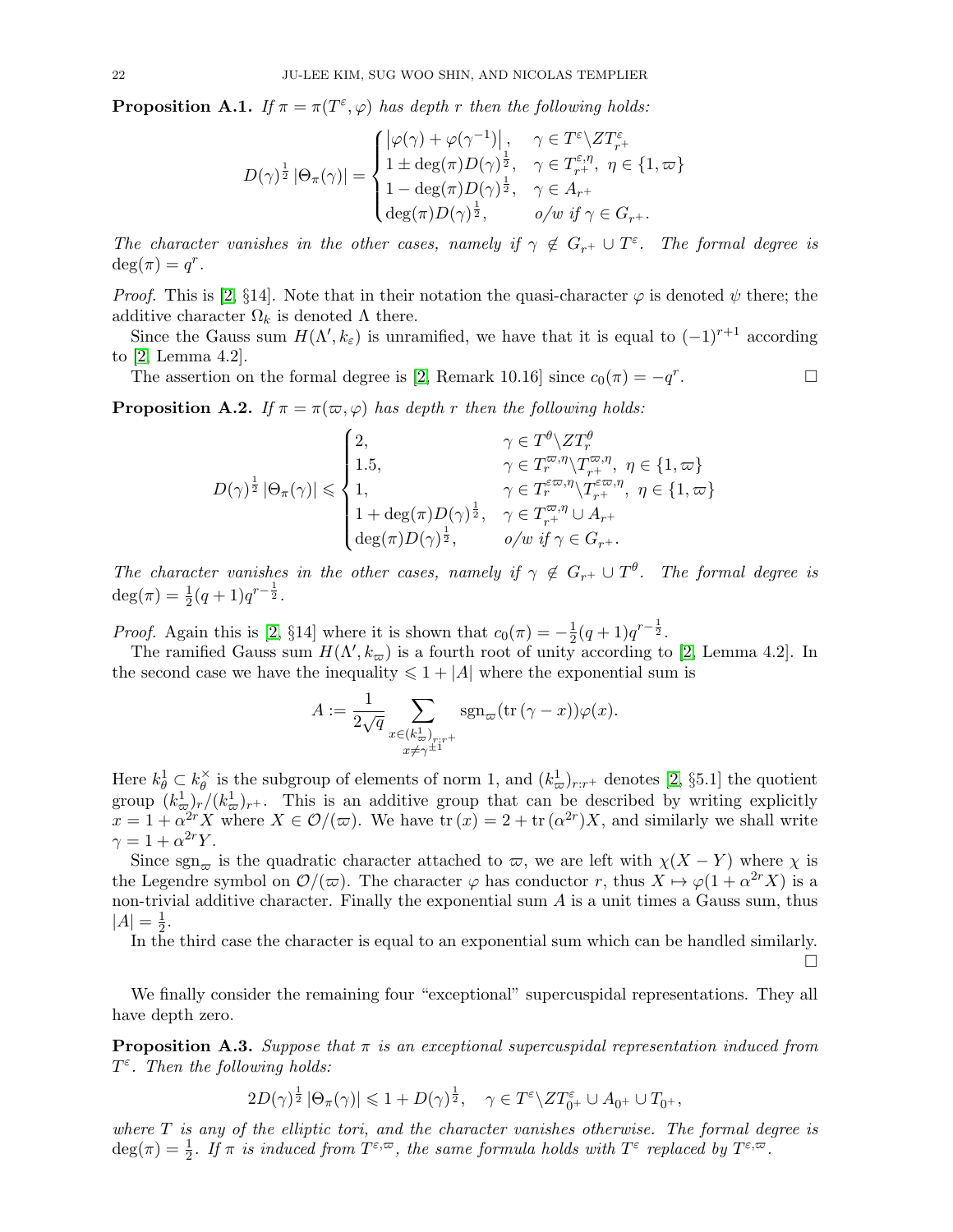Remark A.4. The behavior  $D(\gamma) \to \infty$  is qualitatively different than for the other "ordinary" supercuspidals.

*Proof.* This follows from [\[2,](#page-22-1) §9, §15]. The passage from  $T^{\varepsilon}$  to  $T^{\varepsilon,\varpi}$  is explained in [2, Rem. 9.8]. П

Corollary A.5. For all supercuspidal representations  $\pi$  of  $SL(2, k)$  and all regular semisimple  $\gamma$ , the following holds:

$$
D(\gamma)^{\frac{1}{2}} |\Theta_{\pi}(\gamma)| \leqslant 2 + D(\gamma)^{\frac{1}{2}}.
$$

Proof. This follows by combining the Propositions [A.1,](#page-21-0) [A.2](#page-21-1) and [A.3.](#page-21-2) In the last three cases of Proposition [A.1](#page-21-0) we need to observe that  $\gamma \in G_{r^+}$  which is equivalent to  $d(\gamma) > r$ . This implies  $d_{+}(\gamma) > r$  and thus  $D(\gamma) < q^{-2r}$ . Therefore  $\deg(\pi)D(\gamma)^{\frac{1}{2}} < 1$ .

Similarly in the last two cases of Proposition [A.2](#page-21-1) we have that  $\gamma \in G_{r^+}$  and in view of the normalization of the valuation this implies that  $D(\gamma) < q^{-2r-1}$ . Therefore  $\deg(\pi)D(\gamma)^{\frac{1}{2}} \leq \frac{1}{2}$ 2 which concludes the claim.

## <span id="page-22-0"></span>**REFERENCES**

- <span id="page-22-8"></span>[1] J. D. Adler. Refined anisotropic K-types and supercuspidal representations. Pacific J. Math., 185(1):1–32, 1998.
- <span id="page-22-1"></span>[2] J. D. Adler, S. DeBacker, P. J. Sally, Jr., and L. Spice. Supercuspidal characters of  $SL_2$  over a p-adic field. In Harmonic analysis on reductive, p-adic groups, volume 543 of Contemp. Math., pages 19–69. Amer. Math. Soc., Providence, RI, 2011.
- <span id="page-22-4"></span>[3] J. D. Adler and J. Korman. The local character expansion near a tame, semisimple element. Amer. J. Math., 129(2):381–403, 2007.
- <span id="page-22-9"></span>[4] J. D. Adler and A. Roche. An intertwining result for p-adic groups. Canad. J. Math., 52(3):449–467, 2000.
- <span id="page-22-17"></span>[5] J. D. Adler and L. Spice. Good product expansions for tame elements of p-adic groups. Int. Math. Res. Pap. IMRP, (1):Art. ID rpn 003, 95, 2008.
- <span id="page-22-2"></span>[6] J. D. Adler and L. Spice. Supercuspidal characters of reductive p-adic groups. Amer. J. Math., 131(4):1137– 1210, 2009.
- <span id="page-22-18"></span>[7] J. Arthur. The  $L^2$ -Lefschetz numbers of Hecke operators. *Invent. Math.*,  $97(2):257-290$ , 1989.
- <span id="page-22-12"></span>[8] P. Broussous. Extension du formalisme de Bushnell et Kutzko au cas d'une algèbre à division. Proc. London Math. Soc. (3), 77(2):292-326, 1998.
- <span id="page-22-13"></span>[9] C. J. Bushnell and G. Henniart. Local tame lifting for  $GL(N)$ . I. Simple characters. *Inst. Hautes Etudes Sci.* Publ. Math., (83):105–233, 1996.
- <span id="page-22-10"></span>[10] C. J. Bushnell and P. C. Kutzko. The admissible dual of  $GL(N)$  via compact open subgroups, volume 129 of Annals of Mathematics Studies. Princeton University Press, Princeton, NJ, 1993.
- <span id="page-22-11"></span>[11] C. J. Bushnell and P. C. Kutzko. The admissible dual of  $SL(N)$ . II. *Proc. London Math. Soc.* (3), 68(2):317– 379, 1994.
- <span id="page-22-16"></span>[12] P. Deligne. Le support du caractère d'une représentation supercuspidale. C. R. Acad. Sci. Paris Sér. A-B, 283(4):Aii, A155–A157, 1976.
- <span id="page-22-21"></span>[13] D. Gluck. Sharper character value estimates for groups of Lie type. J. Algebra, 174(1):229–266, 1995.
- <span id="page-22-22"></span>[14] D. Gluck. Characters and random walks on finite classical groups. Adv. Math., 129(1):46–72, 1997.
- <span id="page-22-5"></span>[15] Harish-Chandra. Harmonic analysis on reductive p-adic groups. Lecture Notes in Mathematics, Vol. 162. Springer-Verlag, Berlin, 1970. Notes by G. van Dijk.
- <span id="page-22-6"></span>[16] Harish-Chandra. Admissible invariant distributions on reductive p-adic groups, volume 16 of University Lecture Series. American Mathematical Society, Providence, RI, 1999. Preface and notes by Stephen DeBacker and Paul J. Sally, Jr.
- <span id="page-22-19"></span>[17] R. A. Herb. Discrete series characters and Fourier inversion on semisimple real Lie groups. Trans. Amer. Math. Soc., 277(1):241–262, 1983.
- <span id="page-22-20"></span>[18] R. A. Herb. Discrete series characters and two-structures. Trans. Amer. Math. Soc., 350(8):3341–3369, 1998.
- <span id="page-22-14"></span>[19] K. Hiraga, A. Ichino, and T. Ikeda. Formal degrees and adjoint  $\gamma$ -factors. J. Amer. Math. Soc., 21(1):283–304, 2008.
- <span id="page-22-15"></span>[20] H. Jacquet. Représentations des groupes linéaires p-adiques. In Theory of group representations and Fourier analysis (Centro Internaz. Mat. Estivo (C.I.M.E.), II Ciclo, Montecatini Terme, 1970), pages 119–220. Edizioni Cremonese, Rome, 1971.
- <span id="page-22-3"></span>[21] J.-L. Kim. Supercuspidal representations: an exhaustion theorem. J. Amer. Math. Soc., 20(2):273–320 (electronic), 2007.
- <span id="page-22-7"></span>[22] J.-L. Kim and G. Lusztig. On the characters of unipotent representations of a semisimple p-adic group. Represent. Theory, 17:426–441, 2013.